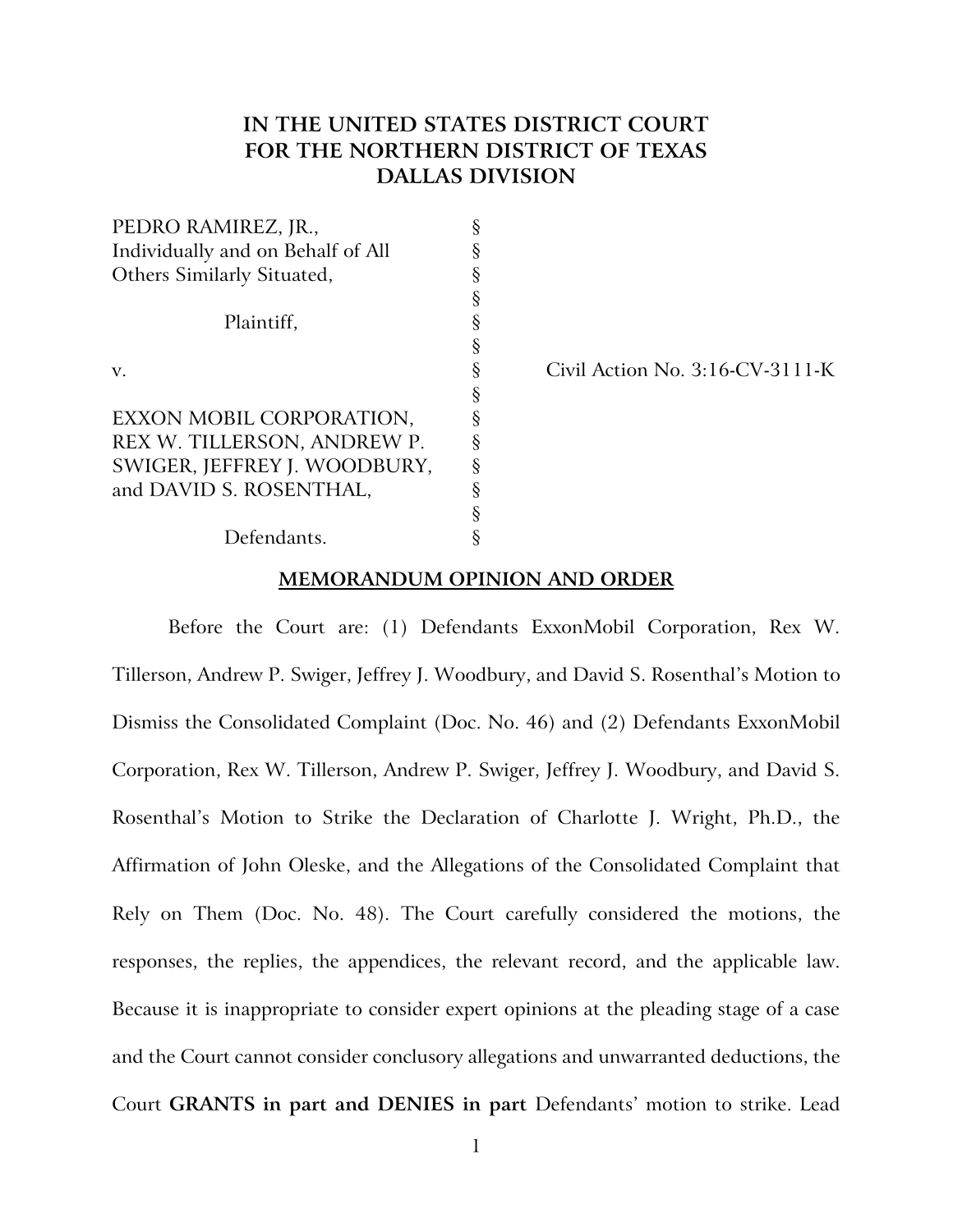Plaintiff sufficiently pleaded the alleged material misstatements and loss causation and met the heightened scienter standard, and therefore the Court **DENIES in part** the motion to dismiss as to Defendants ExxonMobil Corporation, Rex W. Tillerson, Andrew P. Swiger, and David S. Rosenthal. The Court **GRANTS** the motion to dismiss as to the securities fraud Section 10(b) and Rule 10b-5 claim for Defendant Jeffrey J. Woodbury but **DENIES** the motion to dismiss as to the Section 20(a) claim for Defendant Jeffrey J. Woodbury.

# **I. Factual and Procedural Background**

Lead Plaintiff Greater Pennsylvania Carpenters Pension Fund ("Pension Fund") filed this securities fraud case on behalf of all persons who purchased or otherwise acquired Defendant ExxonMobil Corporation's ("ExxonMobil") publicly traded common stock between March 31, 2014 and January 30, 2017, inclusive (the "Class Period"). Pension Fund bases their securities fraud claims on alleged material misrepresentations or omissions made during the Class Period by Defendants ExxonMobil, Chairman of the Board and Chief Executive Officer Rex W. Tillerson ("Tillerson"), Senior Vice President and Principal Financial Officer Andrew P. Swiger ("Swiger"), Vice President of Investor Relations and Secretary Jeffrey J. Woodbury ("Woodbury"), and Vice President, Controller and Principal Accounting Officer David S. Rosenthal ("Rosenthal") (collectively "ExxonMobil").

On March 31, 2014, the first day of the Class Period, ExxonMobil released its report "Energy and Carbon—Managing the Risks" ("MTR Report"), which addressed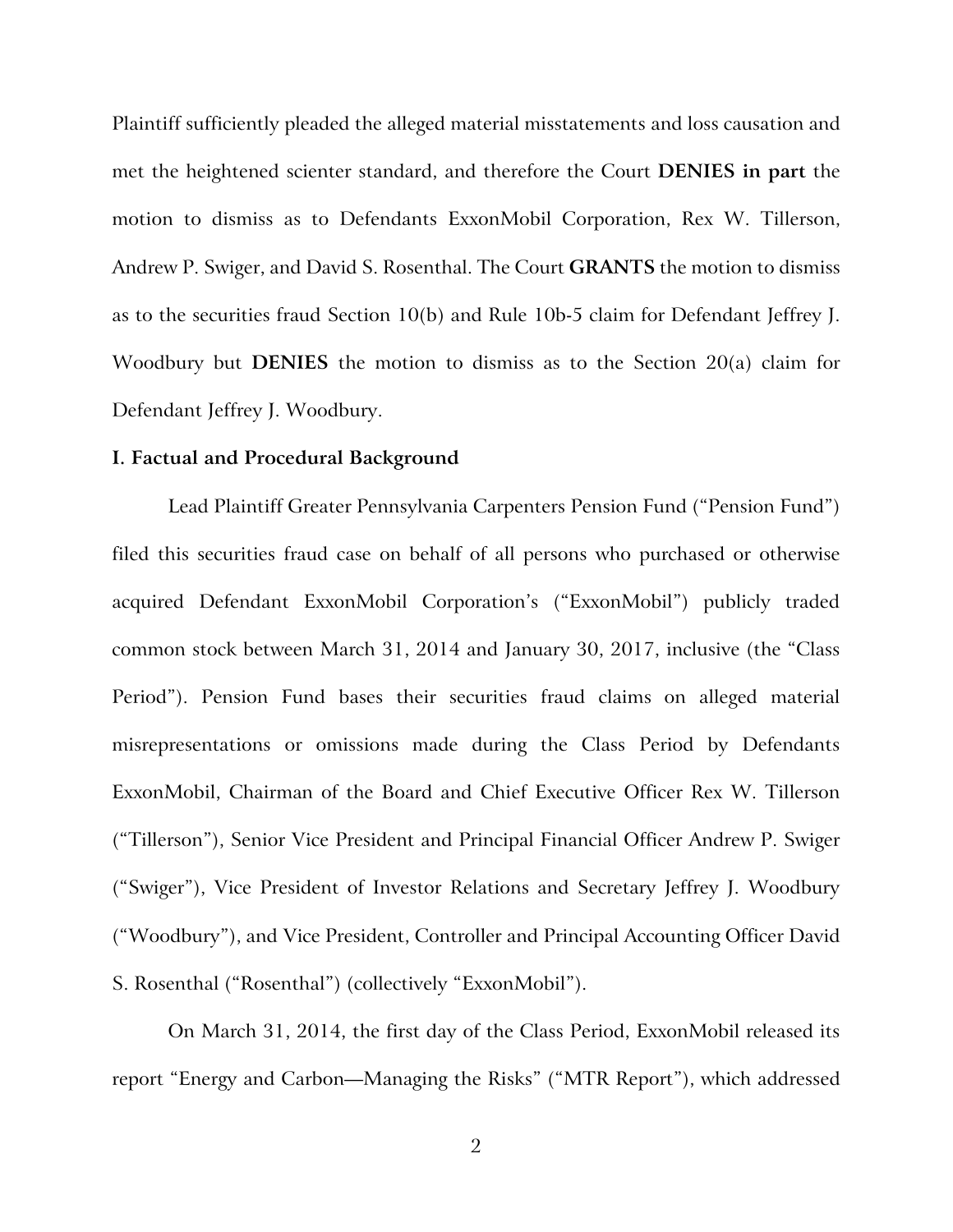shareholder concerns regarding global energy demand and supply, climate change policy, and carbon asset risk. The MTR Report explained that ExxonMobil considers possible government policy changes on climate-related controls, such as restricting emissions, and the effect of these policy changes on oil and gas exploration, development, production, transportation, and use of carbon-based fuels. The MTR Report stated that ExxonMobil takes these policies into consideration by factoring in a proxy cost of carbon when calculating any investment's or project's projected financial outlook. On March 31, 2014, ExxonMobil also released a report entitled "Energy and Climate," which stated ExxonMobil applied a proxy cost of approximately \$60 per ton in 2030 and \$80 per ton in 2040.

In mid-2014 oil and gas prices began to fall worldwide. Other oil and gas companies were forced to write off or abandon more than \$200 billion worth of oil and gas reserves because the cost of production was higher than the profits. ExxonMobil did not write off or abandon assets but instead repeatedly reassured investors that ExxonMobil had superior investment processes and project management that allowed it to continue operating without writing down any assets. Pension Fund alleges these representations were materially misleading because ExxonMobil knew it could not survive the historic drop in oil and gas prices without writing down assets. Pension Fund alleges ExxonMobil made these misrepresentations so as to maintain its AAA credit rating and allow it to move forward without negative implications on its \$12 billion public debt offering scheduled for March 2016.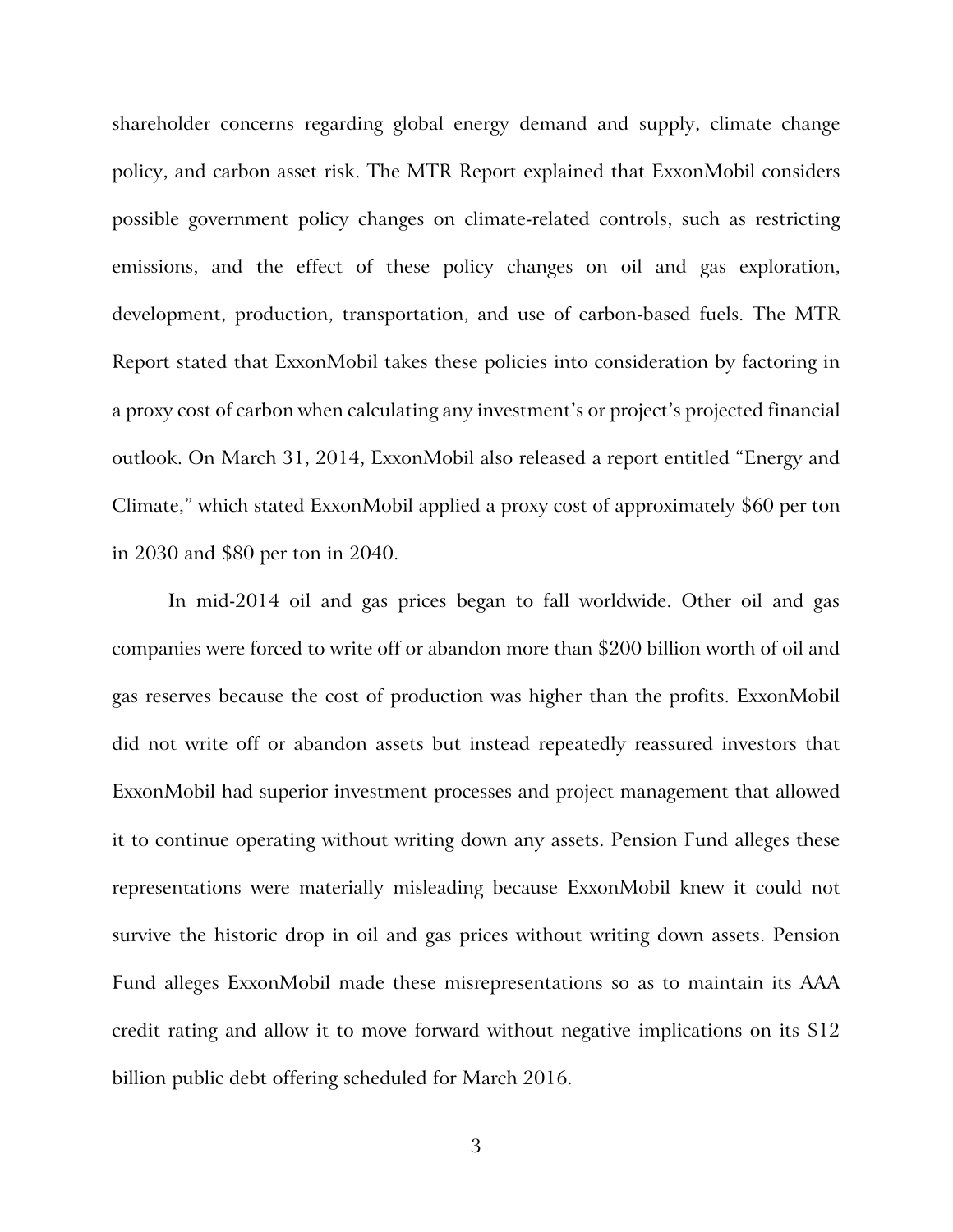In November 2015, *The Guardian*, a British newspaper, reported that the NYAG's Office was investigating whether ExxonMobil misled the public about the dangers and business risks associated with climate change. Pension Fund alleges that by year-end 2015, ExxonMobil's Rocky Mountain Dry Gas Operations were impaired, its Canadian Bitumen Operations no longer qualified as proved reserves, and its Kearl Operation operated at a loss for three months. ExxonMobil did not recognize any of these impairments or losses in its 2015 Form 10-K filed with the Securities and Exchange Commission ("SEC"), which Pension Fund alleges makes the 2015 Form 10- K materially misleading to investors. ExxonMobil's 2015 Form 10-K was issued on February 22, 2016, a month before ExxonMobil successfully completed the \$12 billion debt offering. On April 26, 2016, just over one month after the debt offering, ExxonMobil's credit rating was downgraded from AAA to AA+ credit rating.

On October 28, 2016, ExxonMobil announced its financial results for the third quarter of 2016. ExxonMobil disclosed that nearly 20% of its proved oil and gas reserves might no longer satisfy the SEC's "proved reserves" definition. Proved reserves represent the amount of hydrocarbons in a particular reservoir that, with reasonable certainty, are economically feasible to recover at the current price. When an updated calculation demonstrates a reservoir no longer qualifies as proved reserves under the SEC's definition, the company must disclose this revision of the previously estimated proved reserves, a process often referred to as de-booking proved reserves. ExxonMobil stated that if the prices persisted as they had in 2016 for the remainder of the year,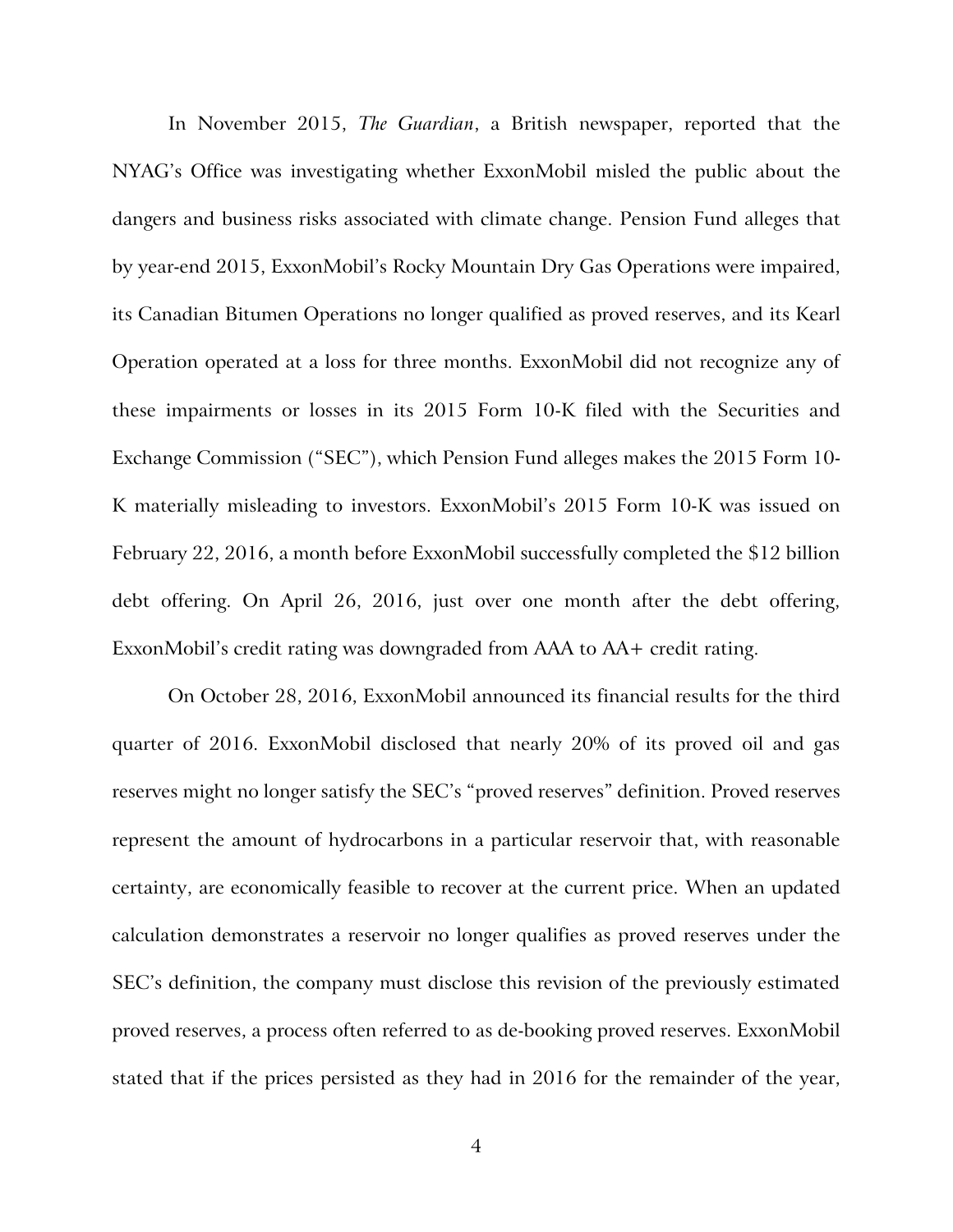certain quantities of oil, such as the Kearl Operations, would not qualify as proved reserves at year-end 2016. Pension Fund alleges ExxonMobil's October 2016 disclosure was materially misleading because the de-booking of certain proved reserves was allegedly all but certain at the time of ExxonMobil's news release.

On January 31, 2017, ExxonMobil announced its fourth quarter and full-year financial results for 2016. In the announcement, ExxonMobil stated it would be recording "an impairment charge of \$2 billion largely related to dry gas operations in the Rocky Mountain region." (Doc. No. 36. at 9.) On February 22, 2017, ExxonMobil announced it de-booked the entire proved reserve base from the Kearl Operations.

On November 11, 2016, Plaintiff Pedro Ramirez Jr. initially filed this class action against ExxonMobil, alleging securities fraud claims under the Private Securities Litigation Reform Act ("PSLRA"), Section 10(b) of the Exchange Act, Rule 10b-5, and Section 20(a). *See* 15 U.S.C. § 78j(b); s*ee also* 17 C.F.R. § 240.10b-5; 15 U.S.C. § 78t(a). On May 3, 2017, the Court granted Pension Fund's motion for appointment as lead plaintiff. On July 26, 2017, Lead Plaintiff Pension Fund filed its Consolidated Complaint for Violations of the Federal Securities Laws ("Amended Complaint"). The voluminous Amended Complaint details the alleged material misstatements and alleged fraudulent actions.

# **II. Motion to Strike**

In support of its allegations, Pension Fund attached the Declaration of Charlotte J. Wright, Ph.D., ("Wright Declaration") and the Affirmation of John Oleske ("Oleske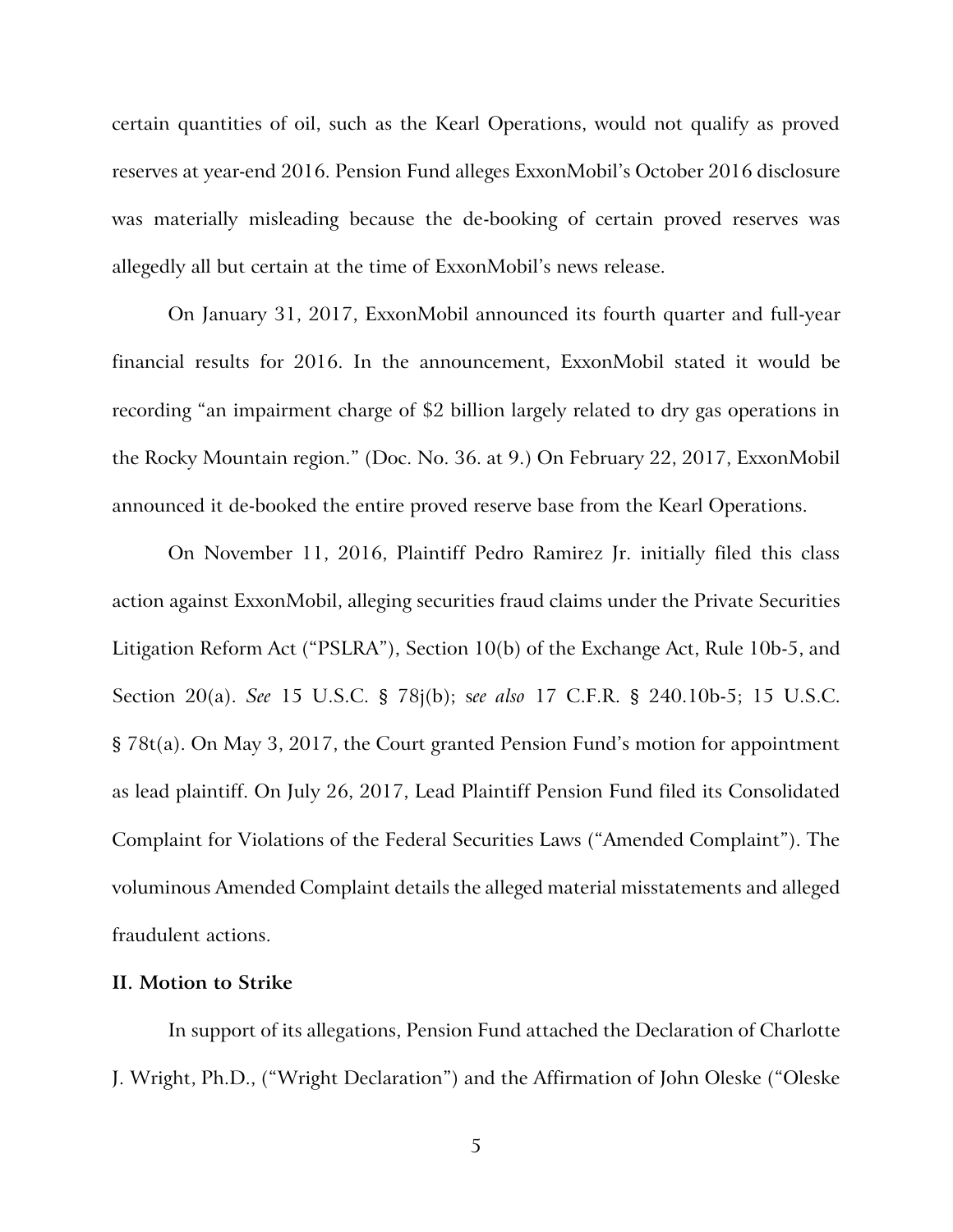Affirmation") as exhibits to its Amended Complaint. ExxonMobil moves the Court to strike the Wright Declaration and the Oleske Affirmation.

Because a number of Pension Fund's material misstatement and scienter allegations rely on information in the Wright Declaration and Oleske Affirmation, the Court will address ExxonMobil's motion to strike before considering its motion to dismiss.

## **A. The Wright Declaration**

ExxonMobil argues that it is inappropriate to consider the Wright Declaration, which contains the opinions and conclusions of a purported expert, at the motion to dismiss stage because it would overly complicate this early stage with evidentiary issues. Pension Fund responds that the Wright Declaration is attached to the Amended Complaint simply to provide additional support and that the Fifth Circuit does not preclude a plaintiff from attaching expert declarations to its complaint. Alternatively, Pension Fund argues the Wright Declaration should not be struck in its entirety because the declaration includes nonconclusory, factual portions.

Dr. Charlotte J. Wright ("Dr. Wright") is a purported expert in oil and gas accounting with numerous publications on oil and gas industry-related topics. In the Wright Declaration, Dr. Wright sets out her opinion on matters relating to ExxonMobil's operations. Dr. Wright concluded (1) ExxonMobil's Canadian Bitumen Operations operated at a loss for three months; (2) ExxonMobil should have disclosed sooner than it did that the Kearl Operation no longer qualified as proved reserves; (3)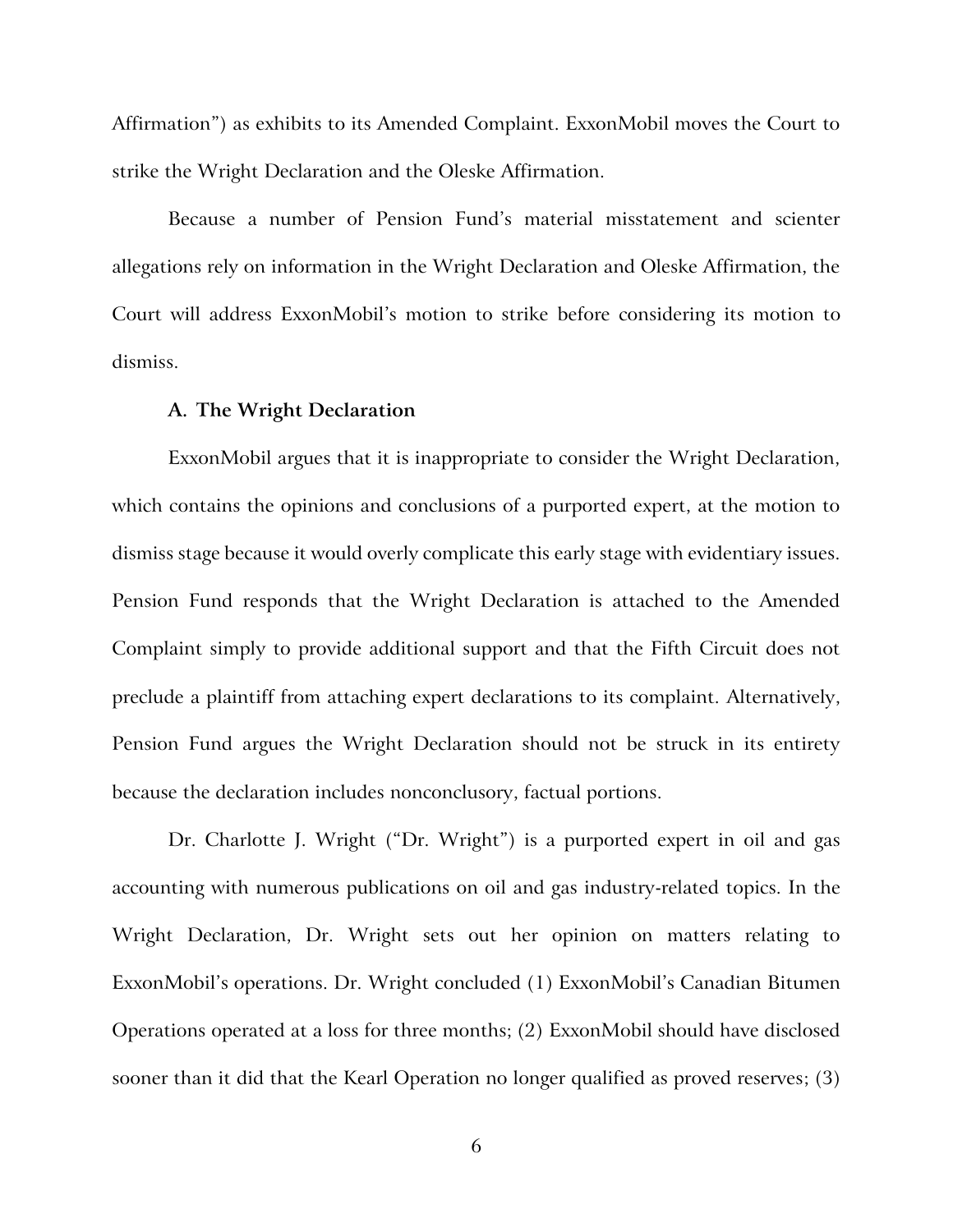ExxonMobil failed to recognize the impairment of Rocky Mountain dry gas operations in 2015; and (4) ExxonMobil failed to incorporate the publicly disclosed proxy cost of carbon used in evaluating investment and business decisions. To reach some of her opinions, Dr. Wright relied on financial information available to the public about ExxonMobil's Canadian Bitumen Operations to extrapolate and calculate the "breakeven" price of products and then determine that ExxonMobil allegedly violated Generally Accepted Accounting Principles ("GAAP"). Dr. Wright opined on what ExxonMobil should have considered a trigger event for conducting impairment tests.

The Fifth Circuit has held that district courts have the discretion to refuse to consider expert opinions and conclusions reached in affidavits attached to complaints alleging securities fraud. *See Financial Acquisition Partners LP v. Blackwell*, 440 F.3d 278, 285–86 (5th Cir. 2006). Pension Fund argues *Barrie v. Intervoice–Brite, Inc*. indicates district courts can properly consider expert opinions at the motion to dismiss stage of a securities fraud case. 397 F.3d 249, 258 (5th Cir. 2005) ("…this allegation was adequately supported by expert opinion."). The Fifth Circuit has stated that "*Barrie*  does *not* hold, however, that, in securities-fraud actions, district courts must consider experts' affidavits attached to complaints." *Blackwell II*, 440 F.3d at 285 (emphasis in original).

This Court previously struck portions of an expert's affidavit that posited opinions but considered factual allegations included in the expert's affidavit, which the Fifth Circuit affirmed. *See Fin. Acquisition Partners, LP v. Blackwell*, Civ. Action No. 3:02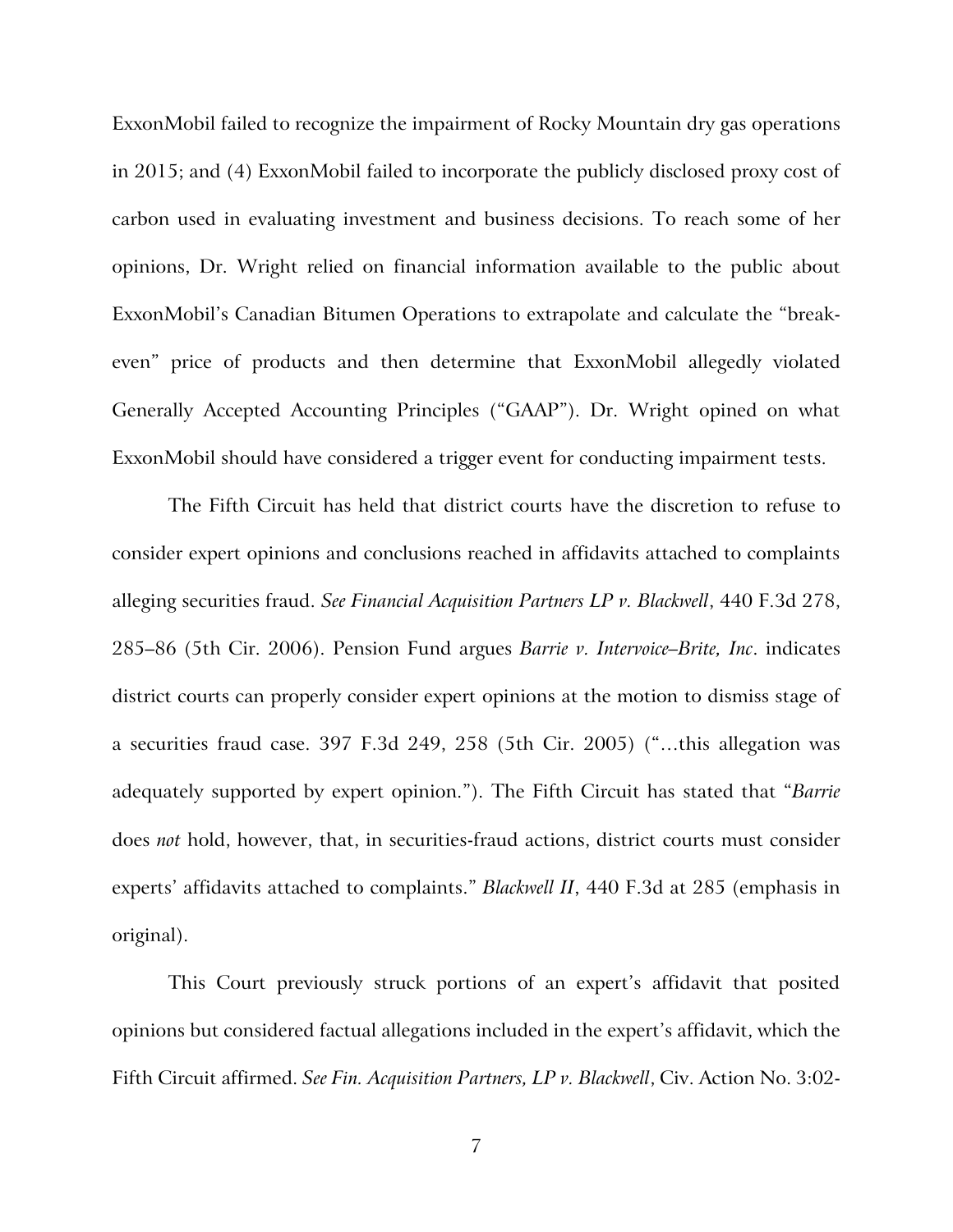cv-1586-K, 2004 WL 2203253, at \*4–5 (N.D. Tex. Sept. 29, 2004) (Kinkeade, J.); *see also Blackwell II*, 440 F.3d at 285–86. In its opinion affirming, the Fifth Circuit held that "allowing plaintiffs to rely on an expert's opinion in order to state securities claims requires a court to 'confront a myriad of complex evidentiary issues not generally capable of resolution at the pleading stage.'" *Blackwell II*, 440 F.3d at 285–86 (quoting *DeMarco v. DepoTech Corp.*, 149 F. Supp. 2d 1212, 1221 (S.D. Cal. 2001)). If a court considered expert opinions at the motion to dismiss stage of a securities claim, it would necessarily have to rule on the expert's qualifications, which would be inappropriate at this stage. *Id*. at 286; *see also DeMarco*, 149 F. Supp. 2d at 1221 (to consider the expert opinion, the court would likely have to hold a "*Daubert* hearing to determine the admissibility of [the] affidavit.").

The Fifth Circuit also held that because the PLSRA requires a complaint to set out specific facts demonstrating material misstatements and omissions to meet the heightened pleading standard for scienter, "opinions cannot substitute for facts under the PSLRA." *Blackwell II*, 440 F.3d at 286. Thus, the Fifth Circuit affirmed this Court's decision in *Blackwell I* to strike portions of the expert's affidavit stating the expert's opinions but also to consider facts included in the expert's affidavit. *Id*. at 285–86; *see Blackwell I*, 2004 WL 2203253, at \*4–5.

Pension Fund incorporated the Wright Declaration in the Amended Complaint, and Dr. Wright, as a purported expert, asserts multiple opinions on ExxonMobil's operations and finances. The Wright Declaration includes non-opinion facts as well as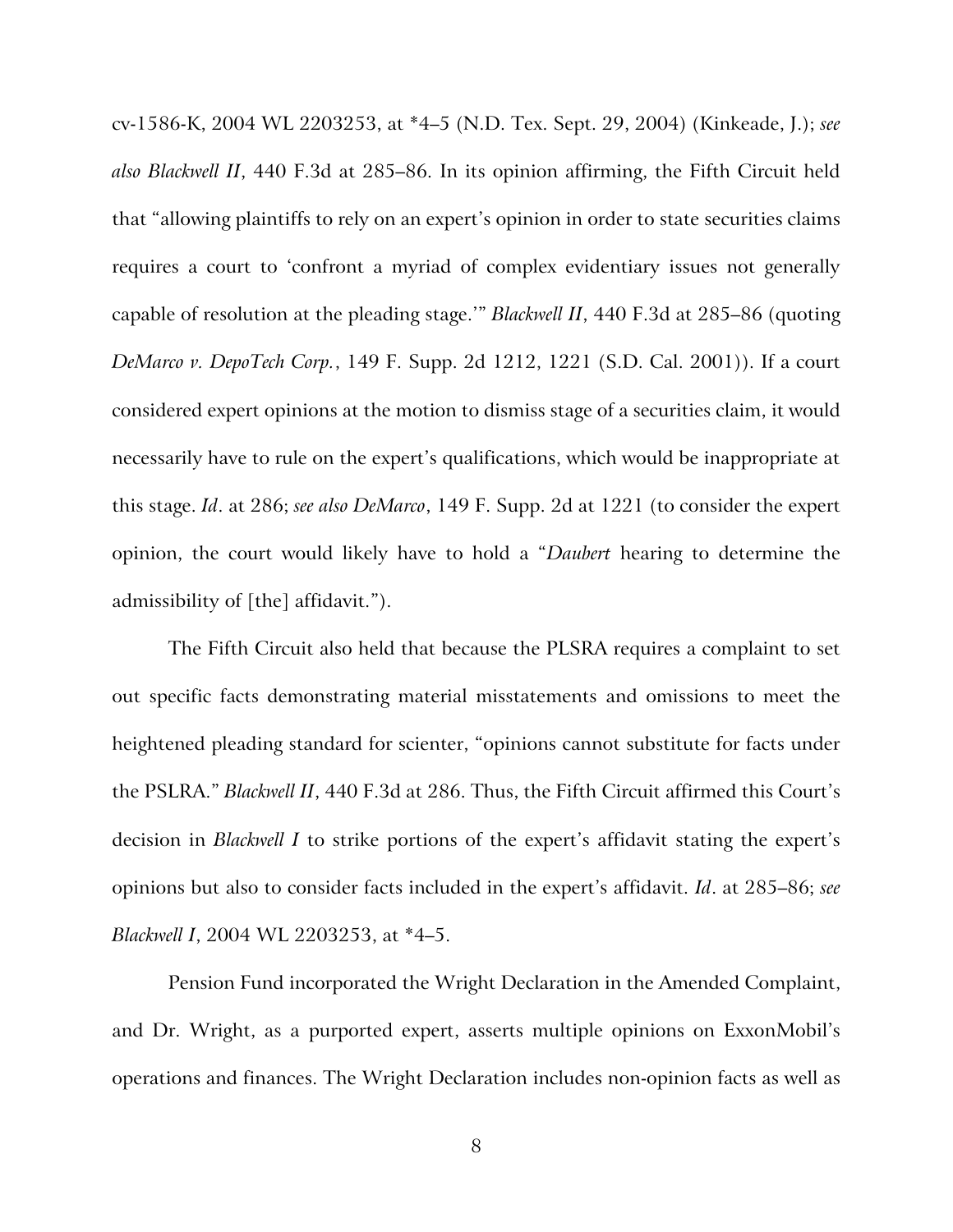calculations and opinions on ExxonMobil's operations' profitability, financial outlook, and impairment of assets. To consider the purported expert opinions set out in the Wright Declaration, the Court would have to consider complex evidentiary issues that are inappropriate at the motion to dismiss stage. *See Blackwell II*, 440 F.3d at 286; *see also DeMarco*, 149 F. Supp. 2d at 1221. Thus, the Court, in its discretion, will not consider any opinions or conclusions but will consider any facts included in the Wright Declaration. *See Blackwell II*, 440 F.3d at 286.

## **B. The Oleske Affirmation**

The Oleske Affirmation was written by John Oleske ("Mr. Oleske"), a Senior Enforcement Counsel to the Office of the Attorney General of the State of New York, for a case in which the New York Attorney General ("NYAG") was investigating ExxonMobil for alleged misrepresentations ExxonMobil made to investors and the public about the impact of climate change on ExxonMobil's business. The Oleske Affirmation states it was written "in opposition to Exxon Mobil Corporation's ("Exxon") motion to quash OAG's investigative subpoenas, and in support of OAG's cross-motion to compel Exxon's compliance with those subpoenas." (Doc. No. 36-1, at 2).

Both ExxonMobil and Pension Fund acknowledge in their briefs that there is no case law directly on point addressing whether at the motion to dismiss stage a court can properly consider an affirmation written by an attorney involved in a separate case. ExxonMobil moves to strike the Oleske Affirmation because it lacks relevant personal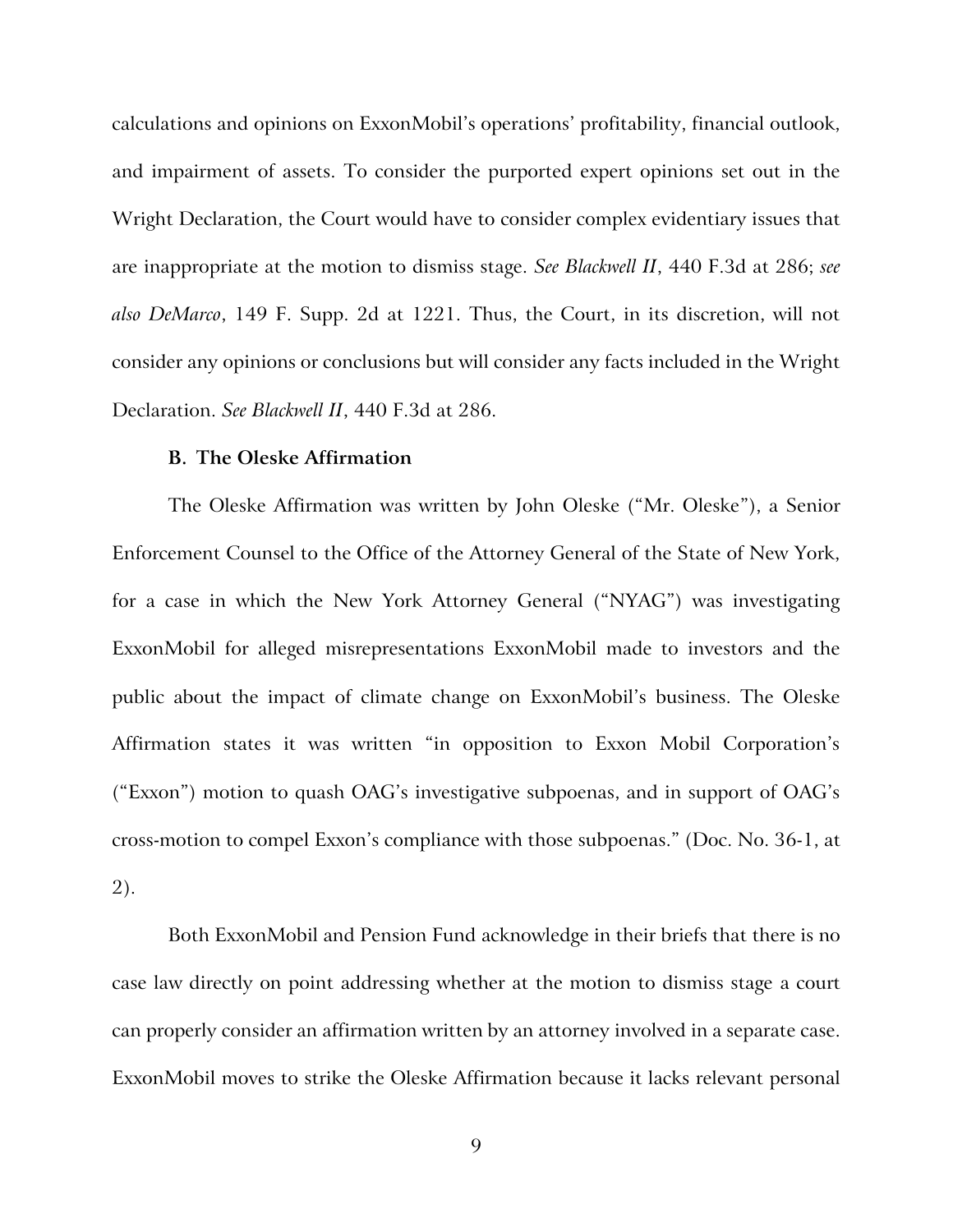knowledge, which the Fifth Circuit requires in PSLRA cases in which a confidential witness's affidavit supports the complaint. Pension Fund responds the Court can properly consider the affirmation because at the motion to dismiss stage the court should consider any documents attached to the complaint and ExxonMobil has not established that the Oleske Affirmation is "redundant, immaterial, impertinent, or scandalous matter" under Federal Rule of Civil Procedure 12(f).

While courts generally consider "the contents of the pleadings, including attachments thereto," there are some considerations courts must take into account. *Collins v. Morgan Stanley Dean Witter*, 224 F.3d 496, 498 (5th Cir. 2000). "[A] plaintiff must plead specific facts, not mere conclusory allegations." *Tuchman v. DSC Comms. Corp.*, 14 F.3d 1061, 1067 (5th Cir. 1994). Thus, courts do not accept "conclusory allegations, unwarranted deductions, or legal conclusions" at the motion to dismiss stage. *Southland Secs. Corp. v. INSpire Ins. Sols., Inc.*, 365 F.3d 353, 361 (5th Cir. 2004). Similarly, a court cannot rely on such conclusory allegations, unwarranted deductions, or legal conclusions in an affirmation attached to and in support of a complaint. *See id.* 

Although there is no case law directly on point, case law addressing confidential witnesses' affidavits attached to complaints is instructive here. In considering a confidential witness's affidavit at the motion to dismiss stage of a securities fraud case, courts are concerned with the reliability of the confidential witness's statements that allege defendants knowingly provided material misrepresentations. *See ABC Arbitrage Plaintiffs Grp. v. Tchuruk*, 291 F.3d 336, 358 (5th Cir. 2002) ("[T]hese personal sources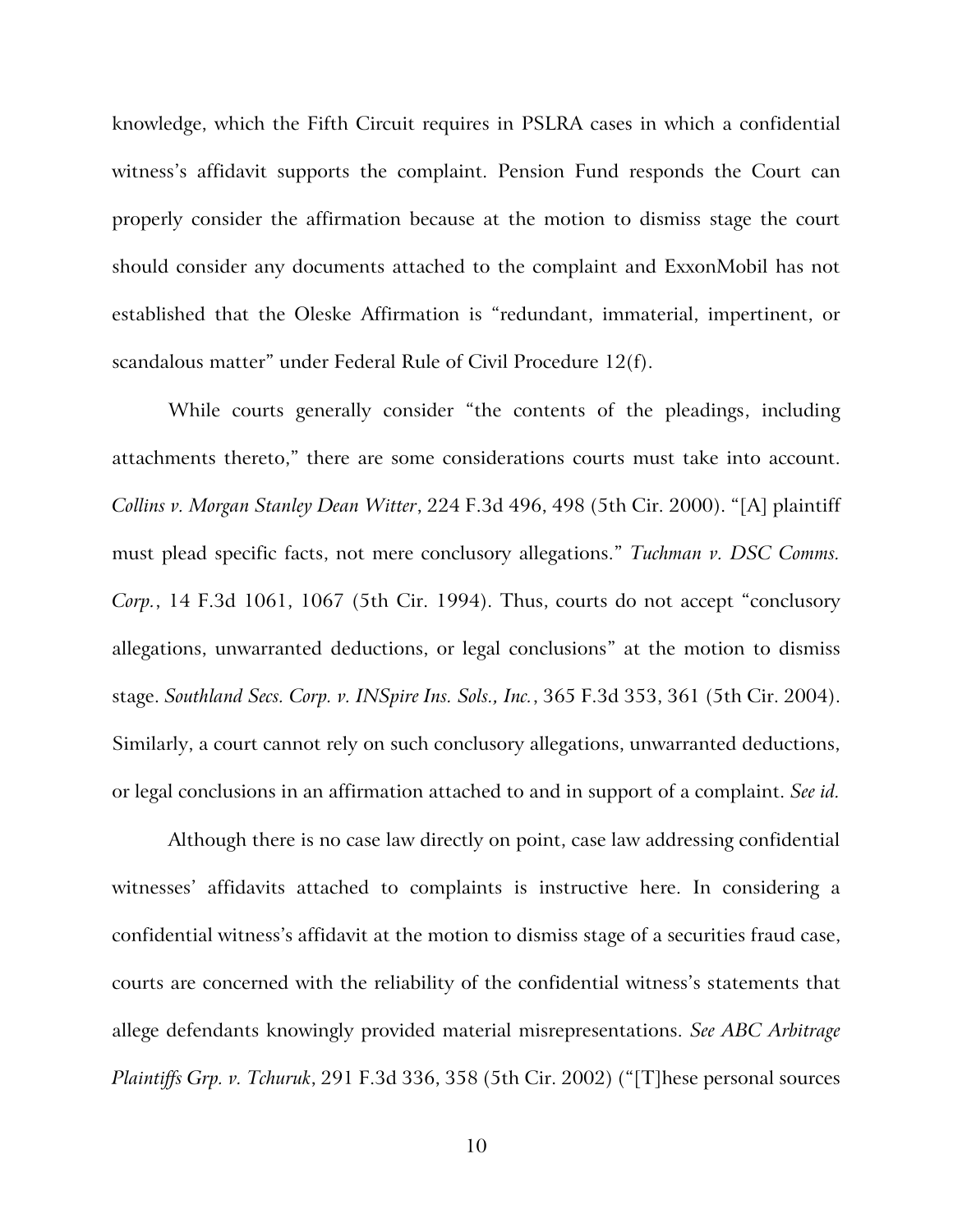are not identified with sufficient particularity to support the probability that a person in the position occupied by the source as described would possess the information pleaded to support the allegations of false or misleading statements made on information and belief."). In *ABC Arbitrage*, the Fifth Circuit adopted a multi-step analysis to determine whether the statements in the confidential witness's affidavit met the pleading standard of stating with particularity the circumstances constituting the fraud or mistake. *Id*. at 353; *see also* FED. R. CIV. P. 9(b). The Fifth Circuit has clearly indicated it requires sufficient facts and support in an individual's affirmation or affidavit establishing the individual has personal knowledge of the alleged misrepresentations such that the affidavit is not simply based on conclusory allegations, unwarranted deductions, or legal conclusions drawn from unknown sources. *See ABC Arbitrage*, 291 F.3d at 358; *see also Southland*, 365 F.3d at 361. Mr. Oleske did not work for ExxonMobil, so any personal knowledge he has is knowledge of the investigation into ExxonMobil.

The Oleske Affirmation draws a number of conclusions based the NYAG's investigation and ExxonMobil documents attached as exhibits. One of the alleged material misrepresentations in this case is that ExxonMobil told the public it applied a proxy cost of carbon of \$60 per ton of carbon dioxide to business investments but actually applied a proxy cost of \$40 per ton of carbon. Mr. Oleske's conclusion that "[i]t appears that this discrepancy [in proxy costs] was known at Exxon's highest level" is not based on personal knowledge but is instead based on an investigation in which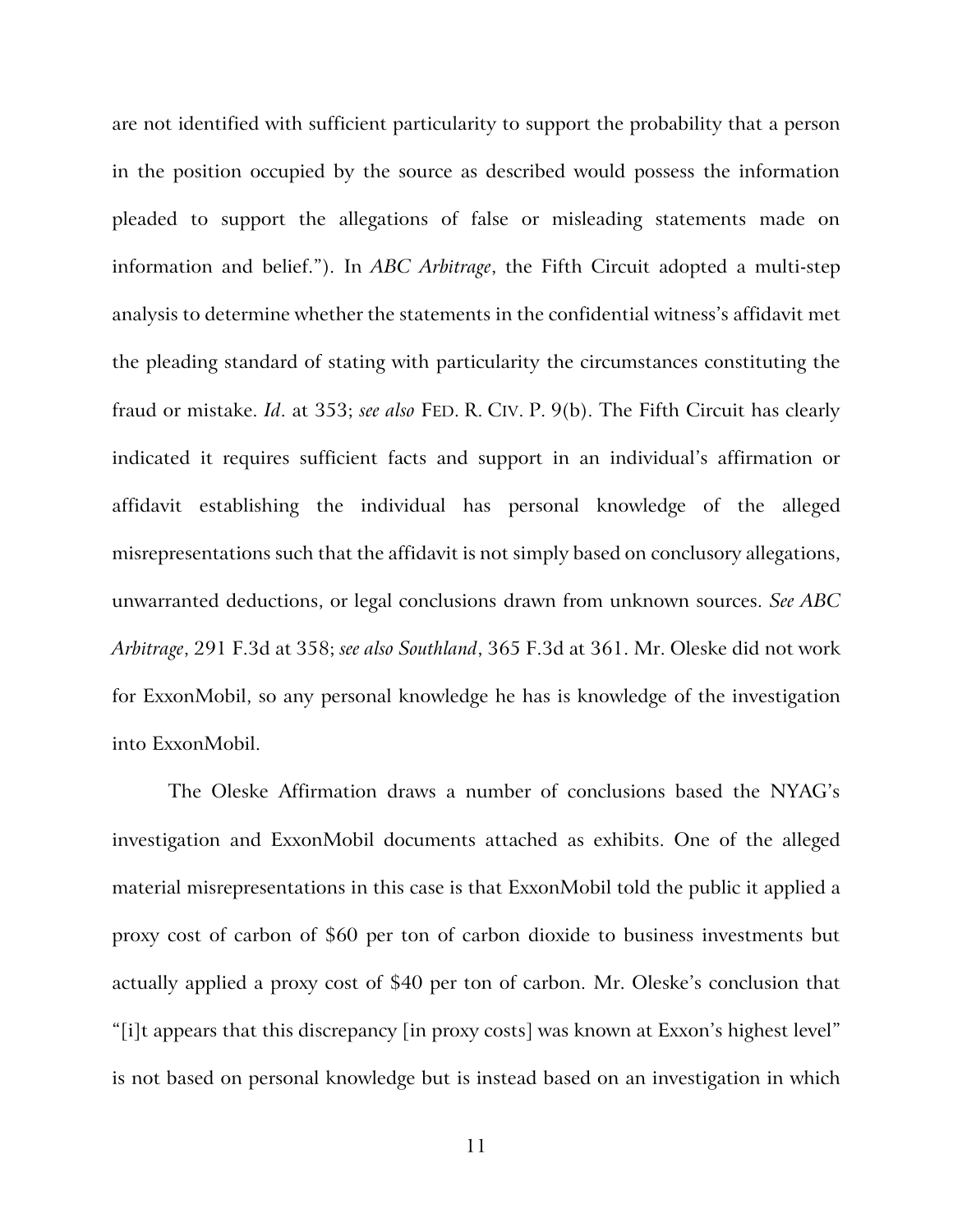Mr. Olekse was trying to prove ExxonMobil made this misrepresentation. (*Id*. at 9). Mr. Oleske also drew the legal conclusion that "it seems clear that the company misled investors about the value of the company's assets and its risk management process." (*Id*. at 17–19).

To the extant the Oleske Affirmation includes these specific and conclusions and inferences, as well as others, the Court cannot properly consider the "conclusory allegations, unwarranted deductions, or legal conclusions" in the Oleske Affirmation and any statements in the Complaint based solely on the inferences and conclusions made in the Oleske Affirmation. *See Southland*, 365 F.3d at 361.

The Oleske Affirmation does, however, include exhibits of internal ExxonMobil documents and documents ExxonMobil prepared for shareholders. ExxonMobil does not contest the authenticity of the attached exhibits. Thus, the Court will consider the attached exhibits and any portion of the Complaint that references these documents in deciding the motion to dismiss.

# **C. Conclusion**

Because the Wright Declaration and the Oleske Affirmation contain opinions and conclusions that are inappropriate to consider at the motion to dismiss stage, the Court **GRANTS in part** ExxonMobil's motion to strike insofar as the Court will not consider any conclusions or opinions in the Wright Declaration and Oleske Affirmation. *See Blackwell II*, 440 F.3d at 286; *see also Southland*, 365 F.3d at 361. The Court **DENIES**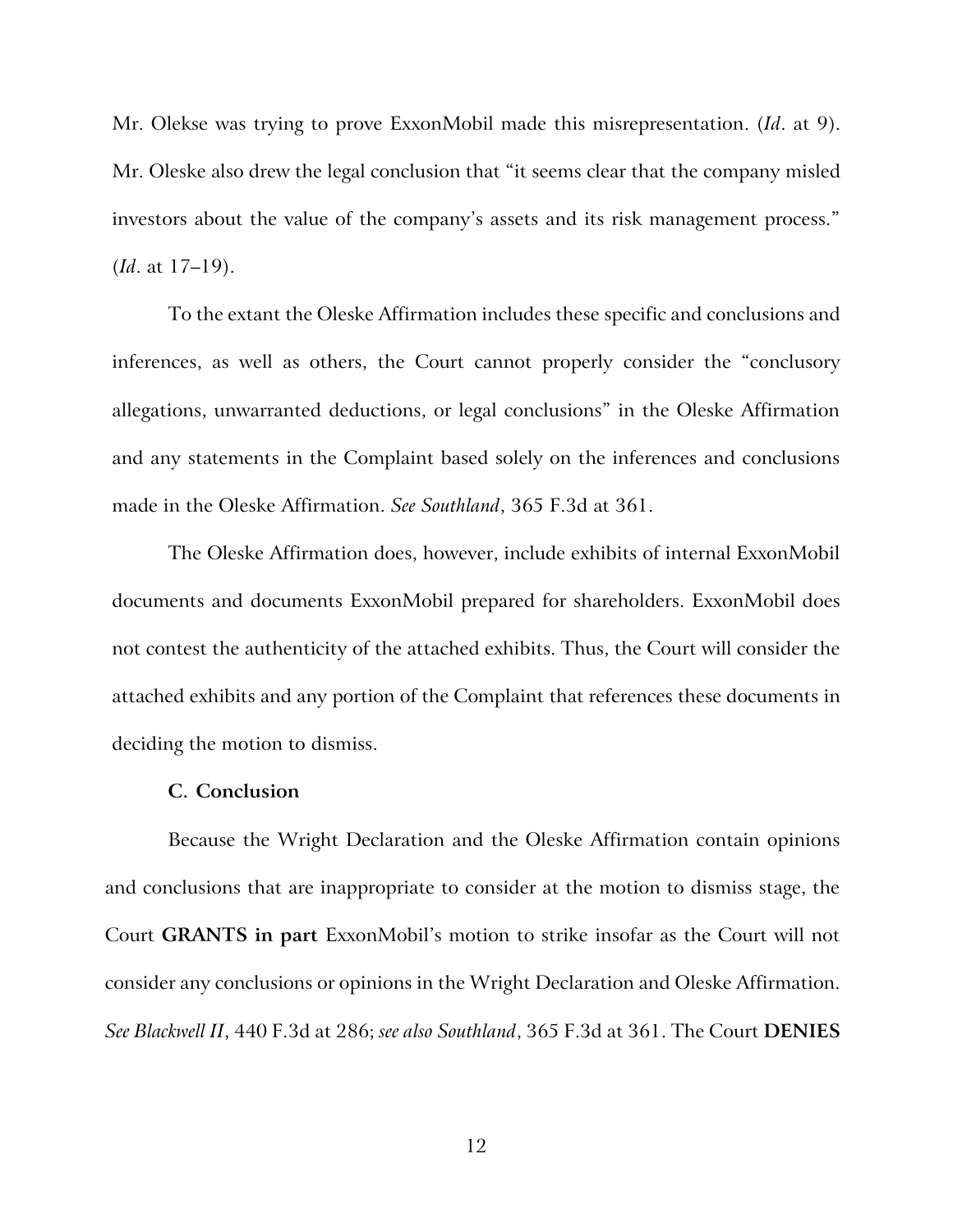**in part** ExxonMobil's motion to the extent it seeks an order striking those nonconclusory, factual portions of the Wright Declaration and Oleske Affirmation.

## **III. Motion to Dismiss**

ExxonMobil moved the Court to dismiss Pension Fund's Amended Complaint. ExxonMobil alleges Pension Fund failed to allege sufficient facts to support a materially false or misleading statement, failed to meet the heightened standard of scienter, and failed to adequately plead loss causation. Because ExxonMobil contends Pension Fund did not sufficiently plead a securities fraud claim, ExxonMobil Pension Fund's Section 20(a) claim for control person's liability necessarily fails. Pension Fund responds by detailing its factual allegations demonstrating ExxonMobil's material misstatements, scienter, loss causation, and control person liability.

## **A. Legal Standard**

In considering a Rule  $12(b)(6)$  motion, a court must determine whether the plaintiff has sufficiently stated claims upon which relief may be granted. FED. R. CIV. P. 12(b)(6). The court must view all facts in the light most favorable to the plaintiff. *Oliver v. Scott*, 276 F.3d 736, 744 (5th Cir. 2002). A well-pleaded complaint must allege facts upon which the claims are based and not a conclusory recitation of the elements of a cause of action. *Bell Atlantic Corp. v. Twombly*, 550 U.S. 544, 555 (2007). A complaint must state sufficient facts such that the "claim has facial plausibility" and is not merely "possible." *Aschcroft v. Iqbal*, 556 U.S. 662, 678 (2009). However, "[e]ven under the PSLRA, 'plaintiffs are only required to plead facts, not to produce admissible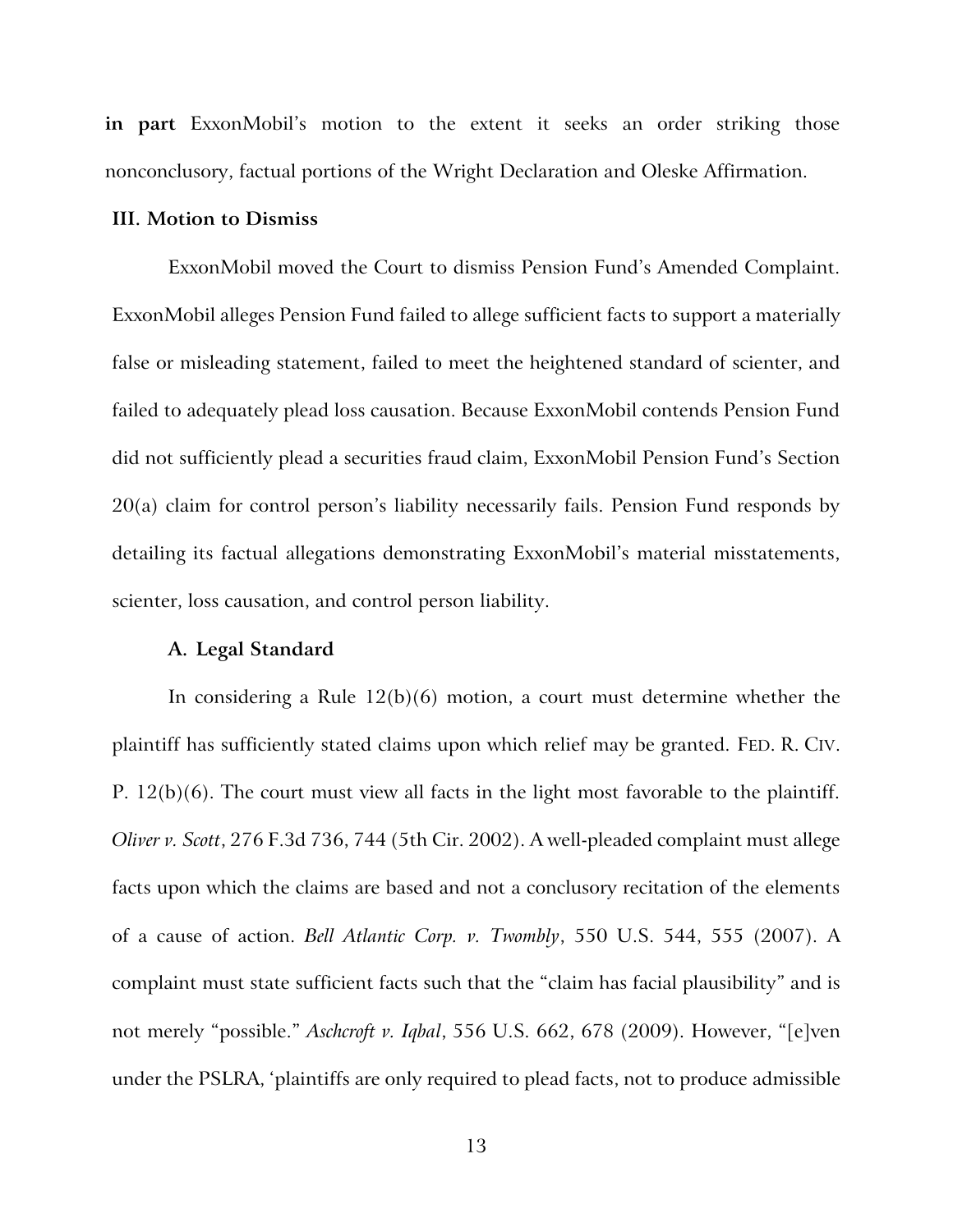evidence.'" *Marcus v. J.C. Penney Co.*, Civ. Action No. 6:13-CV-736-MHS-KNM, 2015 WL 5766870, at \*2 (E.D. Tex. Sept. 29, 2015) (*quoting In re McKesson HBOC Inc. Sec. Litig.*, 126 F. Supp. 2d 1248, 1272 (N.D. Cal. 2000)). Certain claims or elements, however, many require a plaintiff to meet a heightened pleading standard, such as pleading scienter in a securities fraud claim. *Lormand v. US Unwired, Inc.*, 565 F.3d 228, 252 (5th Cir. 2009).

To successfully plead scienter in a securities fraud claim, a plaintiff must allege sufficient facts to support a "'strong inference' of scienter." *Tellabs, Inc. v. Makor Issues & Rights Ltd.*, 551 U.S. 308, 324 (2007). The court considers "whether *all* of the facts alleged, taken collectively, give rise to a strong inference of scienter, not whether any individual allegation, scrutinized in isolation, meets that standard." *Id*. at 323. In determining whether the plaintiff alleged a strong inference of scienter, the court must consider the complaint in its entirety, any documents incorporated into the complaint by reference, and matters of which a court may take judicial notice. *See id*. at 322. The plaintiff has met the heightened pleading standard when "a reasonable person would deem the plausible inference of scienter cogent and at least as strong as any opposing inference one could draw." *Lormand*, 565 F.3d at 252. A plaintiff need not have "irrefutable" evidence of scienter; "circumstantial evidence" considered collectively can be sufficient to establish a strong inference of scienter. *Tellabs*, 551 U.S. at 324; *Lormand*, 565 F.3d at 251.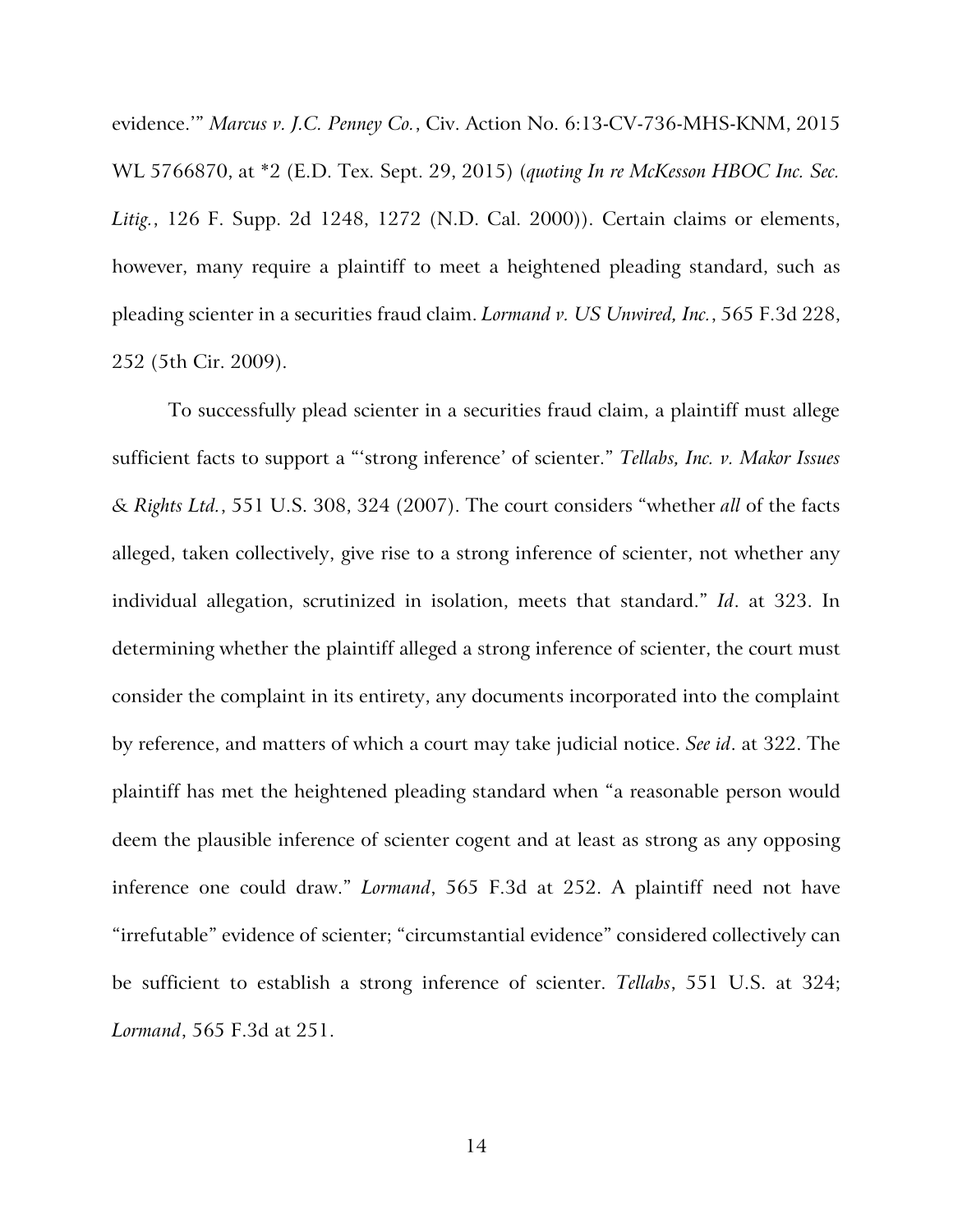The "group pleading" doctrine, which allows a plaintiff to generally allege claims against a group of defendants, does not apply to the scienter element under the PSLRA. *Southland*, 365 F.3d at 365. The plaintiff must allege material misstatements or omissions with particularity as to each of the defendants and allege facts supporting a strong inference of scienter. *See id*. The plaintiff must plead facts showing the defendant corporate officer was severely reckless or had actual knowledge of the wrongdoing instead of merely alleging the individual's position supports a reasonable inference of his awareness. *Id*; *Local 731 I.B. of T. Excavators & Pavers Pension Trust Fund v. Diodes, Inc.*, 810 F.3d 951, 958 (5th Cir. 2016).

#### **B. Analysis**

# **1. Material Misstatements**

In the motion to dismiss, ExxonMobil argues the Amended Complaint fails to allege a materially false or misleading statement or an actionable omission. ExxonMobil contends that: (1) the alleged material misrepresentations regarding ExxonMobil's use of different proxy costs fail to state a claim because ExxonMobil has never stated it assigns the same value to proxy costs of carbon and greenhouse gas ("GHG") proxy costs; (2) recognizing the impairment of ExxonMobil's Rocky Mountain dry gas assets in 2016 instead of in 2015 is simply a difference of opinion and does not amount to an untrue statement of material fact; (3) ExxonMobil's disclosures regarding its Kearl Operations proved reserves complied with SEC regulations; and (4) ExxonMobil had no duty to disclose its Canadian Bitumen Operations were allegedly operating at a loss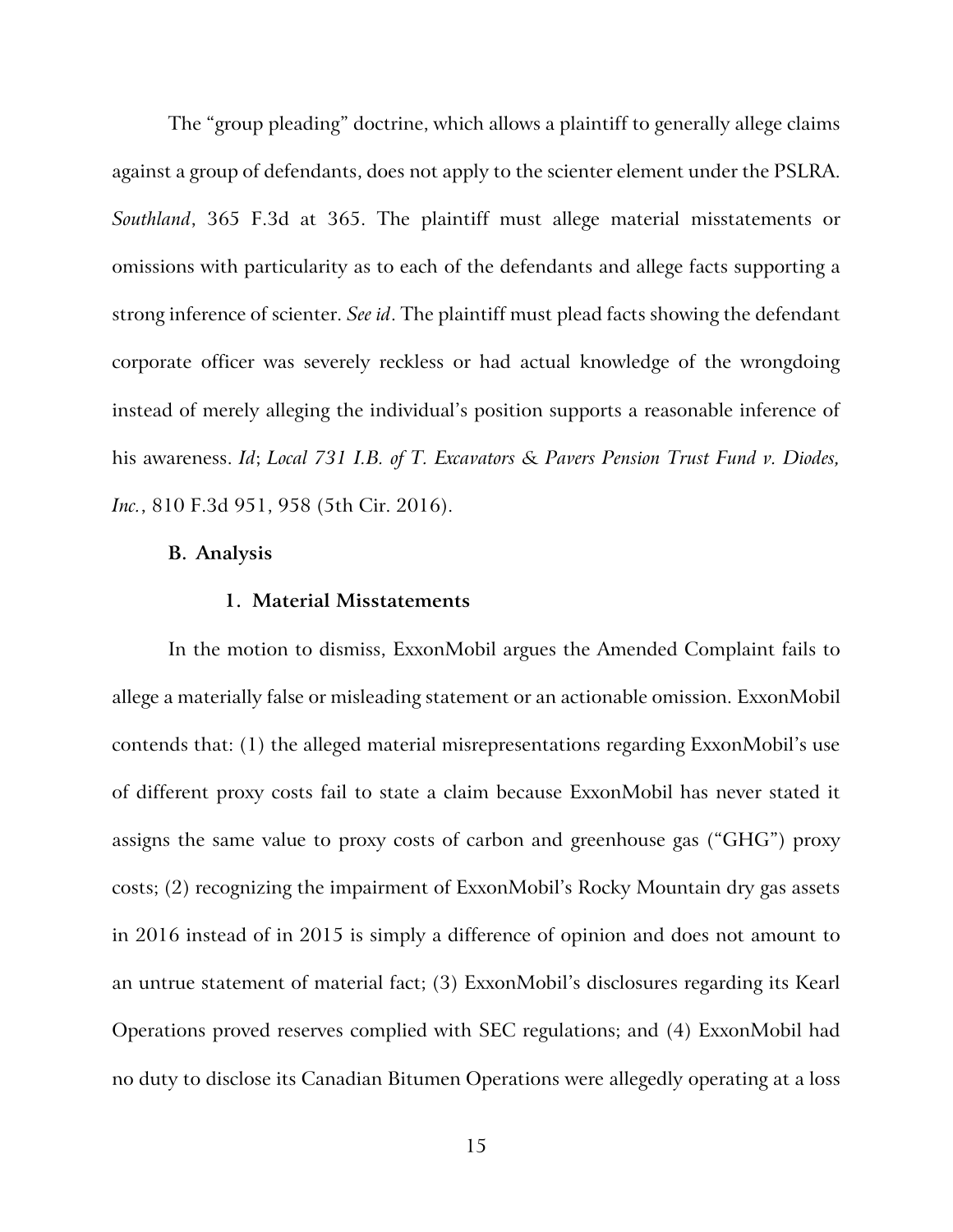for three months. Pension Fund responds that: (1) the Amended Complaint alleges particularized facts that ExxonMobil's publicly disclosed proxy costs differ from internally applied proxy costs; (2) the Amended Complaint alleges particularized facts establishing ExxonMobil's Rocky Mountain dry gas assets were impaired by the end of 2015; (3) based on an analysis of available financial information, ExxonMobil's Canadian Bitumen Operations were operating at a significant loss for at least three months prior to ExxonMobil filing its 2015 From 10-K, violating GAAP and SEC regulations; and (4) the Amended Complaint alleges numerous particularized facts establishing ExxonMobil knew in 2016 that the Kearl Operation's bitumen reserves no longer qualified as proved reserves.

A plaintiff bringing securities fraud claims must allege the defendant made a material misstatement of fact or omitted a material fact which made the statement materially misleading. *See* 15 U.S.C. § 78u-4(b)(1). The complaint must "specify each statement alleged to have been misleading, [and] the reason or reasons why the statement is misleading." *Id*. A fact is material if the reasonable investor would have found the fact significant in making her decision to invest. *Southland*, 365 F.3d at 362; *see also Basic Inc. v. Levinson*, 485 U.S. 224, 240 (1988) ("[M]ateriality depends on the significance the reasonable investor would place on the withheld or misrepresented information.").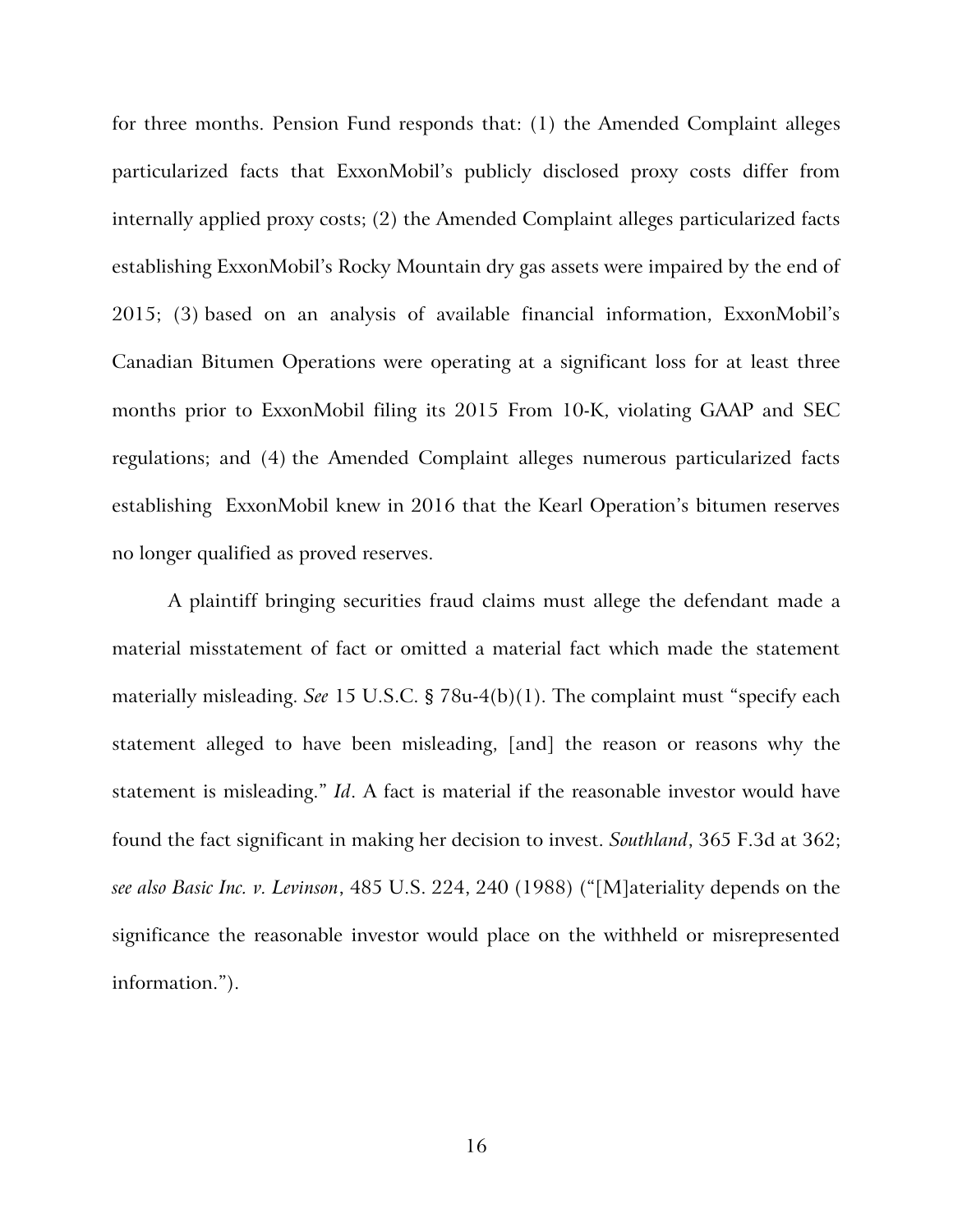## a) Use of Proxy Cost of Carbon

Defendant's argue Pension Fund failed to allege ExxonMobil misled the public about its use of proxy costs of carbon because Pension Fund incorrectly contends two different costs—the proxy cost of carbon and proxy cost of GHG—are the same proxy cost. Pension Fund argues the Amended Complaint alleges sufficient facts showing ExxonMobil used a single proxy cost that differed in value in internal documents than the value disclosed to the public, materially misleading investors.

The Amended Complaint alleges ExxonMobil failed to disclose the actual proxy cost of carbon it used—and at times allegedly failed to use—when calculating capital expenditures and making business and investment decisions. Because ExxonMobil failed to disclose the internally applied proxy cost of carbon, ExxonMobil and the individual defendants allegedly made numerous material misstatements.

The Amended Complaint contends ExxonMobil stated publicly in its MTR Report and elsewhere that ExxonMobil applied a proxy cost of carbon of \$60 per ton of carbon dioxide in 2030 and \$80 per ton in 2040 in all business units. This proxy cost of carbon allegedly allows ExxonMobil to consider governmental policies associated with climate change that may result in higher production costs, fees, or restrictions. The Amended Complaint further contends that Defendants Tillerson and Woodbury made materially misleading statements at ExxonMobil's 2016 Annual Shareholders Meeting by stating ExxonMobil uses a proxy cost of carbon to make all of its investment decisions. While ExxonMobil's public statements show the 2030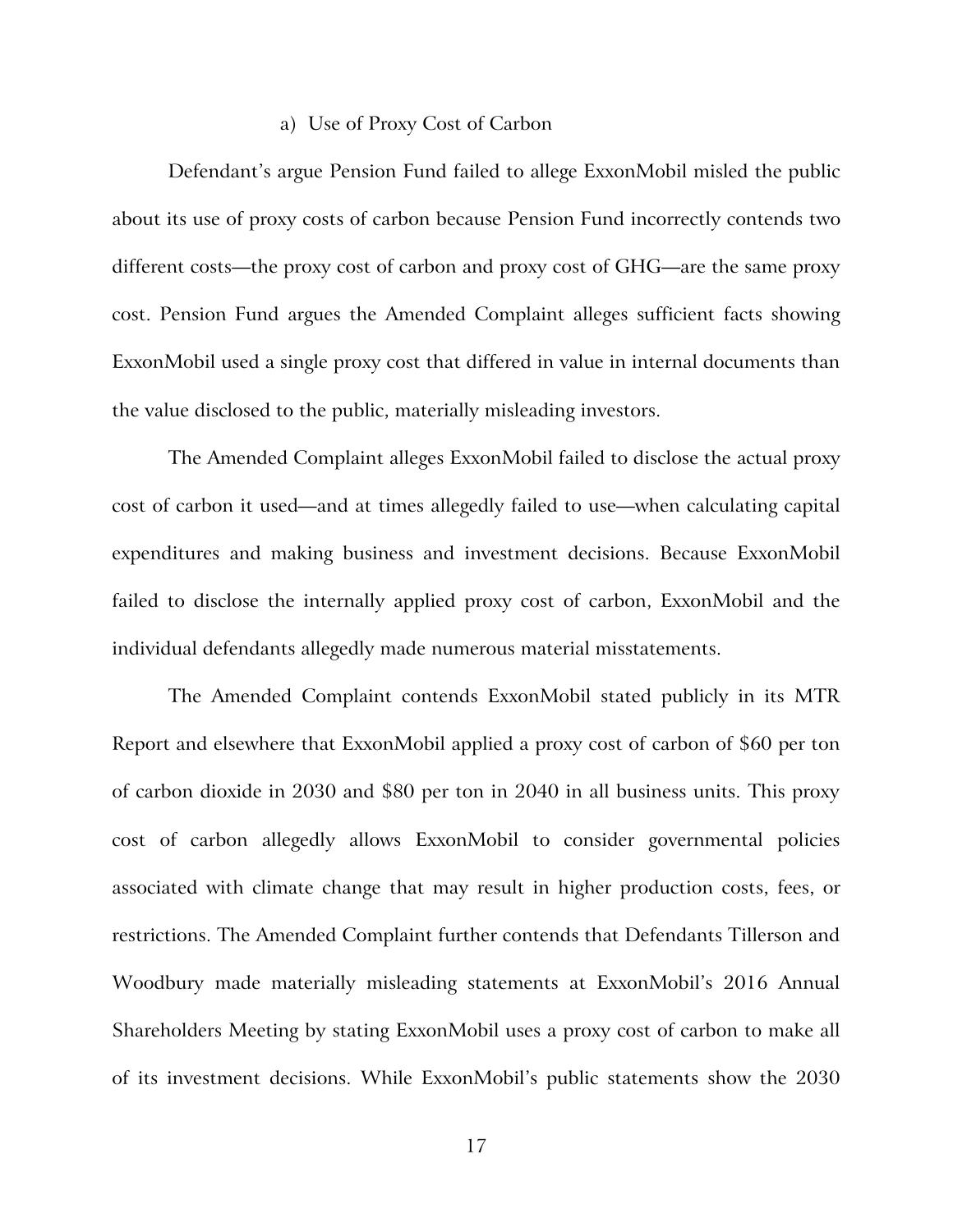proxy cost used was \$60 per ton, the Amended Complaint alleges internal ExxonMobil documents indicate the actual proxy cost used was a proxy cost of \$40 per ton of carbon dioxide in 2030. An April 2010 email with an ExxonMobil Corporate Strategic Planner appears to demonstrate that employees knew the publicly stated \$60 proxy cost in 2030 was likely more realistic than the internally applied proxy cost of \$40 per ton.

The Amended Complaint and the attached ExxonMobil documents sufficiently allege ExxonMobil stated a different proxy cost value in public statements than was actually applied in internal calculations. This disparity in proxy cost values sufficiently alleges material misrepresentations arising from statements made referencing these proxy costs. A reasonable investor would likely find it significant that ExxonMobil allegedly applied a lower proxy cost of carbon than it publicly disclosed.

ExxonMobil argues Pension Fund is confusing two separate proxy costs—proxy cost of carbon and GHG costs—as the same proxy cost, and therefore Pension Fund failed to allege a material misrepresentation. Whether the two differing proxy cost values represent two different costs or the same cost with different values applied internally than publicly purported to be applied is a factual dispute and cannot be determined at this motion to dismiss stage. *See Barrie*, 397 F.3d at 257. Moreover, ExxonMobil's argument that the GHG proxy cost is separate from the proxy cost of carbon does not persuade the Court that Pension Fund failed to allege material misrepresentation. Because ExxonMobil's public statements allegedly indicate to investors only one proxy cost value was used across all business units in making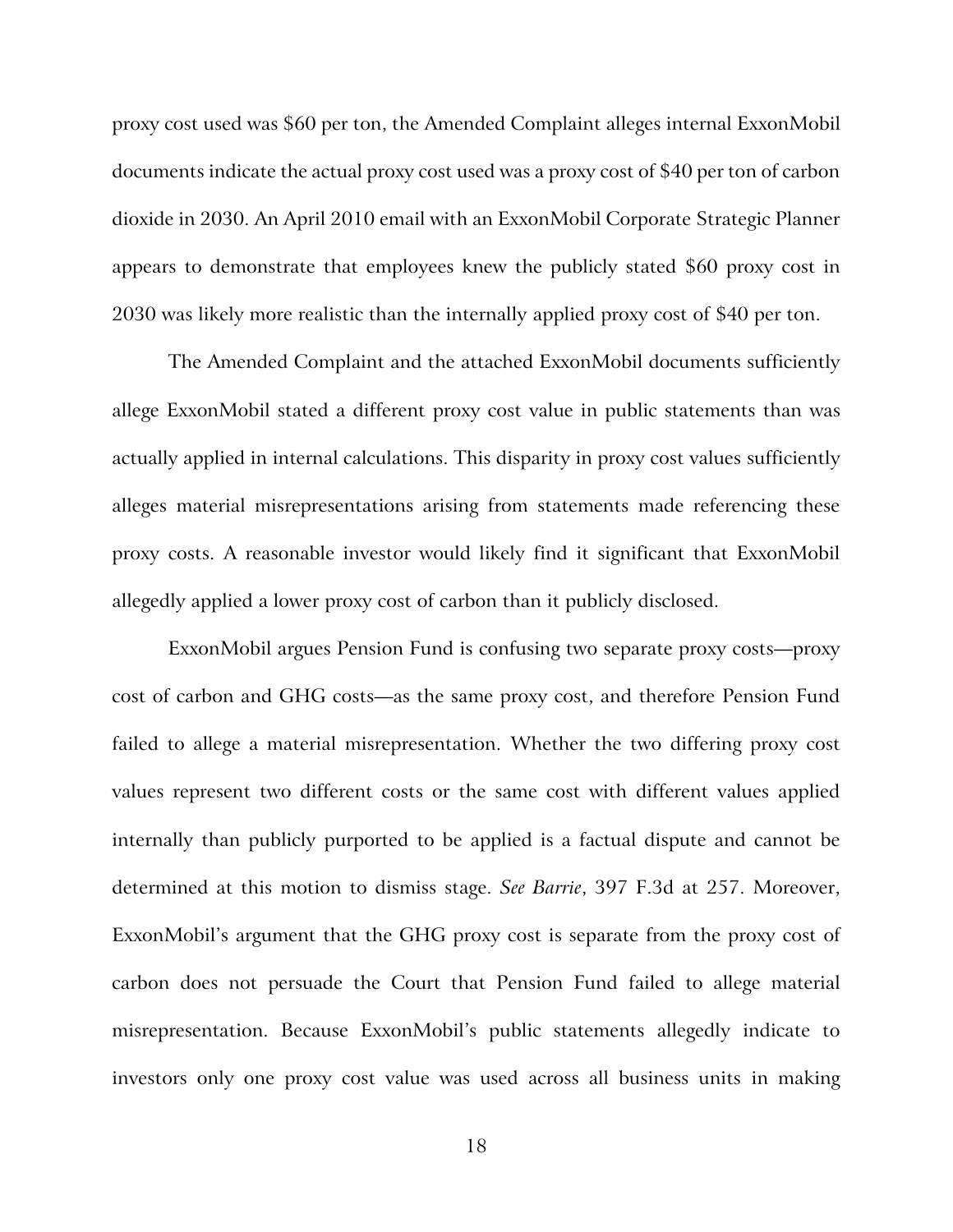investment decisions, ExxonMobil's argument is not persuasive as investors may still have been materially misled.

Thus, the Court finds Pension Fund sufficiently alleged ExxonMobil made material misstatements regarding ExxonMobil's use of proxy costs in formulating business and investment plans.

## b) Rocky Mountain Dry Gas Operation

The Amended Complaint alleges ExxonMobil made a material misrepresentation by failing to recognize an impairment of its Rocky Mountain Dry Gas Operation in 2015. The Amended Complaint alleges a number of red flags arose in 2015 that indicated ExxonMobil's Rocky Mountain Dry Gas Operation was impaired, but ExxonMobil did not disclose an asset impairment of its Rocky Mountain Dry Gas Operation until January 31, 2017, and later confirmed the impairment in ExxonMobil's 2016 Form 10-K released on February 22, 2017. The 2016 Form 10-K filed with the SEC recognized an asset impairment charge of over \$2 billion, most of which related to Rocky Mountain Dry Gas Operation.

ExxonMobil argues Pension Fund failed to allege misrepresentations regarding ExxonMobil's Rocky Mountain Dry Gas Operation because the Amended Complaint relies on a difference of opinion between Pension Fund and ExxonMobil as to the value of its assets. ExxonMobil contends asset valuation is merely an opinion, and this cannot be a material misstatement of fact unless the speaker did not believe the opinion he stated and that the opinion was objectively untrue. *See Onmicare, Inc. v. Laborers Dist.*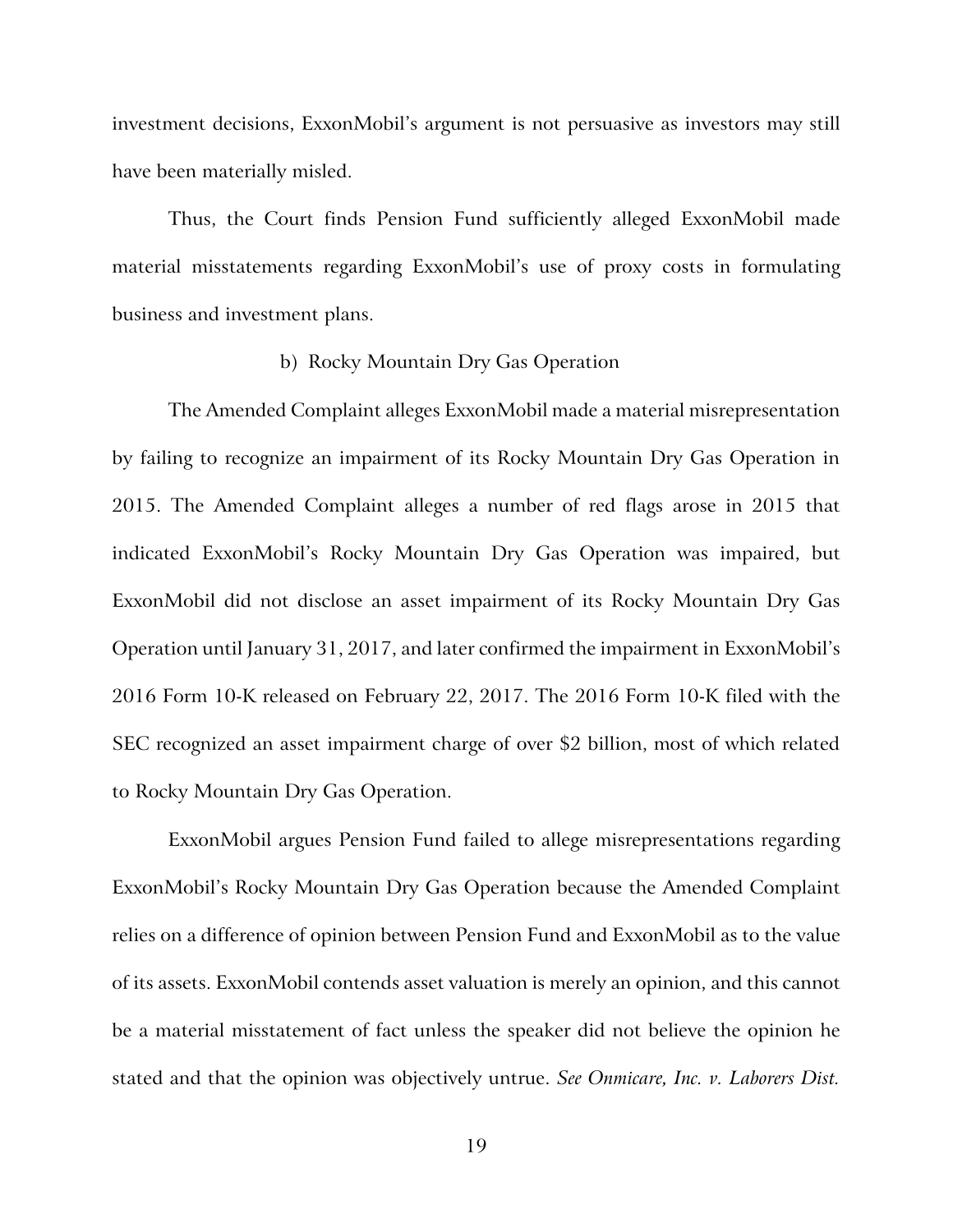*Council Constr. Indus. Pension Fund*, — U.S. —, 135 S. Ct. 1318, 1327 (2015). Pension Fund responds that the Amended Complaint sets out impairment-related factors that establish ExxonMobil's Rocky Mountain Dry Gas Operation was impaired by year-end 2015. Pension Fund further argues the Amended Complaint alleges ExxonMobil's statements that it properly conducted impairment determinations according to GAAP were false because it failed to include its proxy cost of carbon in the impairment analysis. Finally, Pension Fund contends ExxonMobil made objectively false statements by repeatedly asserting it incorporated the proxy cost of carbon into all of ExxonMobil's business and investment decisions but actually failed to include proxy costs in its analysis.

ExxonMobil argues asset valuation and impairment is an opinion, and, therefore, Pension Fund must meet the stringent standard for pleading a material misstatement based on a statement of opinion. When an alleged material misstatement is a statement of opinion, the speaker can be held liable when the speaker did not genuinely hold that opinion and the statement is false. *See Omnicare*, 135 S. Ct. at 1327. A reasonable investor could understand an opinion statement to convey facts about the basis of the opinion, such as implying the speaker performed an investigation or had knowledge of the underlying facts. *See id*. at 1328. If the underlying facts are not provided and contradict the opinion statement, the statement will be misleading by omission and the speaker can be held liable. *See id*. Even if the speaker genuinely holds the opinion, the statement may be a material misstatement by omission if the speaker "omits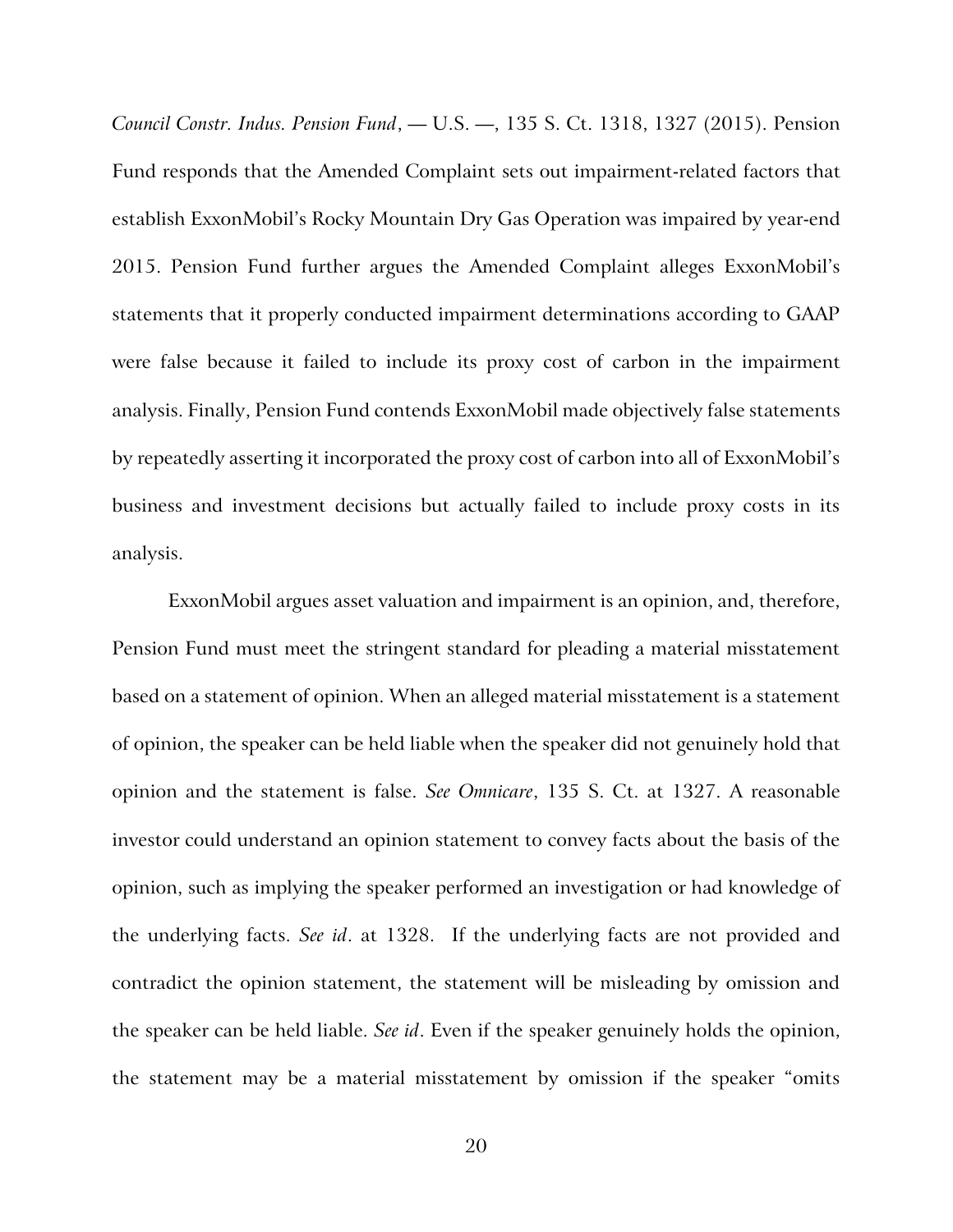material facts about the [speaker's] inquiry into or knowledge concerning a statement of opinion, and if those facts conflict with what a reasonable investor would take from the statement itself." *Id*. at 1329.

ExxonMobil argues that whether the Rocky Mountain Dry Gas Operation was impaired in 2015 is a matter of opinion and subject to the more stringent pleading requirements set out in *Omnicare*. To support its argument that ExxonMobil's impairment determination is an opinion, ExxonMobil cites only persuasive authority one Southern District of Texas case as well as courts outside the Fifth Circuit, including the Ninth Circuit. *See e.g. In re BP p.l.c. Secs. Litig.*, Civ. Action No. 4:10-MD-2185, 2016 WL 3090779, at \*8 (S.D. Tex. May 31, 2016) (finding estimates of the flow rate of an oil spill were opinion statements)*; City of Dearborn Heights Act 345 Police & Fire Retirement Sys. v. Align Tech., Inc.*, 856 F.3d 605, 618 (9th Cir. 2017) (affirming grant of motion to dismiss securities fraud claim because plaintiff failed to allege the actual assumptions defendants relied on in conducting their goodwill valuation analysis).

But ExxonMobil failed to cite binding case law from the Fifth Circuit, which has held that alleged accounting violations are sufficient to plead material misstatements. *See Barrie*, 397 F.3d at 257–58 (plaintiff pleaded material misstatement by alleging with particularity defendants violated GAAP). Thus, based on Fifth Circuit case law, ExxonMobil's alleged GAAP violation and its failure to recognize the impairment of the Rocky Mountain Dry gas Operation are not opinion statements but create a fact question.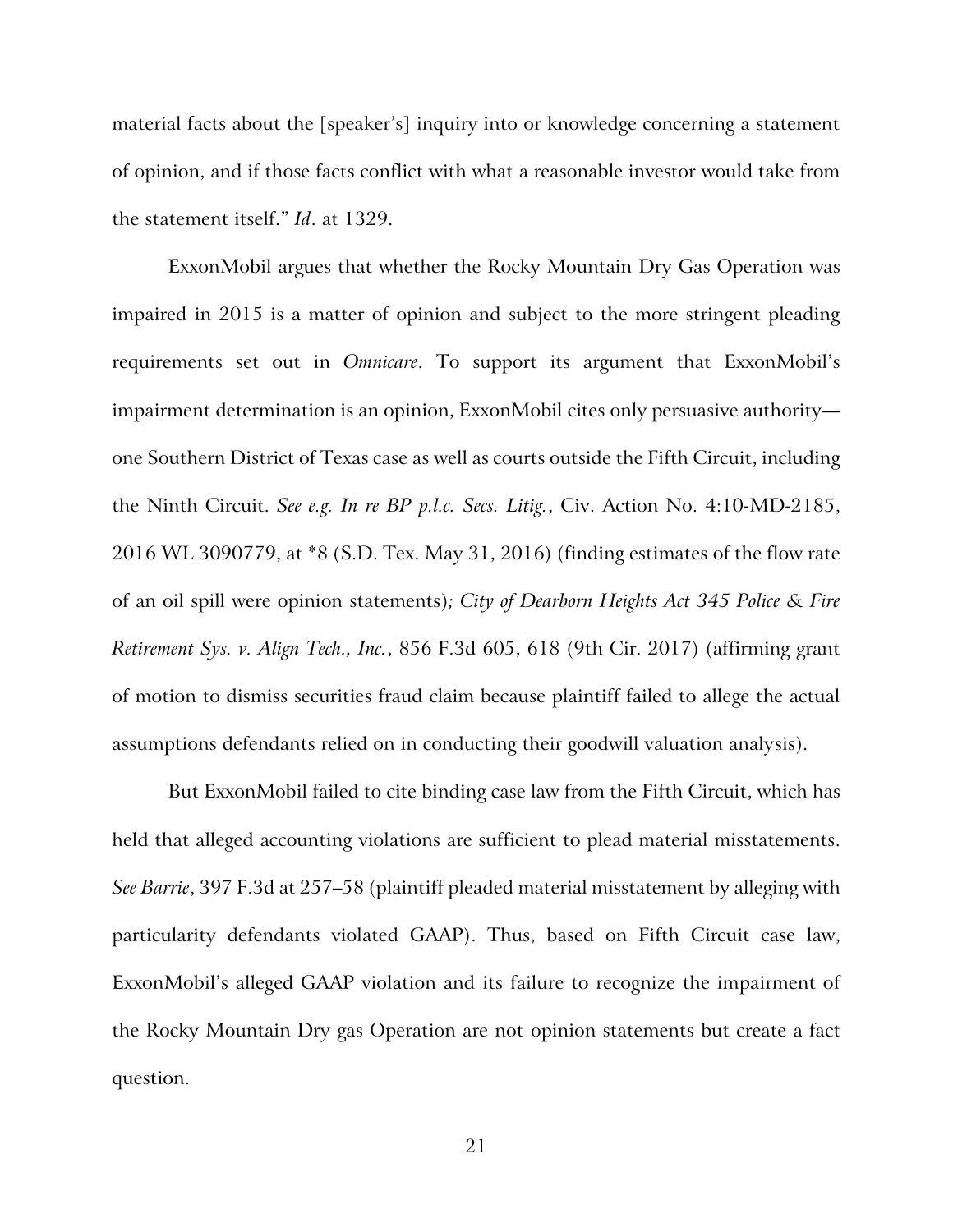Even if ExxonMobil's impairment decision was an opinion, Pension Fund alleged sufficient facts to plead material misstatement as to ExxonMobil's Rocky Mountain Dry Gas Operation. The Amended Complaint alleges the material misstatements included an embedded statement of fact that was objectively false. ExxonMobil's 2015 Form 10-K did not recognize any impairment of the Rocky Mountain Dry Gas Operation and that ExxonMobil complied with GAAP in making all impairment determinations, meaning it applied a proxy cost of carbon. Pension Fund alleges ExxonMobil failed to incorporate a proxy cost of carbon in its impairment analysis. By allegedly failing to include a proxy cost in its impairment determination, ExxonMobil's purported opinion that Rocky Mountain Dry Gas Operation was not impaired by yearend 2015 necessarily omitted "particular facts going to the basis for the [defendant's] opinion" making the opinion materially misleading. *Omnicare*, 135 S. Ct. at 1332.

# c) Canadian Bitumen Operations

The Amended Complaint alleges the Canadian Bitumen Operations operated at a loss for at least three months prior to ExxonMobil filing its 2015 Form 10-K with the SEC. However, the 2015 Form 10-K allegedly implied the Canadian Bitumen Operations were operating at a profit of over \$5 per barrel. In its motion to dismiss, ExxonMobil argues the Amended Complaint failed to allege material misrepresentation regarding the Canadian Bitumen Operations because ExxonMobil had no duty to disclose the Canadian Bitumen Operations operated at a loss for three months, operating at a loss did not render ExxonMobil's 2015 Form 10-K misleading, and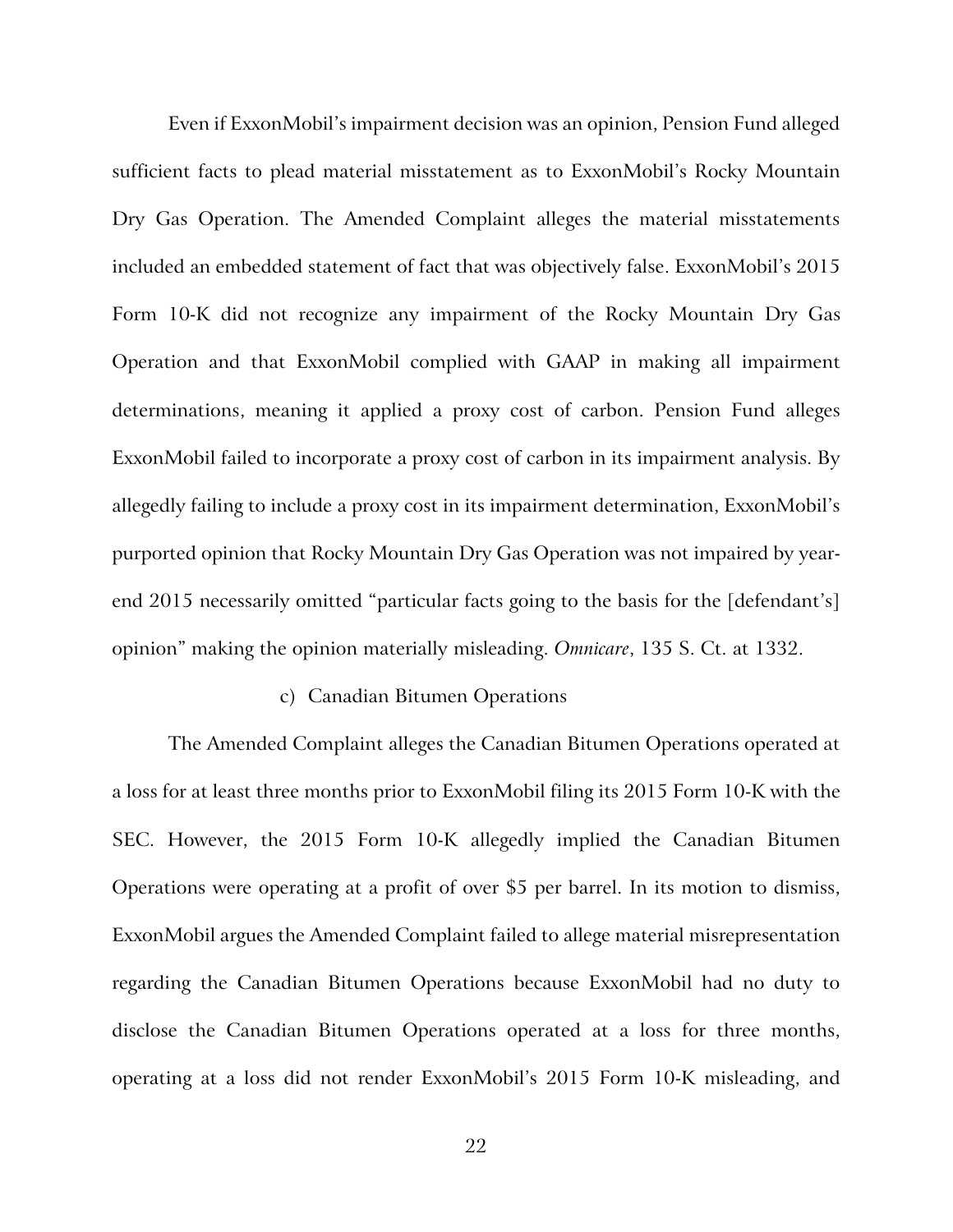operating at a loss did not constitute a trend. Pension Fund responds that other circuits have found a duty to disclose in similar instances under Item 303 of SEC Regulation S-K and argues operating at a loss for three months rendered the 2015 Form 10-K misleading because it was not readily apparent to investors.

Based on comparing ExxonMobil's 2015 Form 10-K to ExxonMobil's subsidiary Imperial's required public filings with the Canadian Securities Administrators, Pension Fund alleges the Canadian Bitumen Operations operated at a loss for at least three months. Instead of disclosing in its 2015 Form 10-K that the Canadian Bitumen Operations were allegedly operating at a loss, ExxonMobil's 2015 Form 10-K reported that the Canadian Bitumen Operations had generated an average profit of \$5 per barrel. Because the Canadian Bitumen Operations represented approximately 31% of ExxonMobil's total liquids proved reserves and 18% of its combined worldwide proved reserves at year-end 2015, Pension Fund alleges it was materially misleading to imply the Canadian Bitumen Operations made a consistent profit of over \$5 per barrel when it had allegedly operated at a loss for three months. Pension Fund contends this statement and the failure to disclose the Canadian Bitumen Operations were operating at a loss materially misled investors and violated GAAP and SEC Regulation S-K Item 303.

Item 303 of SEC Regulation S-K requires a company to include in its SEC filings a discussion of "any known trends or uncertainties that have had or that the registrant reasonably expects will have a material favorable or unfavorable impact on net sales or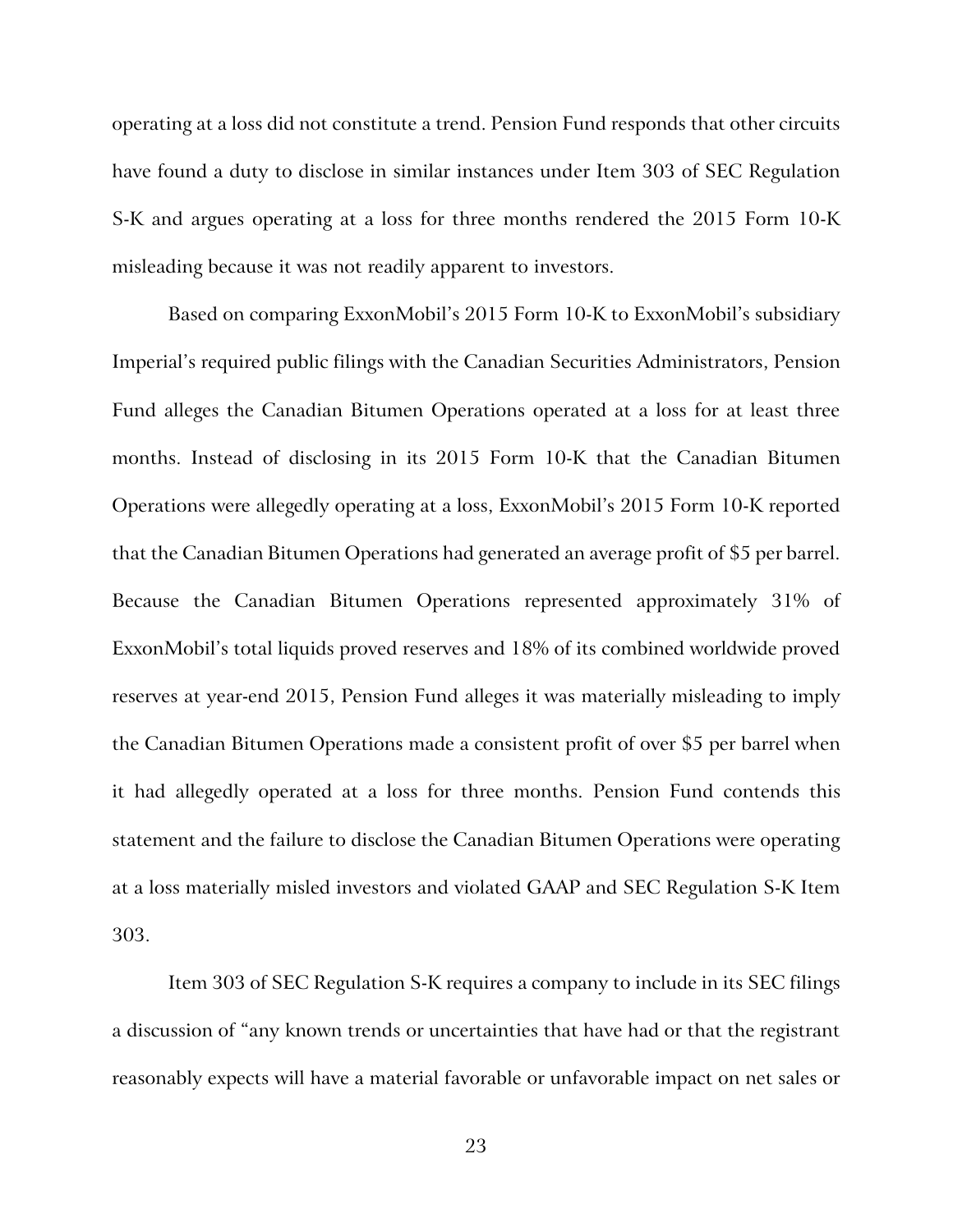revenues or income from continuing operations." 17 C.F.R. § 229.303(a)(3)(ii). The Circuits are split on whether Item 303 creates an affirmative duty to disclose for the purposes of a securities fraud claim under Section 10(b) and Rule 10b-5. *Compare Stratte-McClure v. Morgan Stanley*, 776 F.3d 94, 101 (2d Cir. 2015) (holding Item 303 creates an actionable duty to disclose), *with In re NVIDA Corp. Sec. Litig.*, 768 F.3d 1046, 1056 (9th Cir. 2014) (holding Item 303 does not create a duty to disclose for securities fraud claims under Section 10(b) and Rule 10b-5). The Fifth Circuit has not addressed whether Item 303 creates an affirmative duty to disclose. Assuming without deciding that SEC Regulation S-K Item 303 creates an affirmative duty to disclose under Section 10(b) and Rule 10b-5, the allegation that the Canadian Bitumen Operations operated at a loss for three months does not establish a trend for purposes of Item 303 disclosures. *See Kapps v. Torch Offshore, Inc.*, 379 F.3d 207, 221 (5th Cir. 2004) (failure to disclose a five-month price decline for an incomplete fiscal period was not a trend required to be disclosed by Item 303). Thus, Pension Fund failed to plead a material misstatement based on ExxonMobil's alleged failure to comply with Item 303.

However, the Amended Complaint alleged ExxonMobil's failure to disclose the three-month loss also violated GAAP and was therefore materially misleading. It appears ExxonMobil failed to address this alleged GAAP violation in both its motion to dismiss and its reply, essentially conceding Pension Fund adequately pleaded material misrepresentation. *See Jones v. Cain*, 600 F.3d 527, 541 (5th Cir. 2010). Thus,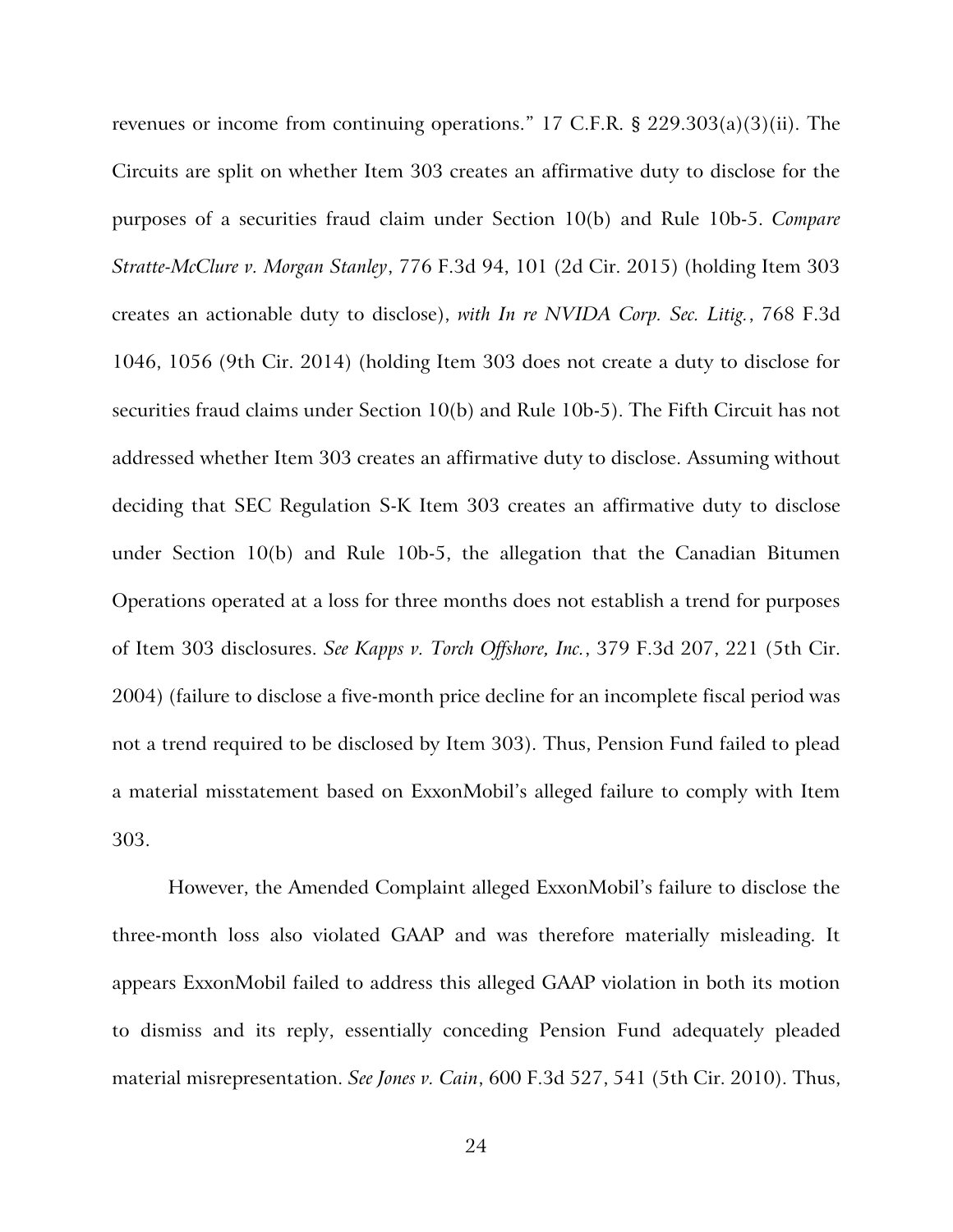the Court finds Pension Fund sufficiently pleaded ExxonMobil made a material misstatement by failing to disclose the Canadian Bitumen Operations operated at a loss for three months.

# d) Exxon Mobil's Kearl Operations

Pension Fund alleges ExxonMobil knew at the time it filed its 2015 Form 10-K on February 22, 2016, and throughout 2016 that its Kearl Operations would not satisfy the SEC's definition of proved reserves by year-end 2016. Pension Fund contends ExxonMobil made material misstatements by failing to inform or sufficiently warn investors of the high likelihood that the Kearl Operations would be de-booked by yearend 2016. ExxonMobil argues it properly warned investors in its 2015 Form 10-K. Even if the statement was materially misleading, ExxonMobil contends the forwardlooking statement is protected under the safe harbor and "bespeaks caution doctrine."

The Amended Complaint alleges ExxonMobil knew at the time it released its 2015 Form 10-K and throughout 2016 that its Kearl Operations would not satisfy the SEC's definition of proved reserves by year-end 2016. Pension Fund contends ExxonMobil made material misstatements by failing to adequately disclose this knowledge in its 2015 Form 10-K and in its quarterly SEC filings throughout 2016. ExxonMobil's 2015 Form 10-K warns:

> When crude oil and natural gas prices are in the range seen in late 2015 and early 2016 for an extended period of time, under the SEC definition of proved reserves, certain quantities of oil and natural gas, such as oil sands operations in Canada and natural gas operations in North America could temporarily not qualify as proved reserves.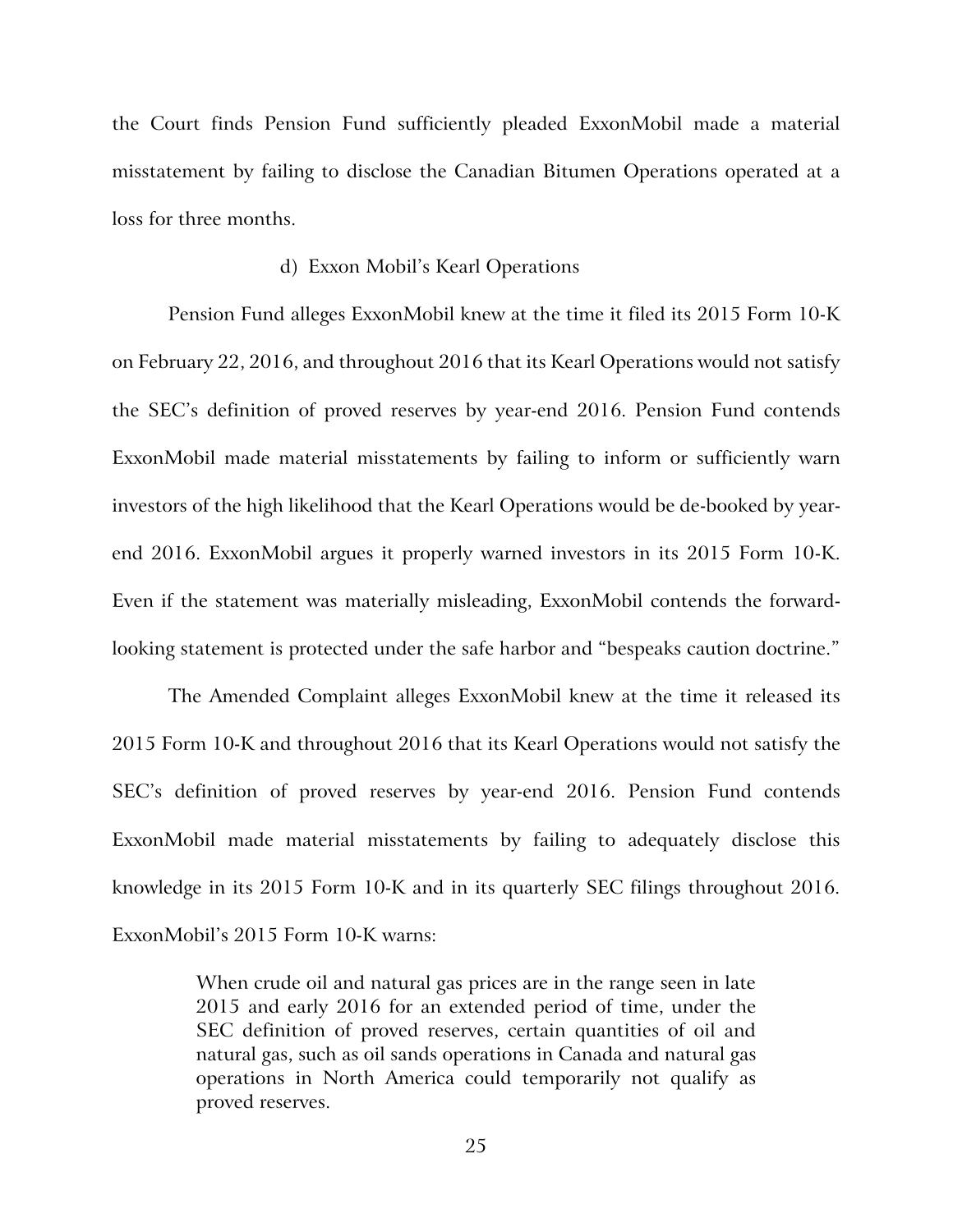The Complaint alleges ExxonMobil's "tepid warnings mentioning the possibility of debookings" was insufficient to address the likely de-booking of the Kearl Operations. (Doc. No. 36, at 140). Pension Fund also alleges that statements made throughout 2016 in ExxonMobil's Form 10-Qs filed with the SEC were materially misleading because they failed to inform investors that it was a virtual certainty, according to Pension Fund, that the Kearl Operations would be de-booked at year-end 2016. Pension Fund contends this failure violated GAAP provisions that require an oil and gas company to update proved reserve estimates at the earliest possible time when adverse events cause significant downward estimates in proved reserves. Finally, Pension Fund contends ExxonMobil's October 2016 statement was also materially misleading when it warned investors that approximately 3.6 billion barrels of bitumen in its Kearl Operations would not qualify as proved reserves at year-end 2016 if oil and gas prices remained low. Pension Fund alleges ExxonMobil knew that only a drastic rise in prices could prevent the Kearl Operations from being de-booked.

ExxonMobil argues its forward-looking statement regarding the likelihood of debooking certain proved reserves is protected by the PSLRA safe harbor and the "bespeaks caution" doctrine. *See* 15 U.S.C. § 78u-5(c); *see also Rubinstein v. Collins*, 20 F.3d 160, 166–67 (5th Cir. 1994). The PSLRA safe harbor protects defendants from liability based on a forward-looking statement when the statement is identified as forward-looking and "is accompanied by meaningful cautionary statements identifying important facts that could cause actual results to differ materially from those in the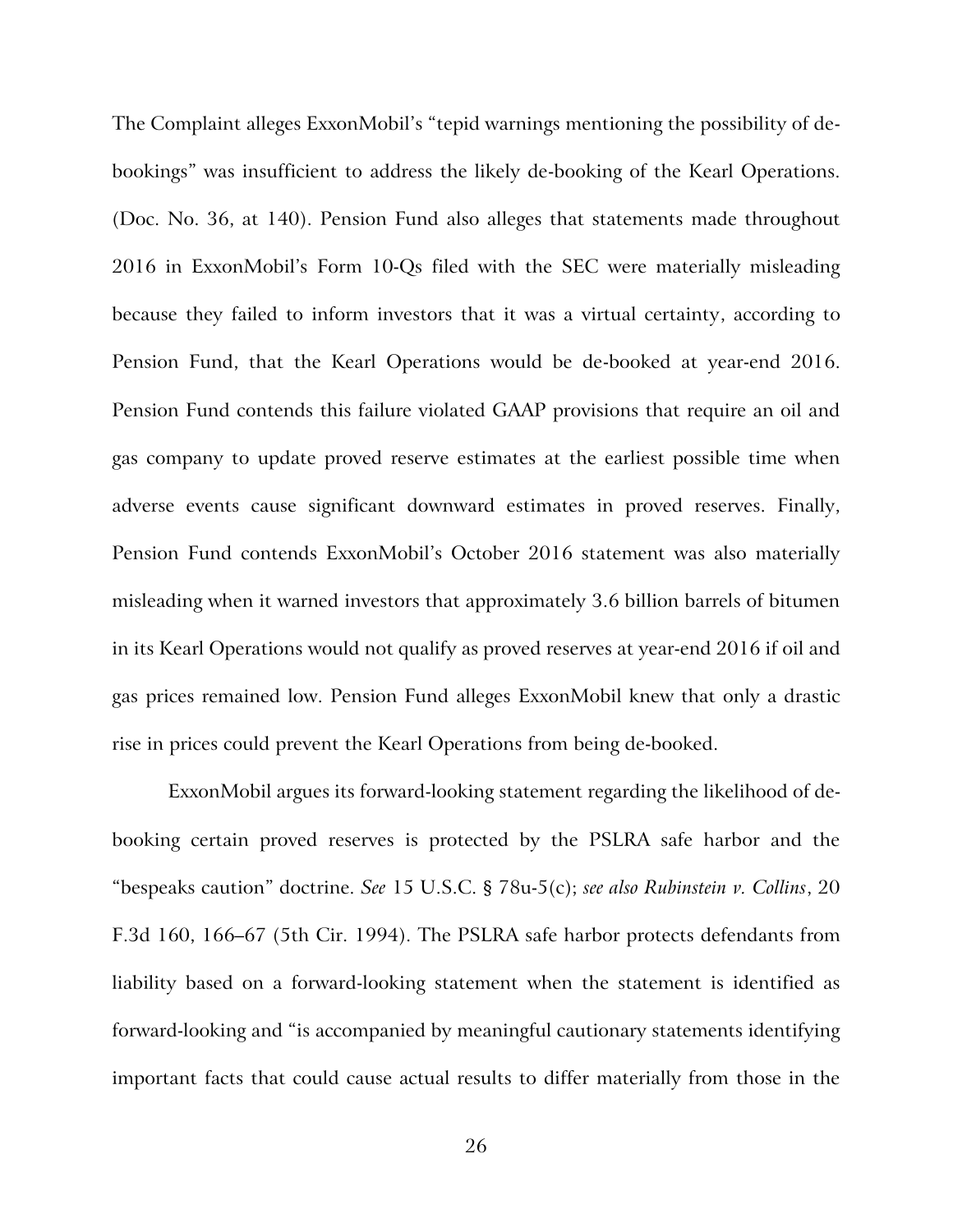forward-looking statement." *Southland*, 365 F.3d at 371. Courts cannot apply a blanket safe harbor for all forward-looking statements but must determine how a statement is specifically and meaningfully protected by the safe harbor. *See Lormand*, 565 F.3d at 245. Boilerplate cautionary language does not provide a substantive and meaningful warning. *Id*. at 244-45. While ExxonMobil identified the proved reserve disclosures as forward-looking statements, the Amended Complaint alleges ExxonMobil knew at the time of the disclosures that the Kearl Operations would no longer qualify as proved reserves. Thus, Pension Fund alleges the general cautionary language that proved reserves may be de-booked did not provide adequate warning of the all but certain debooking of the Kearl Operations. Pension Fund has pleaded sufficient factual allegations that at the end of 2015 and throughout 2016 ExxonMobil had actual knowledge the Kearl Operations would require de-booking, making ExxonMobil's forward-looking statement insufficient to provide meaningful cautionary language. *See id.* Thus, the forward-looking statement is not protected by the safe harbor and does sufficiently allege a material misstatement.

Furthermore, when the court, after viewing all the statements in context, finds reasonable minds could disagree as to whether the statements are misleading, "the statutory safe harbor provision cannot provide the basis for dismissal as a matter of law." *See Lormand*, 565 F.3d at 247–48. Pension Fund's pleadings sufficiently allege that ExxonMobil failed to meaningfully warn investors the Kearl Operations were all but certain to be de-booked by year-end 2016. Reasonable minds could disagree on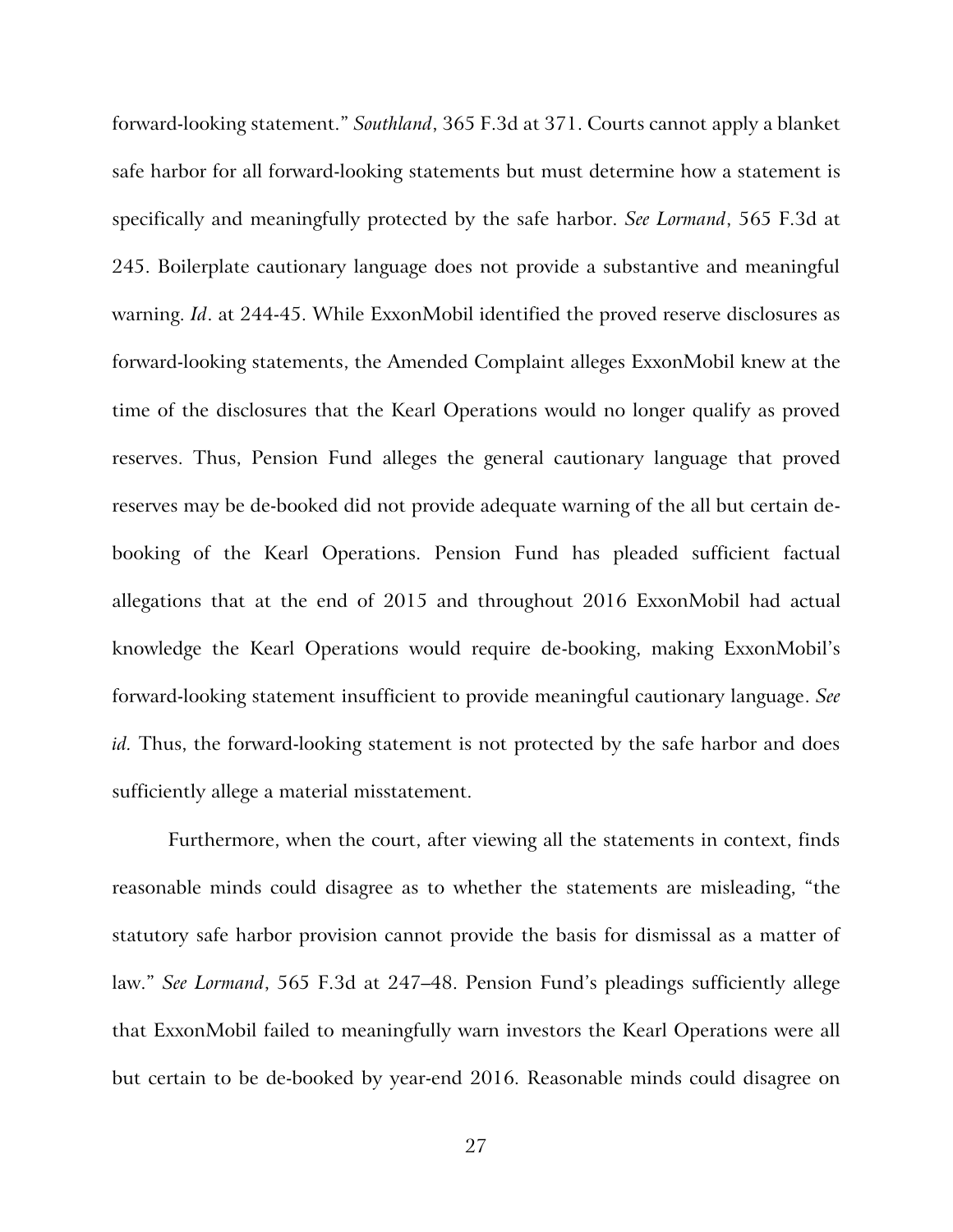whether ExxonMobil's statements and warnings are misleading, and, therefore, the Court cannot dismiss this material misstatement based on the safe harbor provision. *Id*. at 248.

ExxonMobil also argues its forward-looking statements are protected under the "bespeaks caution" doctrine. "[T]he 'bespeaks caution' doctrine merely reflects the unremarkable proposition that statements must be analyzed in context." *Rubinstein*, 20 F.3d at 167. The Fifth Circuit has held that courts must consider the alleged material misstatement in light of the surrounding circumstances and whether a reasonable investor would consider the omitted fact significant in making a decision to invest. *See id*. Pension Fund alleges ExxonMobil should have warned investors the Kearl Operation was highly likely to be de-booked at year-end 2016, not just that some proved reserves may be de-booked if prices remained in the price range of late 2015 and early 2016. Considering ExxonMobil's statement in the context of the low bitumen prices and allegations that the Kearl Operations was operating at a loss in late 2015, a reasonable investor would have found it significant that the Kearl Operation, representing a significant portion of ExxonMobil's bitumen reserves, was allegedly very likely to be de-booked by year-end 2016. Thus, the "bespeaks caution" doctrine cannot provide a basis for dismissal at this stage as a matter law. *See id*.

Alternatively, ExxonMobil argues it was not required to update its proved reserves disclosures during the year, and so investors were not materially mislead by ExxonMobil's failure to disclose this information in its 2016 Form 10-Qs. ExxonMobil

28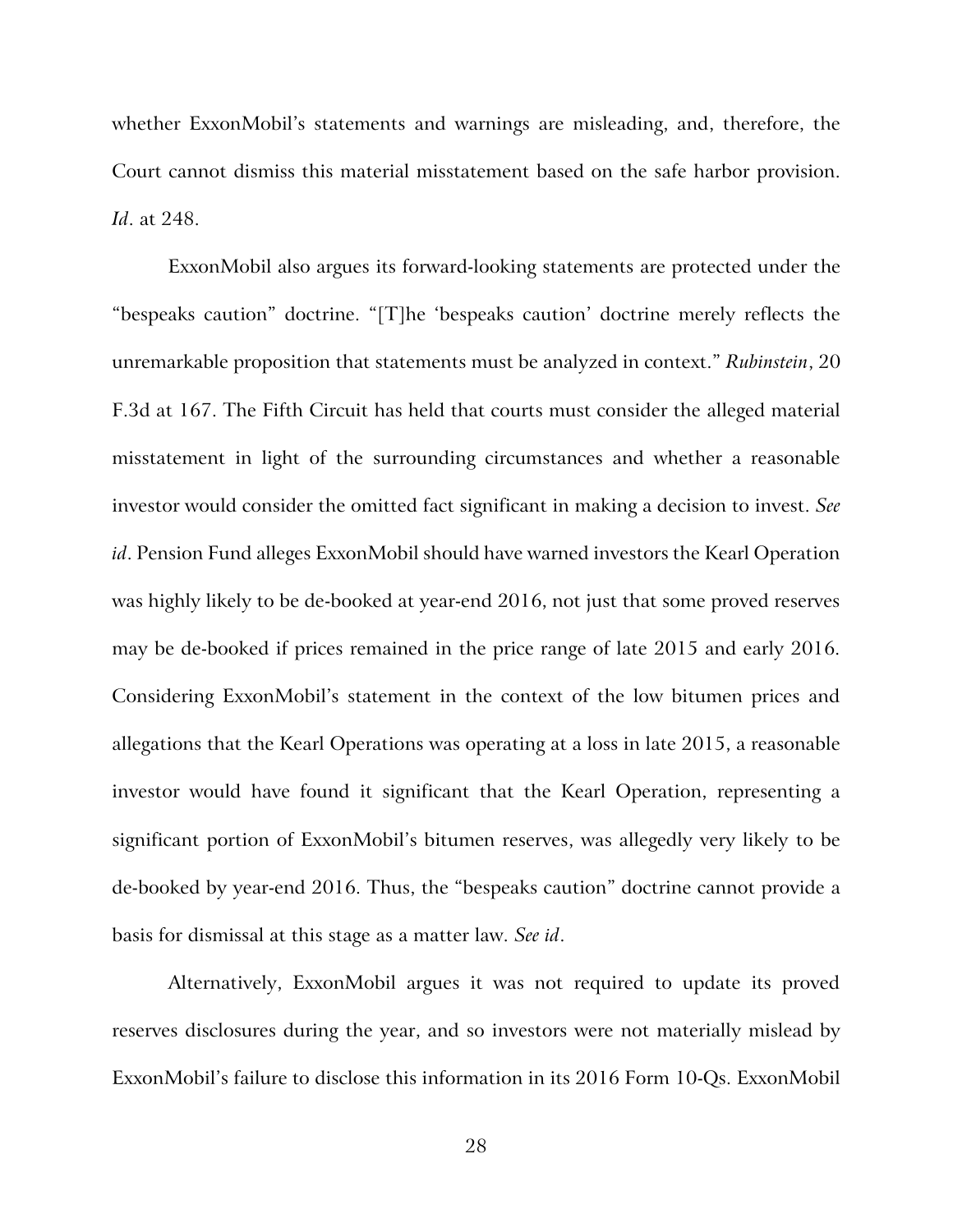points to 17 C.F.R.  $\S 229.1202(a)(2)$  for the contention that it was not required to update its proved reserves disclosures before the year's end. While it appears 17 C.F.R. § 229.1202(a)(2) only requires ExxonMobil to disclose proved reserves at the end of the fiscal year, it does not stand for the position that no other provision requires oil and gas companies to update proved reserves disclosures. *See Firefighters Pension & Relief Fund of New Orleans v. Bulmahn*, 53 F. Supp. 3d 882, 907 (E.D.L.A. 2014) (finding 17 C.F.R. § 229.1202(a)(2) "require[s] the issuer to 'disclose updated reserves tables as of the close of each year'" but not addressing other provisions that may require updated reserve information). In its motion and reply, ExxonMobil failed to address the Amended Complaint's assertion that GAAP, under ASC 275 and 932, requires a company to update its proved reserves disclosures in an interim financial report when adverse events significantly affect proved reserve quantities. Because ExxonMobil failed to address the alleged GAAP violation, ExxonMobil has essentially conceded that Pension Fund sufficiently pleaded material misrepresentation. *See Jones*, 600 F.3d at 541.

## **2. Scienter**

To state a securities fraud claim under Section 10(b) and Rule 10b–5, a plaintiff must plead: "(1) a misstatement or omission; (2) of a material fact; (3) made with scienter; (4) on which the plaintiff relied; and (5) that proximately caused the plaintiff's injuries." *Southland*, 365 F.3d at 362. Under the PSLRA's heightened pleading standard, the plaintiff "must: (1) 'specify each statement alleged to have been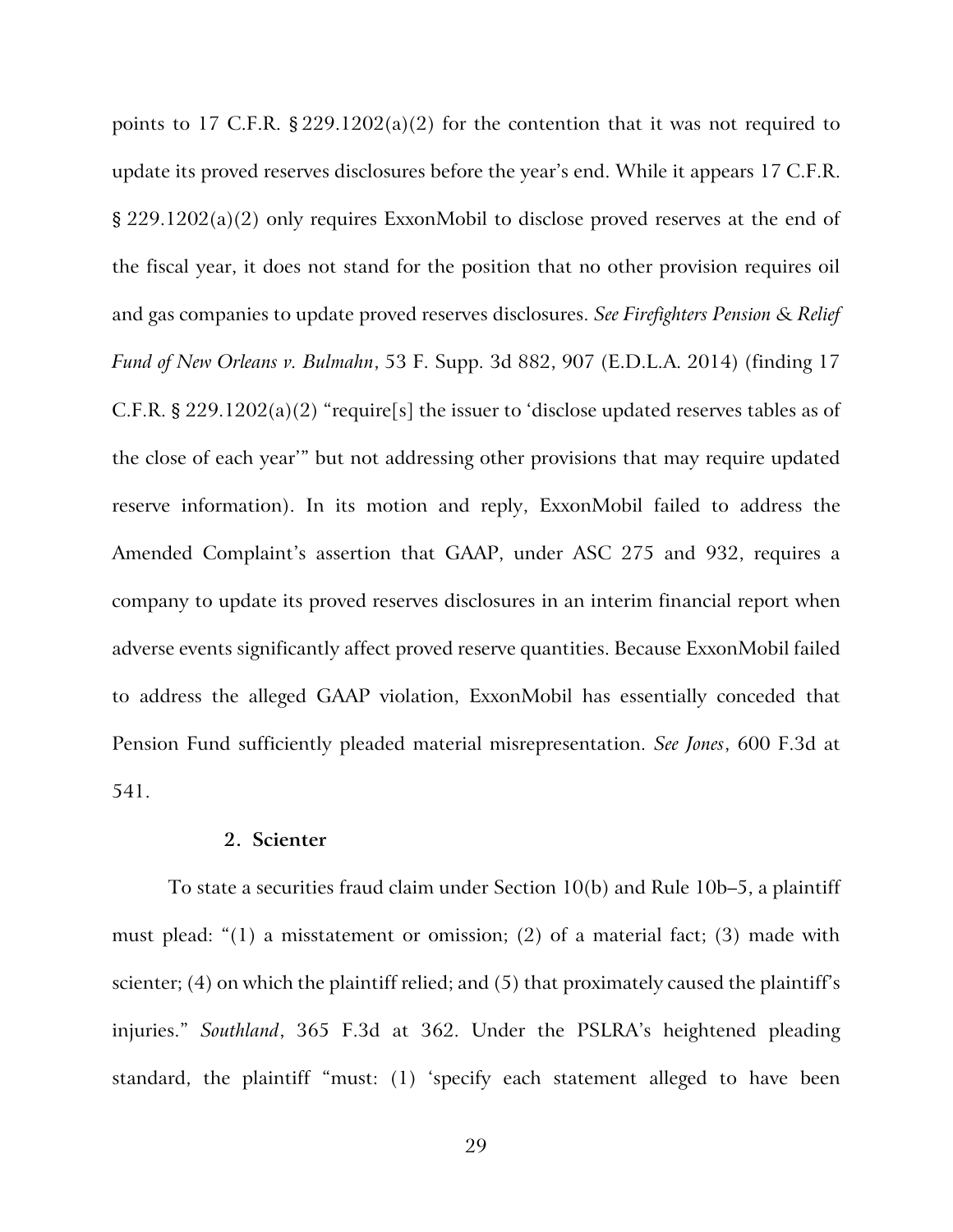misleading [and] the reason or reasons why the statement is misleading,' 15 U.S.C. § 78u–4(b)(1); and (2) 'state with particularity facts giving rise to a strong inference that the defendant acted with the required state of mind,' § 78u–4(b)(2)." *Tellabs*, 551 U.S. at 321. The particularity requirement alters the Rule 12(b)(6) analysis in that it requires the court to "take into account plausible inferences opposing as well as supporting a strong inference of scienter." *Lormand*, 565 F.3d at 239. "The inquiry…is whether *all* of the facts alleged, taken collectively, give rise to a strong inference of scienter, not whether any individual allegation, scrutinized in isolation, meets that standard." *Tellabs*, 551 U.S. at 322–23 (emphasis in original). The defendant must have made the misleading statement with the requisite scienter, "meaning an 'intent to deceive, manipulate, or defraud' or that 'severe recklessness' in which the 'danger of misleading buyers or sellers is either known to the defendant or is so obvious that the defendant must have been aware of it.'" *Southland*, 365 F.3d at 366 (quoting *Broad v. Rockwell Int'l Corp.*, 642 F.2d 929, 961–62 (5th Cir. 1981)). A defendant corporation has the requisite state of mind when the corporate officer making the statement does so knowing it is false. *Southland*, 365 F.3d at 366.

#### a) Defendant ExxonMobil's Scienter

ExxonMobil argues Pension Fund failed to meet the heightened pleading standard of scienter because Pension Fund's allegations amount to mere conclusions that the Individual Defendants must have known of the alleged fraud based on their executive positions within the company. Pension Fund responds by referencing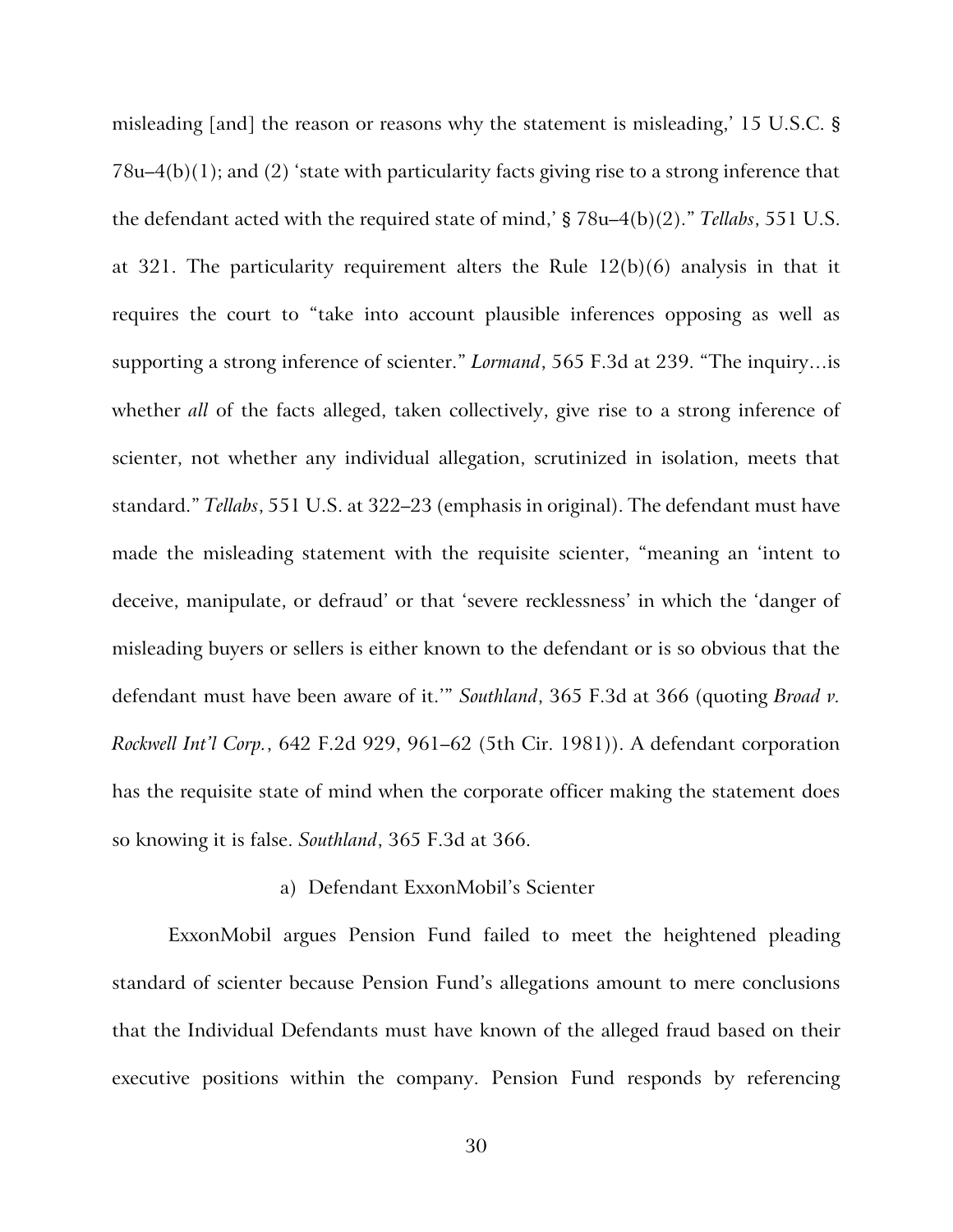multiple instances throughout the Amended Complaint in which specific allegations and facts establish the requisite scienter.

#### i. The Management Committee

The Amended Complaint alleges Defendants Tillerson and Swiger were members of ExxonMobil's Management Committee throughout the Class Period. Allegedly, the Management Committee "extensively" reviewed and discussed ExxonMobil's annual publication, "The Outlook for Energy" ("Outlook"), published March 31, 2014. The Outlook purportedly describes the foundation for business and investment planning and discusses carbon related risks, including ExxonMobil's use of a proxy cost of carbon to account for current and future government regulation of carbon emissions. Thus, in reviewing and preparing the Outlook for publication, members of the Management Committee received in depth information on ExxonMobils' proxy cost of carbon and its use in investments and business operations, according to Pension Fund. Accepting these pleaded factual allegations as true, as members of the Management Committee, Defendants Tillerson and Swiger would have extensive knowledge of the proxy cost of carbon and should have known a different proxy cost was stated in the Outlook than was actually applied to business operations and investments. *See Tellabs*, 551 U.S. at 322. These specific allegations of receiving regular, detailed information on carbon related risks and proxy costs as members of the Management Committee provide more than mere conclusory allegations that Defendants Tillerson and Swinger must have had knowledge based on their executive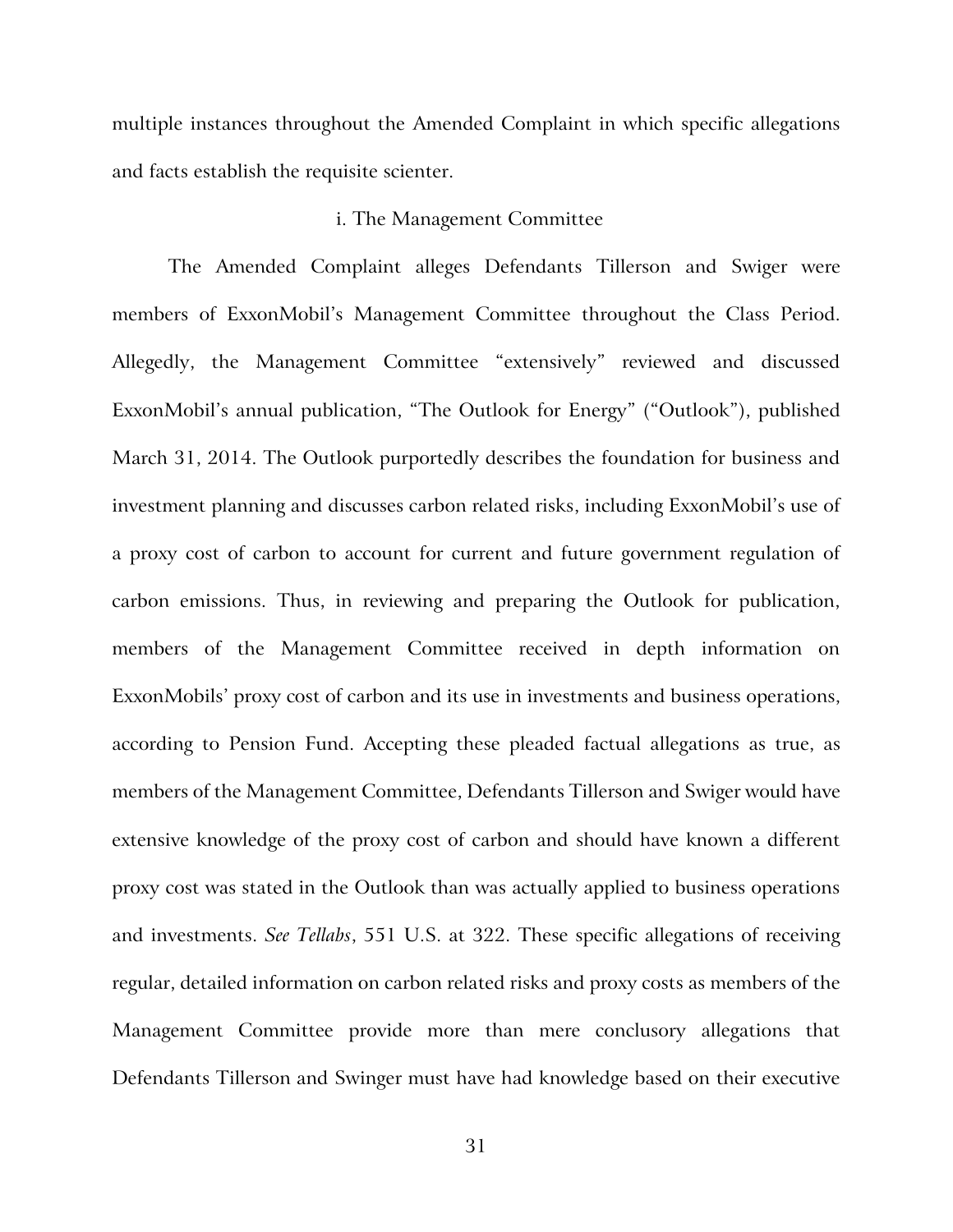positions within ExxonMobil. *See Brody v. Zix Corp.*, Civ. Action No. 3:04-CV-1931-K, 2006 WL 2739352, at \*7 (N.D. Tex. Sept. 26, 2006) (Kinkeade, J.) (finding it reasonable to assume defendants had actual knowledge of material misstatements because they regularly received reports showing the statements were false). Thus, this allegation supports finding a strong inference of scienter as to Defendants ExxonMobil, Tillerson, and Swiger.

# ii. Motive to Maintain Credit Rating

Pension Fund pleaded ExxonMobil was particularly motivated to maintain its AAA credit rating in order to allegedly avoid a significantly negative impact that a drop in its credit rating would have on the March 2016 \$12 billion public debt offering ("Debt Offering"). ExxonMobil argues a company's desire to maintain a good credit rating is universal and cannot support an inference of scienter as to all Defendants. Moreover, the market was already aware of ExxonMobil's weakened credit rating because it was placed on 'CreditWatch' with negative implications by S&P a month before the debt offering.

While "[s]cienter in a particular case may not be footed solely on motives universal to corporate executives," the Fifth Circuit has recognized an exception when a company is particularly motivated to maintain or improve its credit rating to receive "crucial" funds. *See Indiana Elec. Workers' Pension Trust Fund IBEW v. Shaw Group, Inc.*, 537 F.3d 527, 544 (5th Cir. 2008). Pension Fund alleges that at the time of the Debt Offering ExxonMobil was in dire financial need of an infusion of capital and that the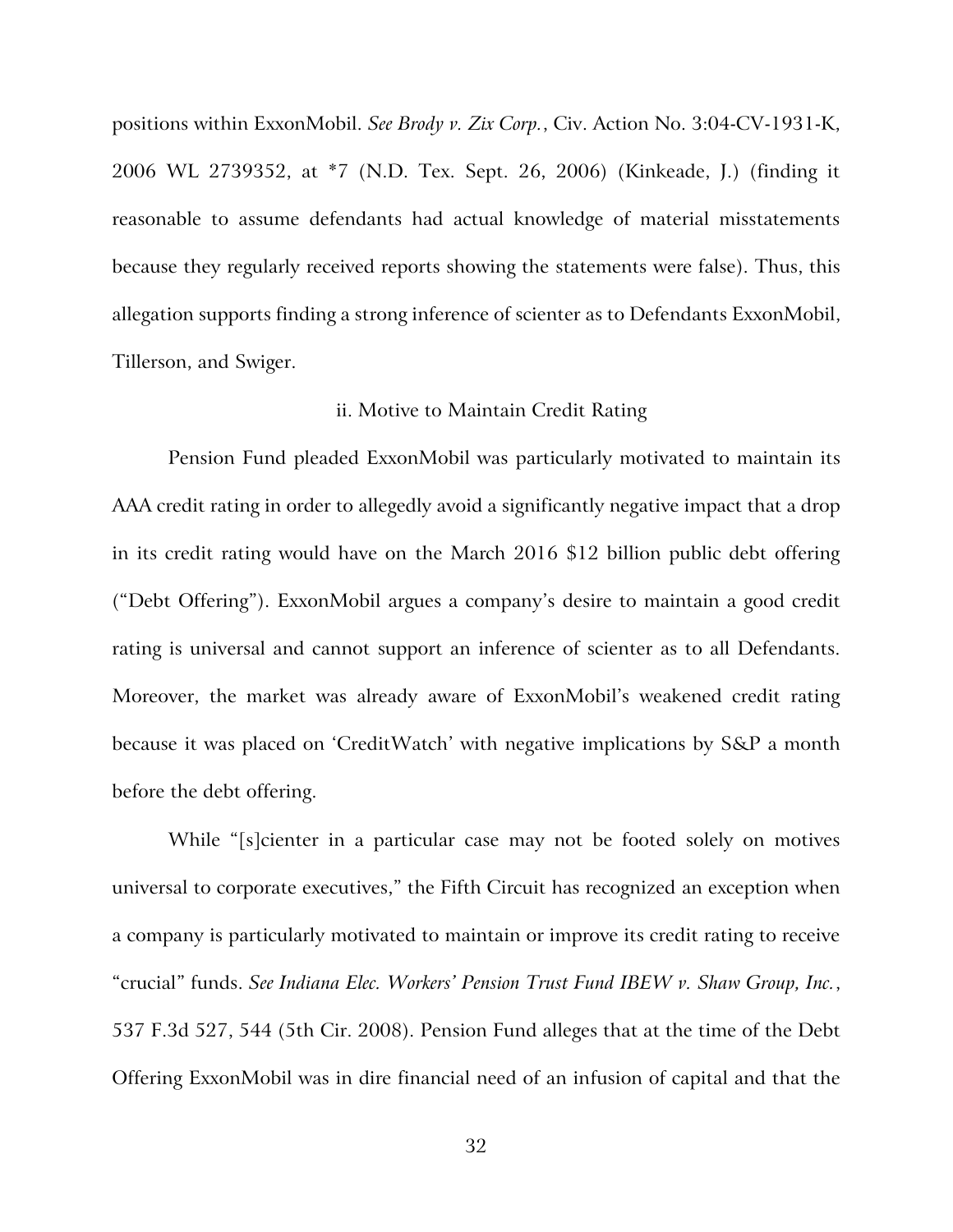Debt Offering was the "largest single debt offering in Exxon's history." (Doc. No. 36, at 74–75). Just before the Debt Offering, ExxonMobil released its 2015 Form 10-K, allegedly showing it did not have sufficient cash flow to pay the shareholders' dividends. Pension Fund alleges paying the shareholder dividends was extremely important to ExxonMobil, quoting Defendant Tillerson as stating the dividends are "part of why we are important to long-term shareholders." (Doc. No. 36, at 32). The Debt Offering, according to Pension Fund, would allow ExxonMobil to pay these important dividends. Because maintaining the AAA credit rating was uniquely important to ExxonMobil in its Debt Offering and thereby paying the high-priority dividends, Pension Fund has sufficiently alleged ExxonMobil's motive, supporting a strong inference of scienter as to all Defendants. *See Indiana Elec. Workers' Pension Trust Fund*, 537 F.3d at 544.

# iii. Oleske's Opinion

Pension Fund contends the Oleske Affirmation, attached as an exhibit to the Amended Complaint, supports an inference of scienter because Oleske, an attorney in the NYAG's office, states it is his opinion that the differing public and private proxy costs of carbon were known at the highest levels of ExxonMobil's executives. As discussed in Section I.B., it is inappropriate to consider Oleske's opinion because it is based on his own conclusions drawn from investigating a separate lawsuit. *See Southland*, 365 F.3d at 361 (court does not accept "conclusory allegations, unwarranted deductions, or legal conclusions."). Oleske's opinion that ExxonMobil's executives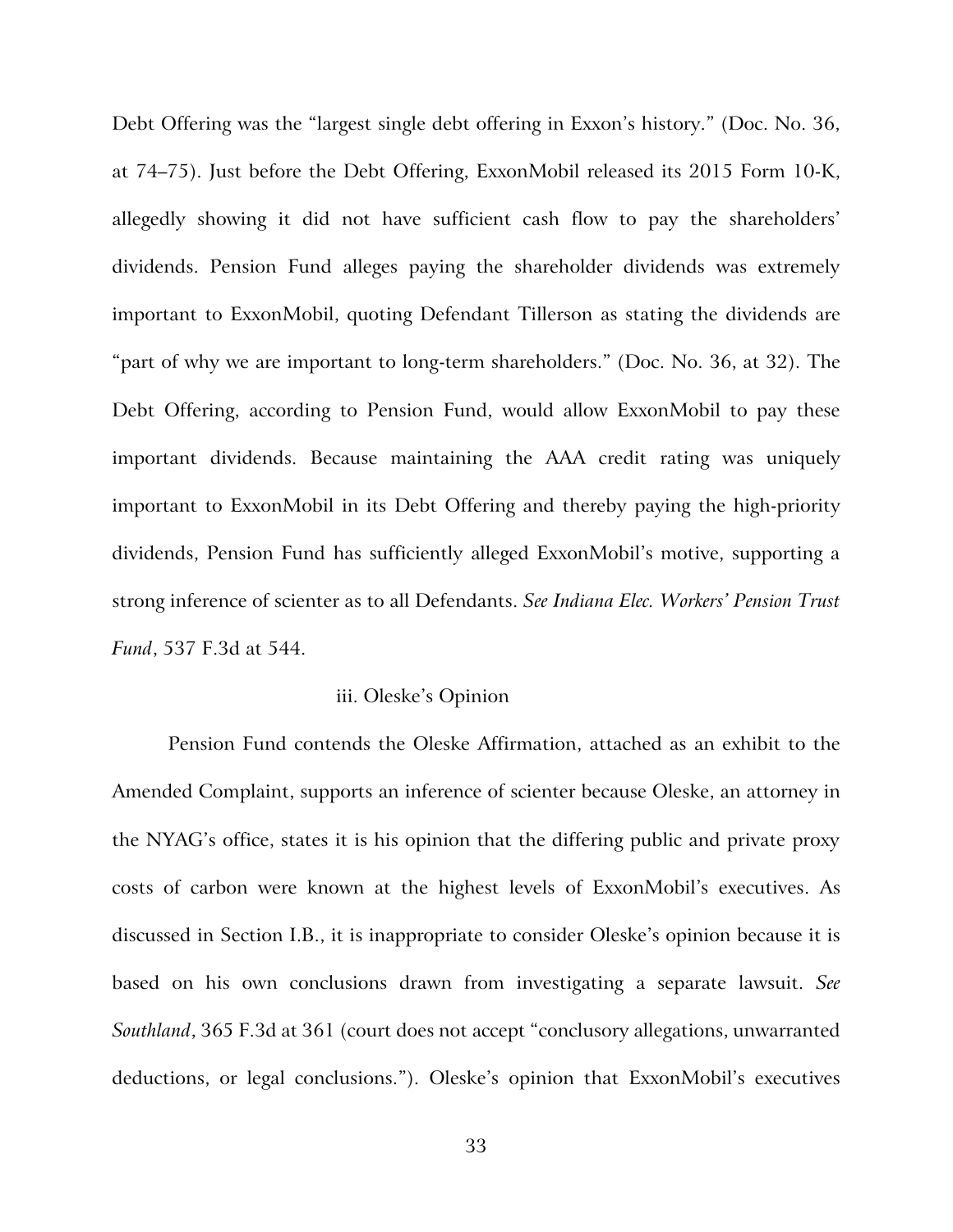knew about the different internal and public proxy costs cannot support an inference of scienter.

#### iv. Individual Defendants Signed SEC Filings

The Amended Complaint pleaded Defendants Tillerson, Swiger, and Rosenthal signed ExxonMobil's Form 10-Ks filed with the SEC throughout the Class Period and Defendant Rosenthal signed all but two of ExxonMobil's Form 10-Q quarterly reports filed with the SEC during the Class period. These Form 10-Ks and Form 10-Qs allegedly contained materially misleading information and violated GAAP based on their use of a lower proxy price than publicly disclosed and their failure to sufficiently warn investors of the high risk of impairment and de-booking of certain proved reserves.

Pension Fund contends signing these documents provides further support of a strong inference of scienter for Defendants Tillerson, Swiger, and Rosenthal. ExxonMobil argues Pension Fund failed to establish Defendants Tillerson, Swiger, and Rosenthal had reason to know the financial statements in the Form 10-Ks and Form 10-Qs contained material misstatements or omissions. *See Cent. Laborers' Pension Fund v. Integrated Elec. Servs. Inc.*, 497 F.3d 546, 555 (5th Cir. 2007) (a court may only find an inference of scienter from defendants signing the Sarbanes-Oxley certifications if plaintiff has alleged the defendants had reason to know the financial statements contained material misstatements because of obvious accounting irregularities or other red flags). However, as discussed above, Defendants Tillerson and Swiger were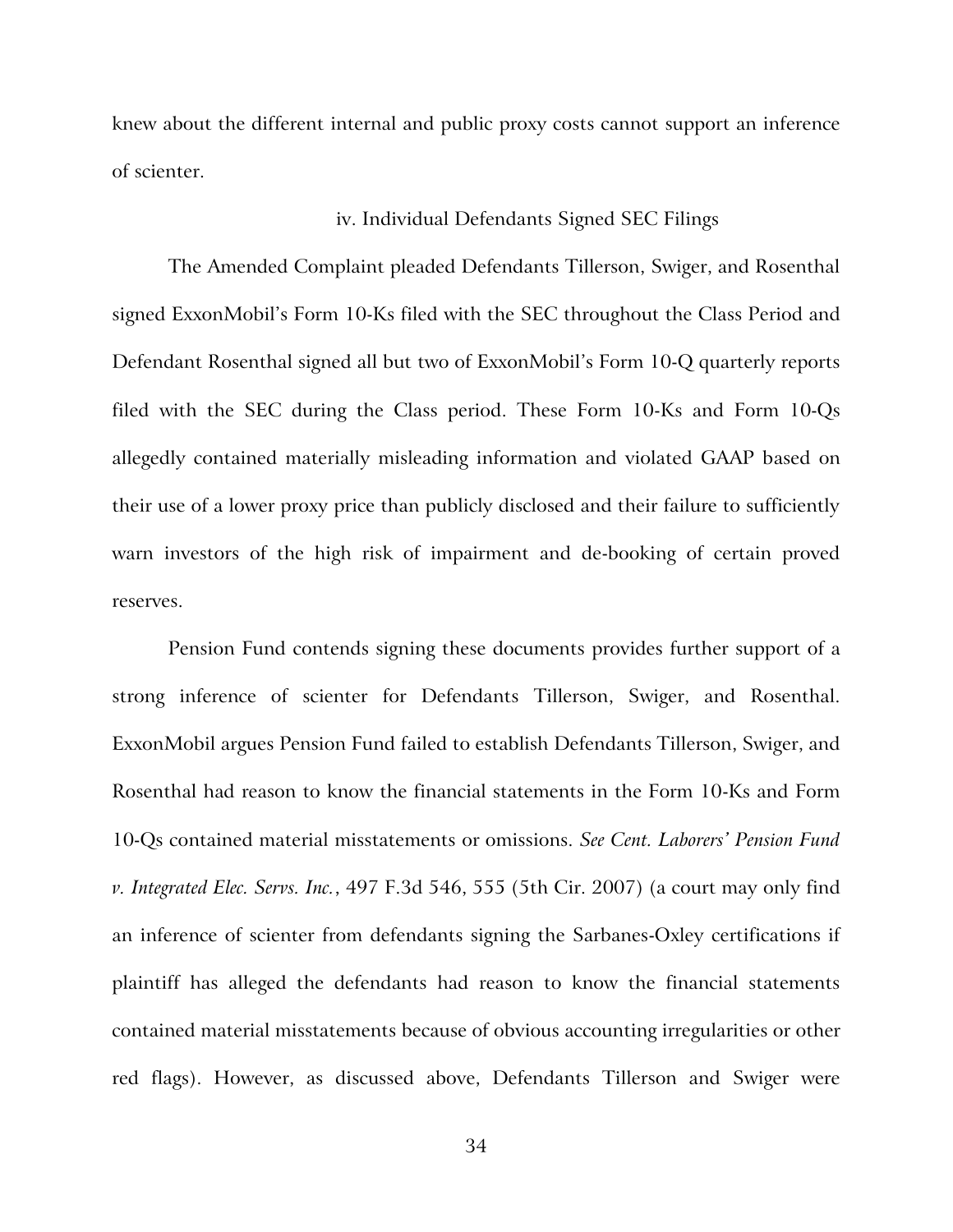members of the Management Committee, which allegedly received in-depth briefings and actively discussed business issues relating to climate change including the proxy costs of carbon. The Amended Complaint also alleges Defendant Rosenthal was directly involved in drafting the MTR Report, which Pension Fund alleges fraudulently stated the proxy cost used in making business and investment decisions. Thus, Pension Fund has sufficiently alleged Defendants Tillerson, Swiger, and Rosenthal had reason to know the financial statements in ExxonMobil's Form 10-Ks and Form 10-Qs were materially misleading. *See id*. The Court finds Pension Fund pleaded facts supporting a strong inference of scienter by alleging Defendants Tillerson, Swiger, and Rosenthal signed ExxonMobil's Form 10-Ks and by Defendant Rosenthal signing all but two of the Form 10-Qs filed with the SEC during the Class Period.

# v. Lack of Insider Trading

ExxonMobil also argues that the lack of allegations of insider trading and ExxonMobil's purchase of billions of dollars' worth of its own stock during the Class Period further undermines Pension Fund's scienter allegations. *See Izadjoo v. Helix Energy Sols. Grp., Inc.,* 237 F. Supp. 3d 492, 518 (S.D. Tex. 2017) (company's stock repurchase program rebutted scienter). Because the Court must consider all plausible explanations and inferences, the Court properly takes into account that the Amended Complaint does not allege any insider trading occurred. The Amended Complaint actually alleges ExxonMobil repurchased billions of dollars' worth of its stock. While a plaintiff is not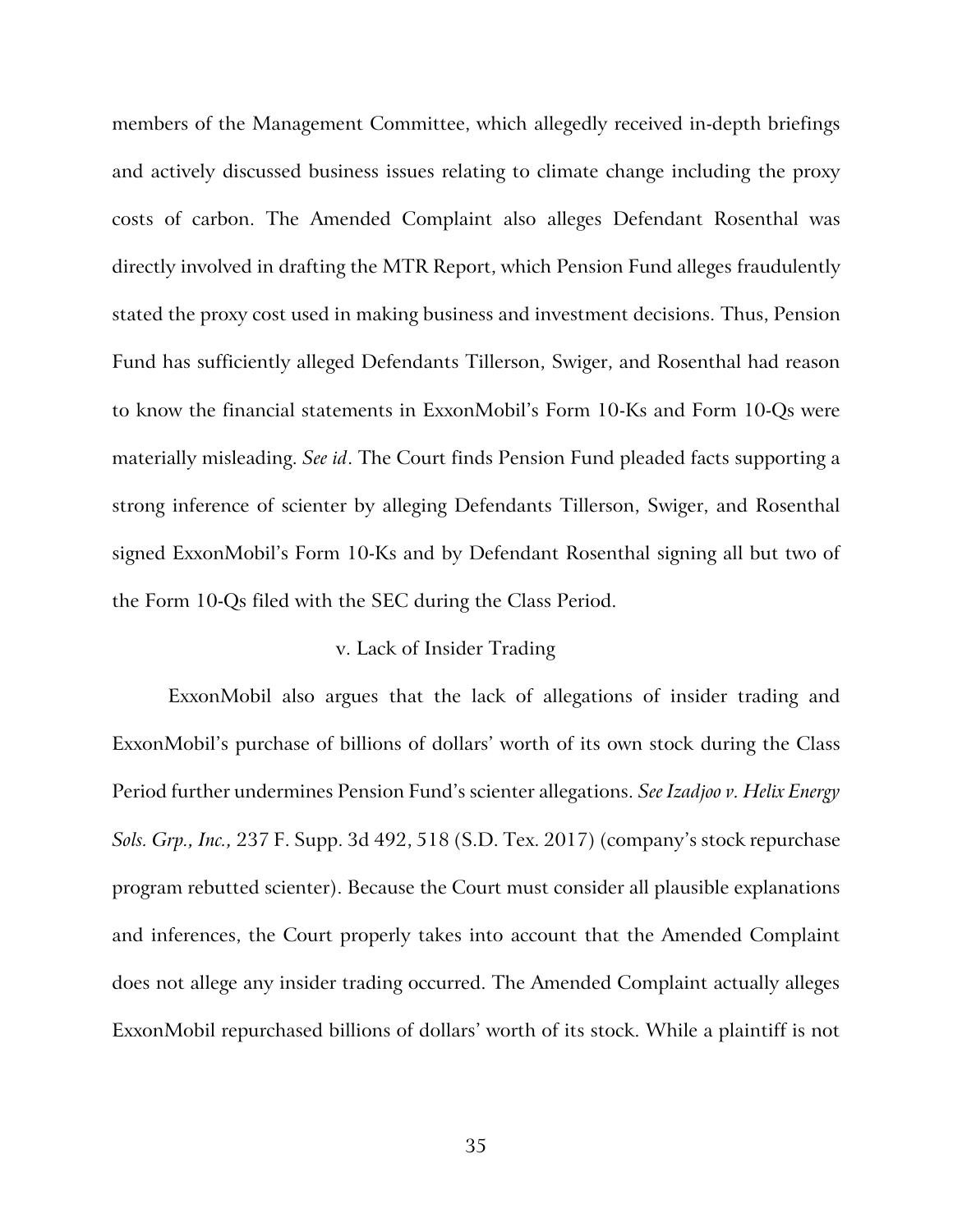required to allege insider trading to plead scienter, the lack of insider trading does weigh against a finding of scienter. *See Tellabs*, 551 U.S. at 325.

- b) Additional Scienter Allegations as to Individual Defendants
	- i. Tillerson

The Amended Complaint contains numerous allegations to support Pension Fund's contention that Defendant Tillerson, Chairman of the board and Chief Executive Officer, had knowledge of ExxonMobil's alleged fraudulent activity. As discussed above, Defendant Tillerson was on the Board of Directors and the Management Committee, both of which allegedly received in-depth briefings on and actively engaged in discussions on ExxonMobil's financial position and risks of climate change. *See Brody*, 2006 WL 2739352, at \*7. Defendant Tillerson also allegedly had motive to maintain ExxonMobil's AAA credit rating by using a lower, internal proxy cost and not recognizing asset impairment so as to receive sufficient funds to pay the shareholder dividends. *See Shaw*, 537 F.3d at 544. Also as discussed above, Defendant Tillerson signed the allegedly materially misleading Form 10-Ks while aware of their misleading statements. *See Cent. Laborers' Pension Fund*, 497 F.3d at 555.

Pension Fund has alleged ExxonMobil used a different, lower internal proxy cost than the publicly touted proxy cost. Attached to the Amended Complaint are internal ExxonMobil emails that indicate ExxonMobil's management knew of the differing proxy costs and that Defendant Tillerson was aware of and "happy with" the different proxy costs. The Amended Complaint and attached emails allege particularized facts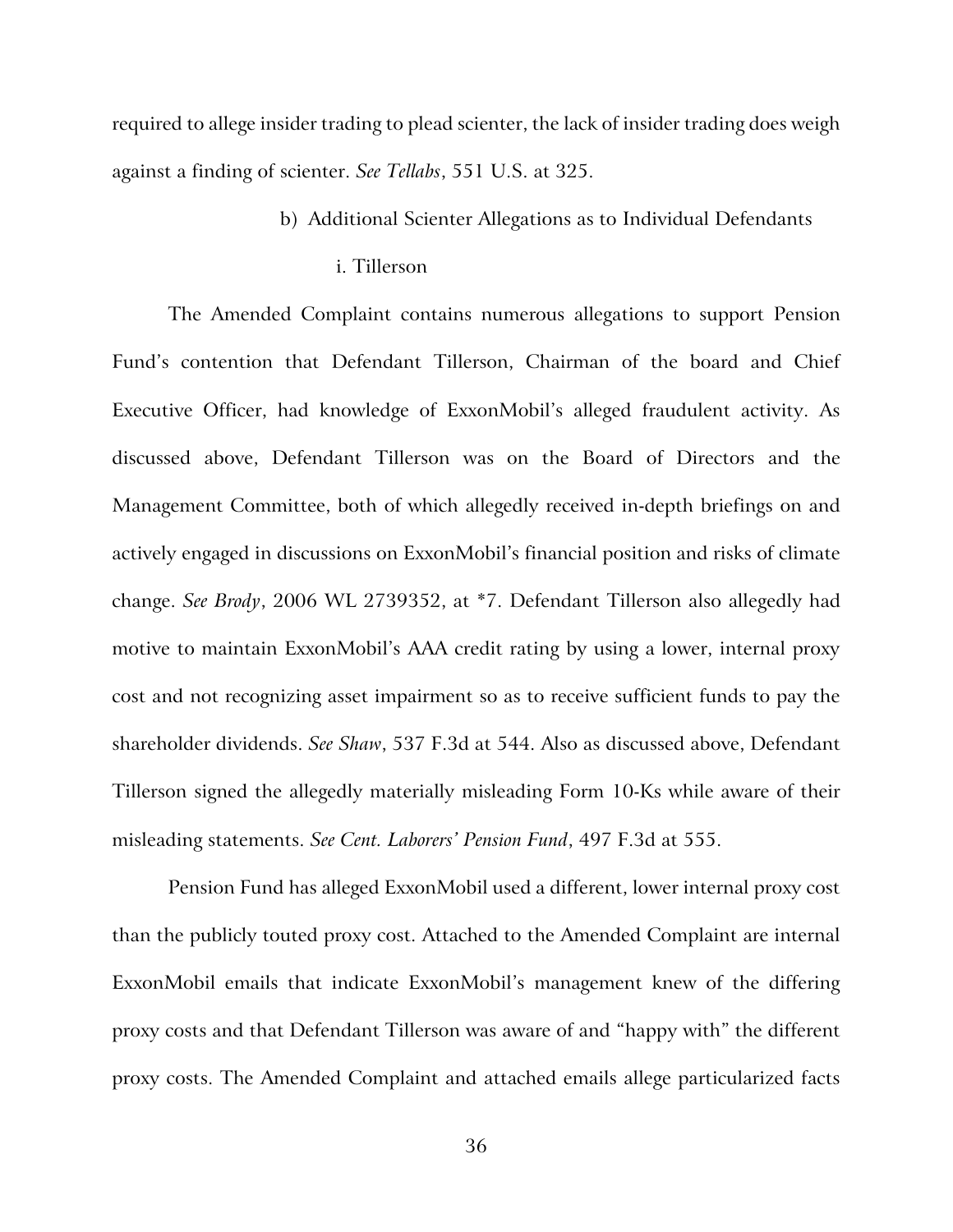supporting a strong inference that ExxonMobil, through Defendant Tillerson, knowingly used a lower internal proxy cost than what ExxonMobil told the public and investors it used in making investment and business decisions. *See Lormand*, 565 F.3d at 254 (holding emails attached as exhibits to the complaint provided support for a strong inference of defendants' wrongful state of mind.).

Pension Fund further alleges an inference of scienter is supported by the NYAG's discovery that Defendant Tillerson had a second email account, Wayne.Tracker@ExxonMobil.com ("Wayne Tracker account"), on which ExxonMobil failed to place a litigation hold allegedly resulting in the loss or destruction of all emails on the Wayne Tracker account from at least 2008 through 2015. Pension Fund contends the Wayne Tracker account was used to discuss risk-management issues related to climate change. ExxonMobil argues the Wayne Tracker account and any failure to preserve its emails do not relate to the claims in this case. Other than the conclusions in the Oleske Affirmation that the Wayne Tracker account was used to discuss issues related to climate change, Pension Fund's allegations have no basis or support. Defendant Tillerson could have had many reasons for using a second email account unrelated to a fraudulent or nefarious purpose and unrelated to the securities fraud claims at issue here. Taking into account the plausible inferences opposing as well as supporting Pension Fund's argument that the Wayne Tracker email account supports an inference of scienter, the Wayne Tracker account and the loss of its emails are not indicative of scienter. *See Lormand,* 565 F.3d at 239.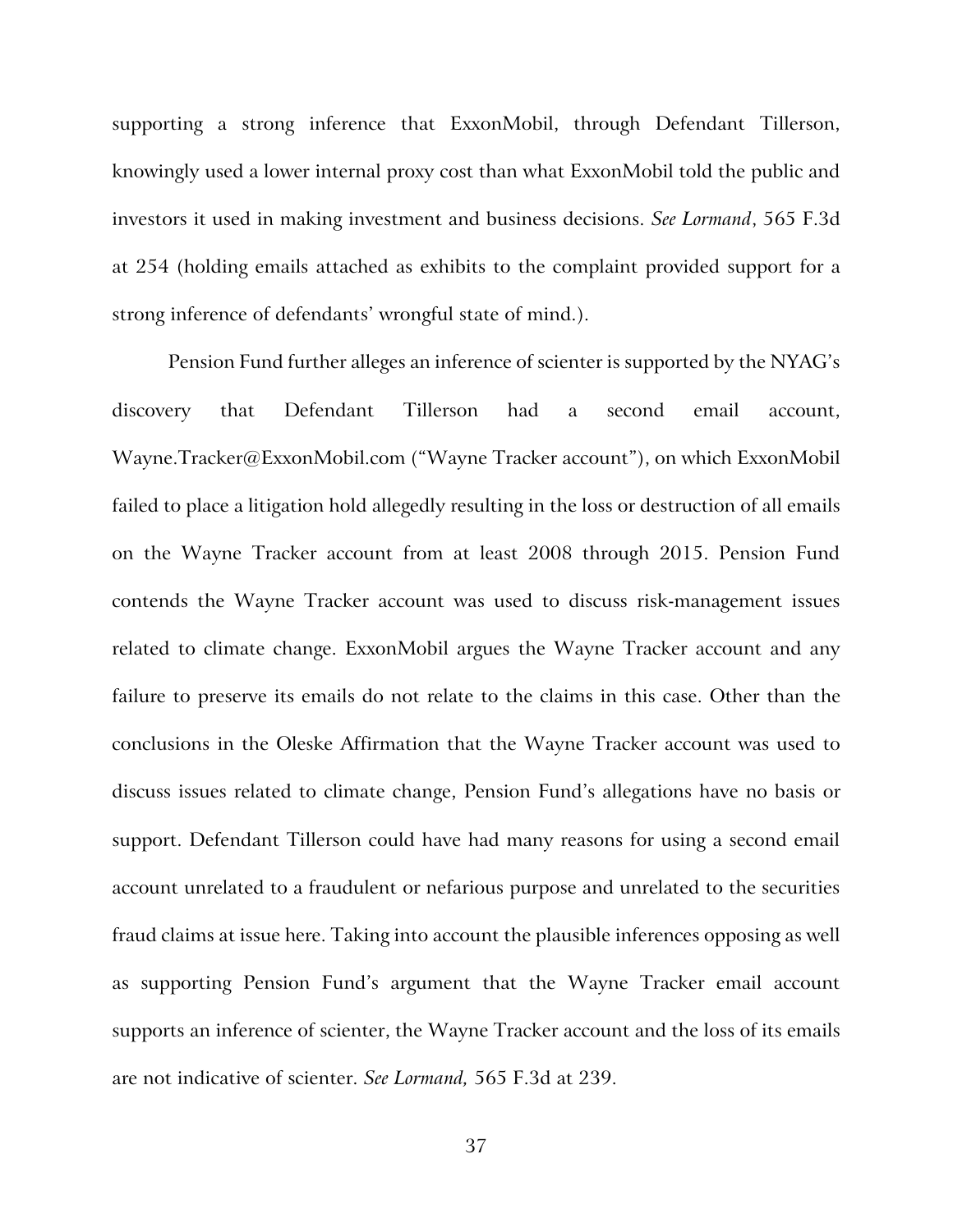Considering all of the above scienter allegations, Pension Fund has alleged a strong inference of scienter as to Defendant Tillerson.

#### ii. Swiger

The Amended Complaint contains multiple factual allegations upon which Pension Fund based its argument as to Defendant Swiger, the Senior Vice President and Principal Financial Officer. As discussed above, Defendant Swiger allegedly participated in discussions and received in-depth briefings on ExxonMobil's financial position and risks related to climate change as a member of the Management Committee, which contributes to scienter. *See Brody*, 2006 WL 2739352, at \*7. Moreover, Defendant Swiger signed the allegedly materially misleading 2015 Form 10- K, which also contributes to an inference of scienter as discussed above. *See Cent. Laborers' Pension Fund*, 497 F.3d at 555. Defendant Swiger also allegedly had motive to maintain ExxonMobil's AAA credit rating to ensure shareholder dividends were paid. *See Shaw*, 537 F.3d at 544. Pension Fund alleges Defendant Swiger held in-depth discussions in analyst meetings, in which he demonstrated his "intimate awareness" of ExxonMobil's reserves, financial results, and investment and valuation process. These allegations, taken together, support a strong inference of scienter as to Defendant Swiger.

## iii. Woodbury

In its Amended Complaint, Pension Fund pleaded allegations that Defendant Woodbury, Vice President of Investor Relations and Secretary, demonstrated his

38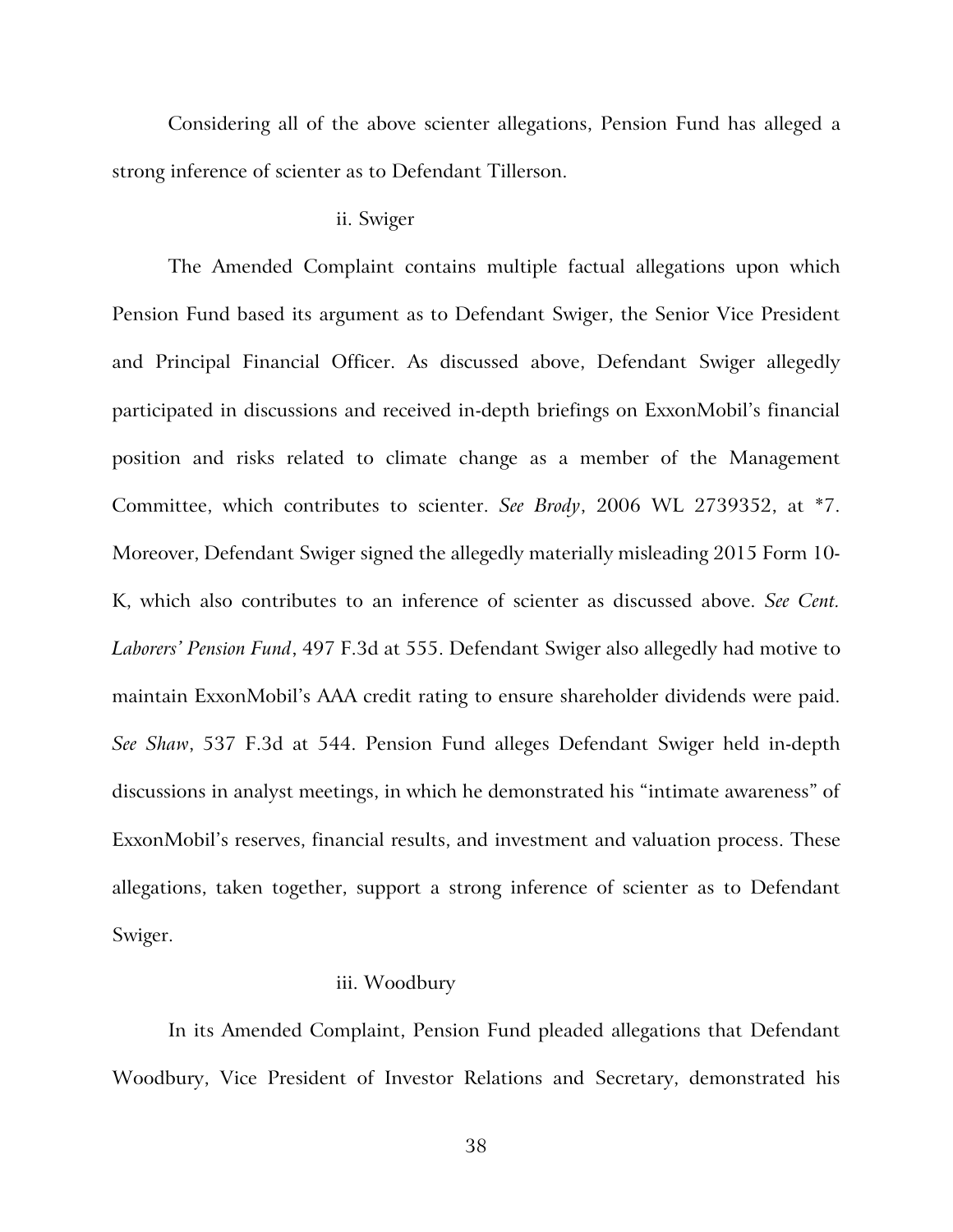knowledge of ExxonMobil's allegedly fraudulent actions in his discussions of relevant matters in analyst meetings and his desire to maintain the AAA credit rating discussed above. Pension Fund references multiple conferences calls, analyst meetings, and shareholder meetings throughout the Class Period in which Defendant Woodbury discussed ExxonMobil's financial standings, possible asset impairments, and the effect of climate change related risks and low oil and gas prices. Pension Fund contends these comments and discussions support an inference of scienter because allegedly ExxonMobil was applying a lower proxy cost and was aware of the high risk of asset impairment at the time Defendant Woodbury made his allegedly misleading statements. However, Pension Fund does not provide factual allegations demonstrating Defendant Woodbury made the misleading statements in the conference calls and meetings with scienter, as opposed to mere negligence.

In *Owen v. Jastrow*, the Fifth Circuit held the plaintiff failed to plead sufficient facts to support a strong inference of scienter for the defendant CEO despite alleging the defendant signed a Form 10-K containing materially misleading statements and alleging he made materially misleading statements in a board meeting. 789 F.3d 529, 545–46 (5th Cir. 2015). The plaintiff failed to allege any facts showing the defendant CEO had knowledge of the alleged fraudulent activity and only showed the defendant CEO "was merely negligent" in making his statements. *Id*. at 546. Courts cannot base an inference of scienter on the assumption "that defendants must have been aware of the misstatement based on their positions within the company." *See Abrams v. Baker*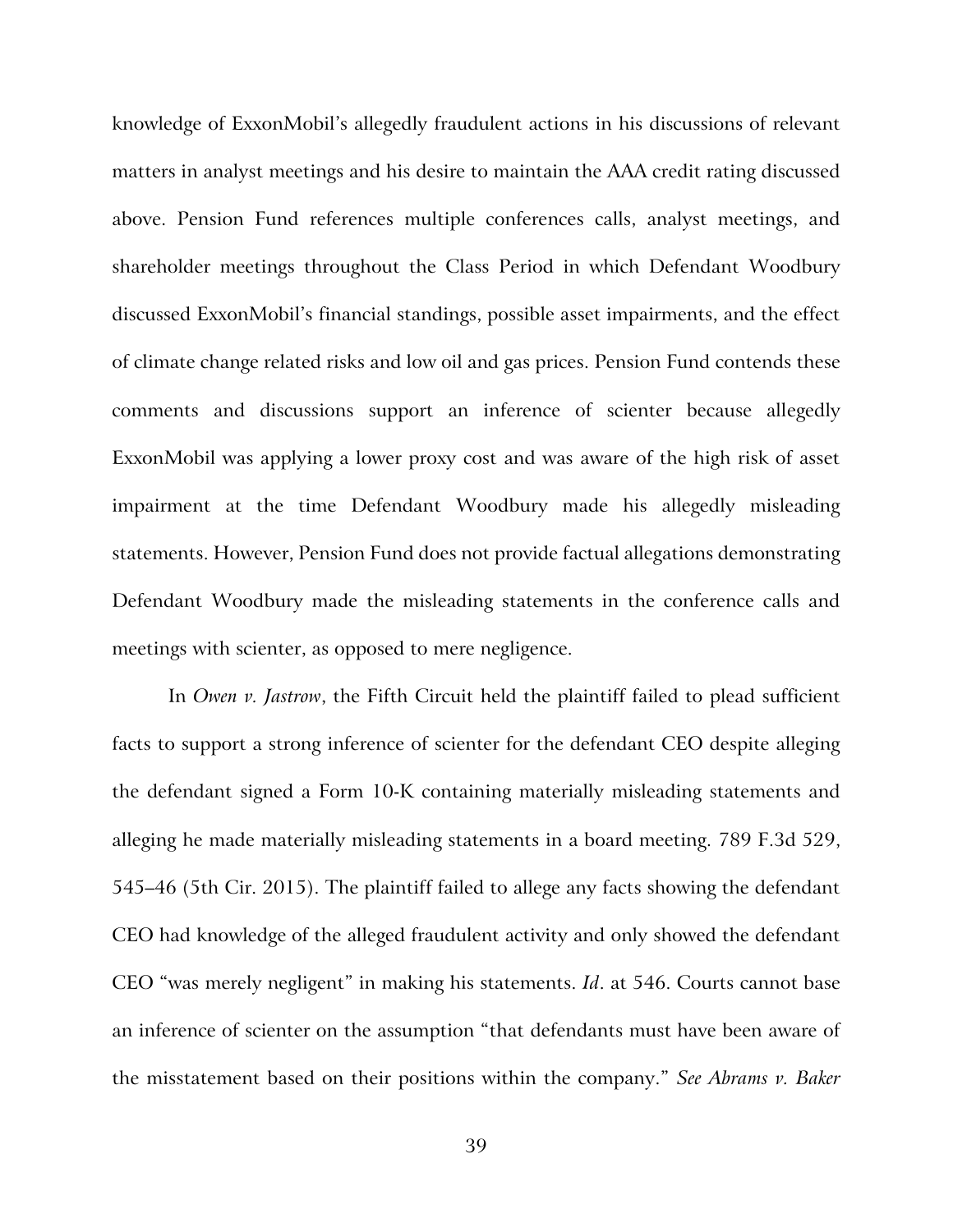*Hughes Inc.*, 292 F.3d 424, 432 (5th Cir. 2002). Pension Fund failed to plead any facts demonstrating Defendant Woodbury's knowledge of ExxonMobil's alleged fraudulent actions. Pension Fund's allegation that Defendant Woodbury was possibly motivated to maintain ExxonMobil's AAA credit rating, as discussed above, "creates a slight inference of scienter, but does not rise to the required 'strong inference.'" *Owen*, 789 F.3d at 546. Without more, Defendant Woodbury's alleged motive does not support a strong inference of scienter but at most alleges negligence. *See id*. While Pension Fund alleged the other individual defendants took additional actions or had specific knowledge of ExxonMobil's fraudulent activity, Pension Fund contends no additional scienter allegations against Defendant Woodbury besides the motive to maintain the AAA credit rating. Because Pension Fund failed to meet the heightened standard for pleading scienter as to Defendant Woodbury, the Court **GRANTS** the motion to dismiss as to the securities fraud claim under Section 10(b) and Rule 10b-5 against Defendant Woodbury.

# iv. Rosenthal

Pension Fund contends it alleged sufficient facts to support a strong inference of scienter as to Defendant Rosenthal, ExxonMobil's Vice President Controller and Principal Accounting Officer during the Class Period. Pension Fund alleges Defendant Rosenthal was motivated to maintain ExxonMobil's AAA credit rating and signed the allegedly materially misleading 2015 Form 10-K and all but two of ExxonMobil's Form 10-Qs during the Class period. As discussed above, these allegations support an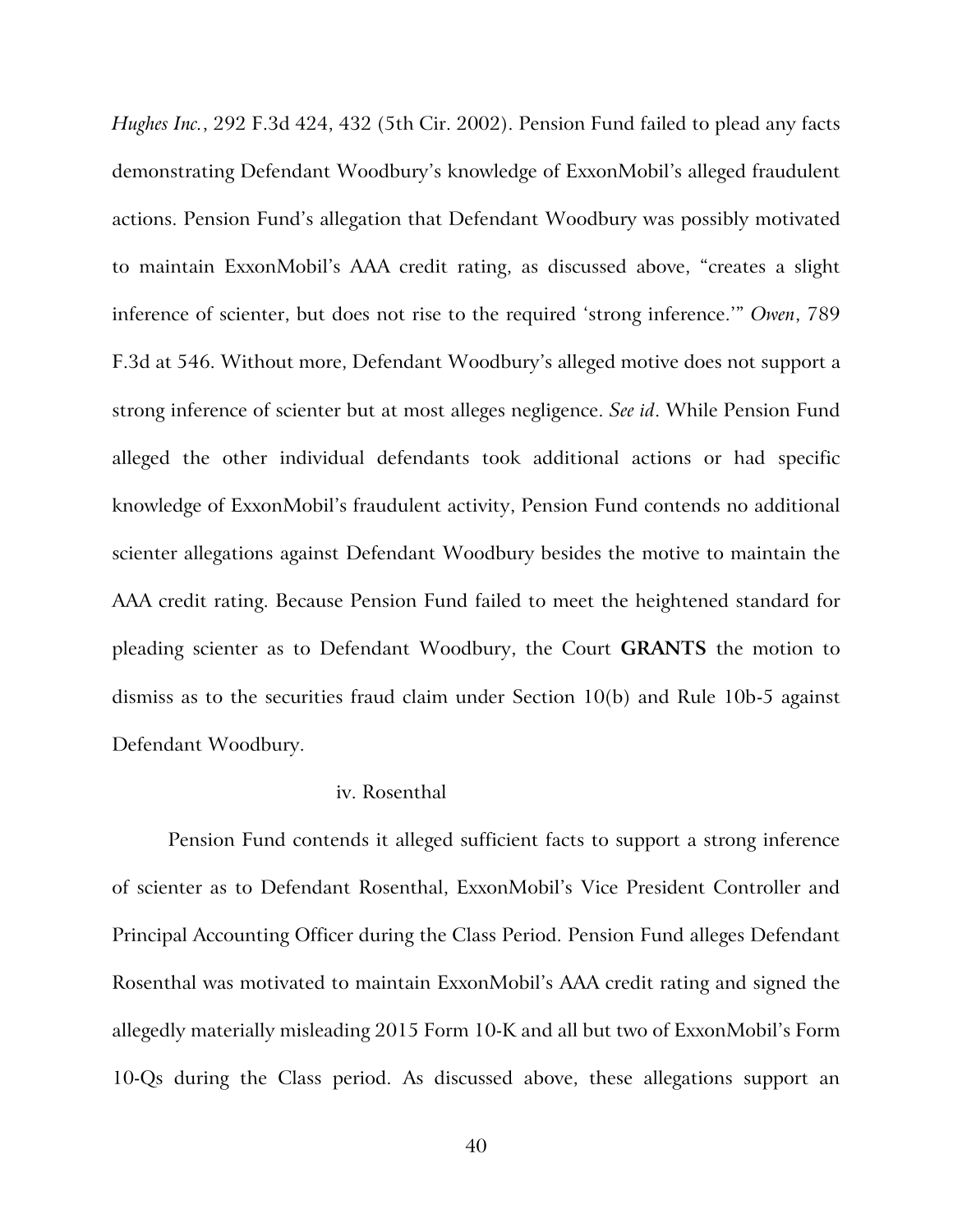inference of scienter. *See Shaw*, 537 F.3d at 544; *see also Cent. Laborers' Pension Fund*, 497 F.3d at 555.

Additionally, attached to the Amended Complaint is an email from Defendant Rosenthal on March 25, 2014 removing "the impairment footnote" from the MTR Report because "[t]hat word gives the folks on the third floor heartburn." (Doc. No. 36-1, at 148). Pension Fund contends "the folks on the third floor" are ExxonMobil executives, and ExxonMobil does not dispute this. Pension Fund alleges this email shows Defendant Rosenthal was intimately involved in and had detailed knowledge of the MTR Report. Therefore, Defendant Rosenthal allegedly knew the publicly reported proxy costs of \$60 per ton of greenhouse gases by 2030 were misleading because ExxonMobil's internal budgeting applied a proxy costs of \$40 per ton by 2030, and knew the effect different proxy costs had on impairment calculations. While ExxonMobil argues there may be a nonculpable reason Defendant Rosenthal asked for the footnote to be removed, the email's wording indicates the executives on the third floor found the impairment footnote to be significant. The email demonstrates Defendant Rosenthal had intimate knowledge of and control over the information going into the MTR Report, supporting a strong inference of scienter. *See Southland*, 365 F.3d at 365 ("Such specific facts tying a corporate officer to a statement would include…particular factual allegations explaining the individual's involvement in the formulation of either the entire document, or that specific portion of the document,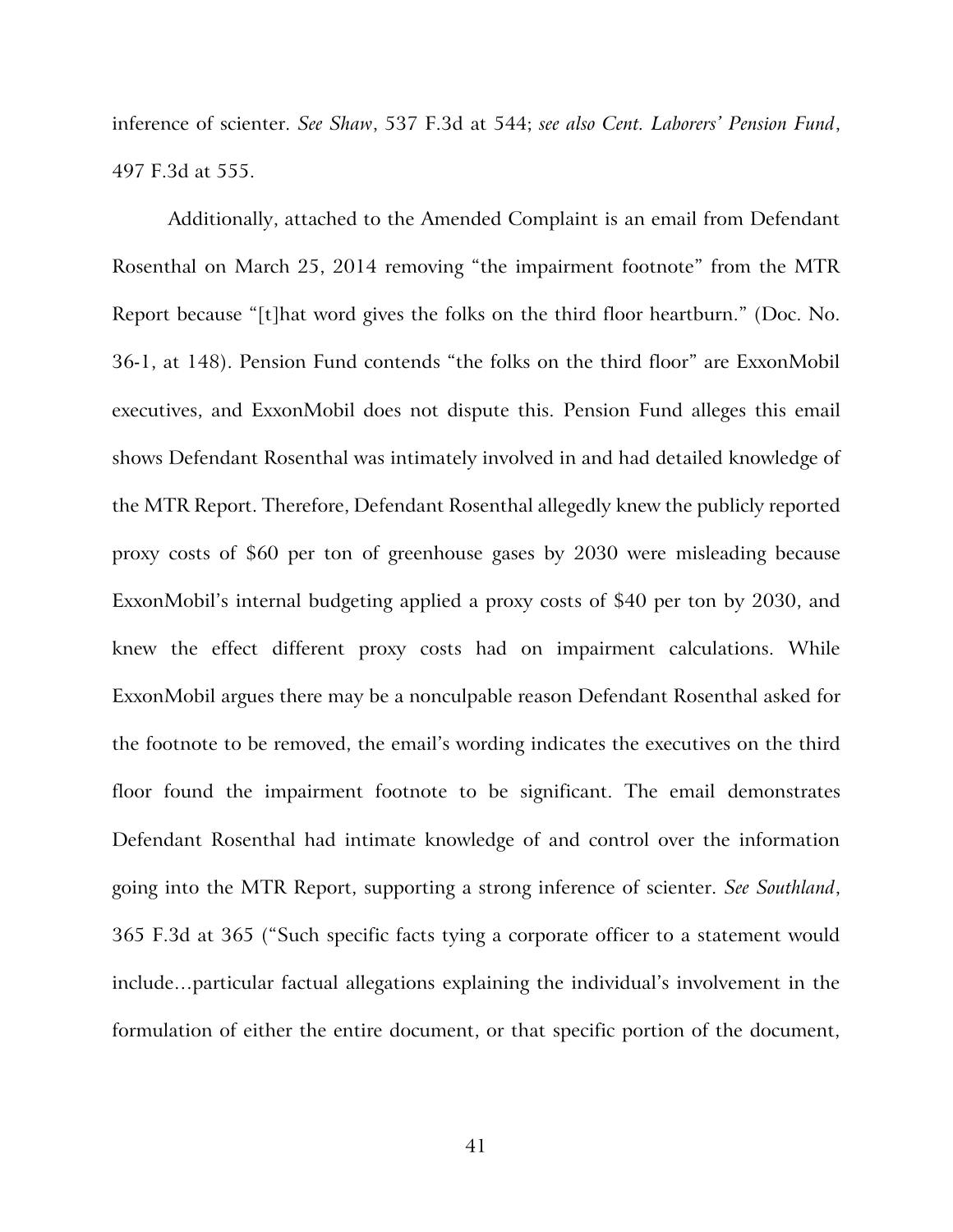containing the statement.") Thus, taking all the allegations regarding Defendant Rosenthal together, Pension Fund pleaded a strong inference of scienter.

In Conclusion, the Amended Complaint sets out numerous particularized facts alleging all Defendants except Defendant Woodbury had actual awareness and knowledge of the alleged fraudulent activity and material misrepresentations. Because these allegations, taken together, support a strong inference of scienter as to each Defendant, Pension Fund sufficiently alleged scienter as to Defendants ExxonMobil, Tillerson, Swiger, and Rosenthal. However, Pension Fund failed to allege sufficient facts showing a strong inference of scienter as to Defendant Woodbury.

# **3. Loss Causation**

Exxon Mobil argues loss causation was not pleaded because Pension Fund failed to allege any actual corrective disclosures and a resulting drop in stock price. ExxonMobil contends press reports, government investigations, and disappointing financial results do not qualify as corrective disclosures. Pension Fund responds that the Amended Complaint sufficiently alleged several partial disclosures resulting in ExxonMobil's stock price dropping, which meets the pleading standards required to overcome a motion to dismiss.

Pension Fund alleged ExxonMobil's common stock was artificially inflated throughout the Class Period, and the Amended Complaint details six incidents at which time information was released to the public. Pension Fund alleges each of these

42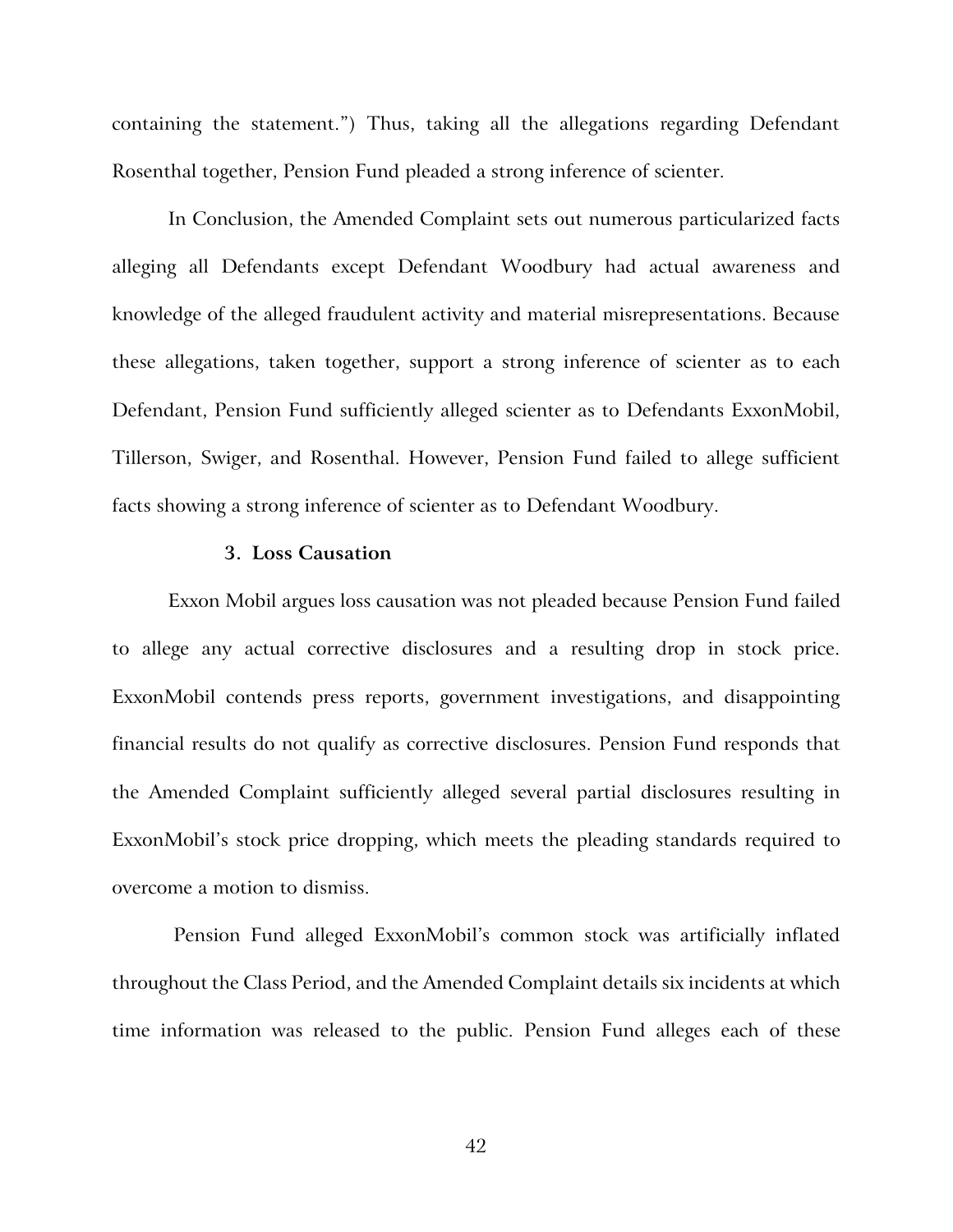disclosures partially corrected ExxonMobil's prior misstatements and allegedly resulted in a drop in stock prices.

On November 9, 2015, *The Guardian* revealed the NYAG was investigating ExxonMobil to determine whether the corporation was concealing the dangers and business risks associated with climate change. That same day, ExxonMobil's stock price dropped from \$84.47 per share on the previous trading day to \$81.95 per share, a decline of 2.98%.

On January 20, 2016, an article in the *Los Angeles Times* informed the public that the California Attorney General had begun a similar investigation into ExxonMobil and sought to determine whether concealing dangers associated with climate change amounted to securities fraud. The market allegedly responded by decreasing ExxonMobil's stock price from \$76.40 per share on January 19, 2016 to \$73.18 per share on January 20, 2016, representing a 4.31% drop in price.

On August 10, 2016, Pension Fund alleges *The Washington Post* published an oped by Senators Elizabeth Warren and Sheldon Whitehouse, in which the Senators stated ExxonMobil was attempting to sidetrack a government investigation into ExxonMobil's possible knowledge of business risks associated with climate change. On August 10, 2016, ExxonMobil's price per share dropped to \$86.41, a 2.58% drop from the previous day's price of \$88.70 per share.

On October 28, 2016 ExxonMobil announced the results for its third quarter of 2016, disclosing it may be forced to de-book almost 20% of its oil and gas reserves.

43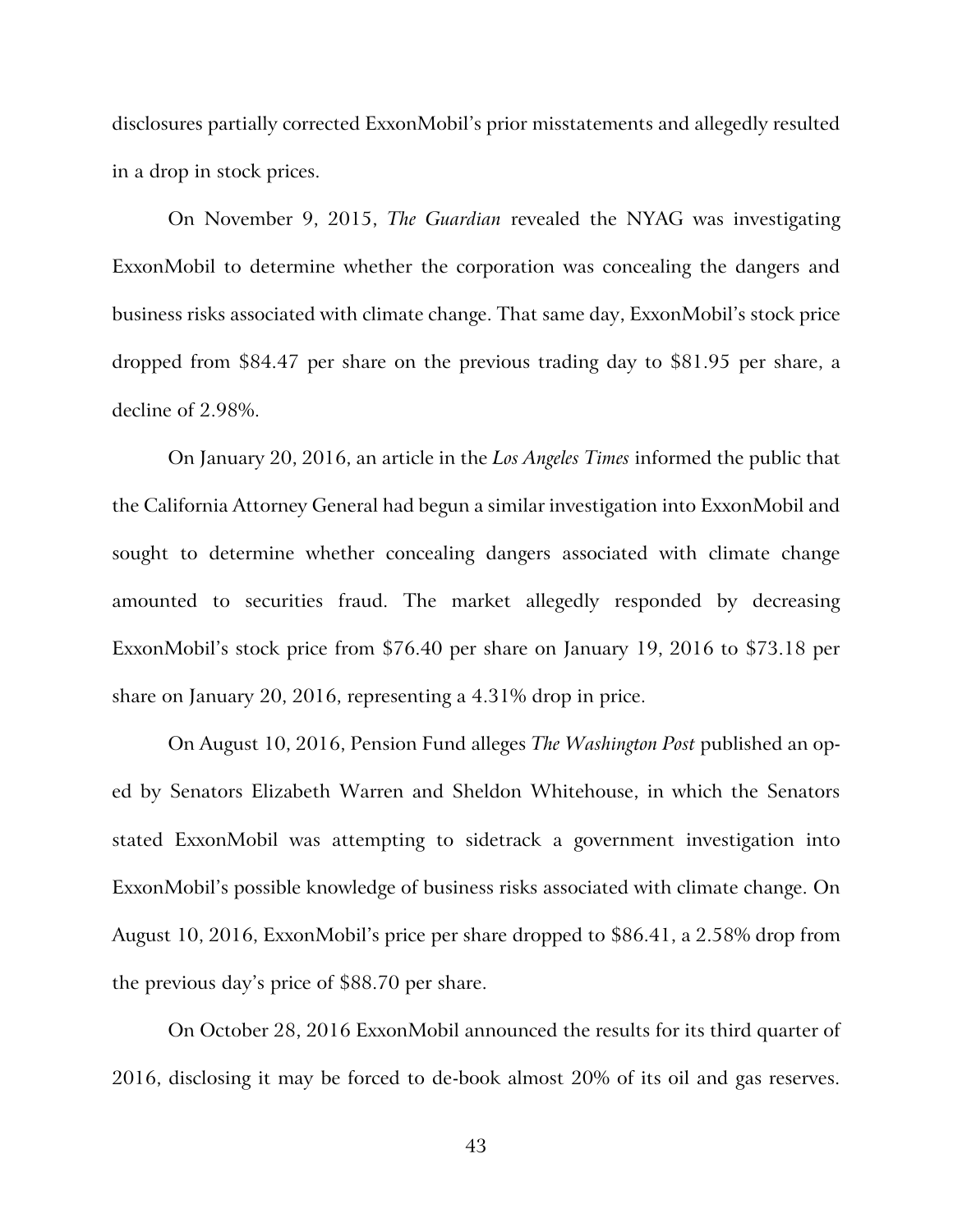That same day, *The New York Times* noted this would be the biggest accounting revision of reserves in ExxonMobil's history. The day before this information was released, ExxonMobil's common stock was \$86.92 per share. On the day the information was released, the stock price dropped to \$84.78, a decline of 2.46%.

On January 19, 2017, UBS downgraded ExxonMobil to "sell" as a result of the possible de-booking of 4.6 billion barrels of its 24.8 billion barrels of proved reserves. ExxonMobil's stock price dropped from \$86.28 per share on January 18, 2017 to \$84.73 per share on January 19, 2017, declining 1.8%.

Finally, On January 31, 2017, ExxonMobil released its financial information for the fourth quarter of 2016, disclosing an upstream asset impairment charge of approximately \$2 billion. ExxonMobil also announced it would de-book the Kearl Operation reserves. The market allegedly reacted over the next two days with the common stock price falling from \$84.86 per share on January 30, 2017 to \$82.94 per share on February 1, 2017, a drop in price of 2.26%.

"To plead loss causation, the complaint must allege facts that support an inference that [defendant's] misstatements and omissions concealed the circumstances that bear upon the loss suffered such that plaintiffs would have been spared all or an ascertainable portion of that loss absent the fraud." *Lentell v. Merrill Lynch & Co.*, 396 F.3d 161, 175 (5th Cir. 2005). The pleading standard for loss causation is not heightened as it is with scienter but is only the plausibility standard. *See Lormand*, 565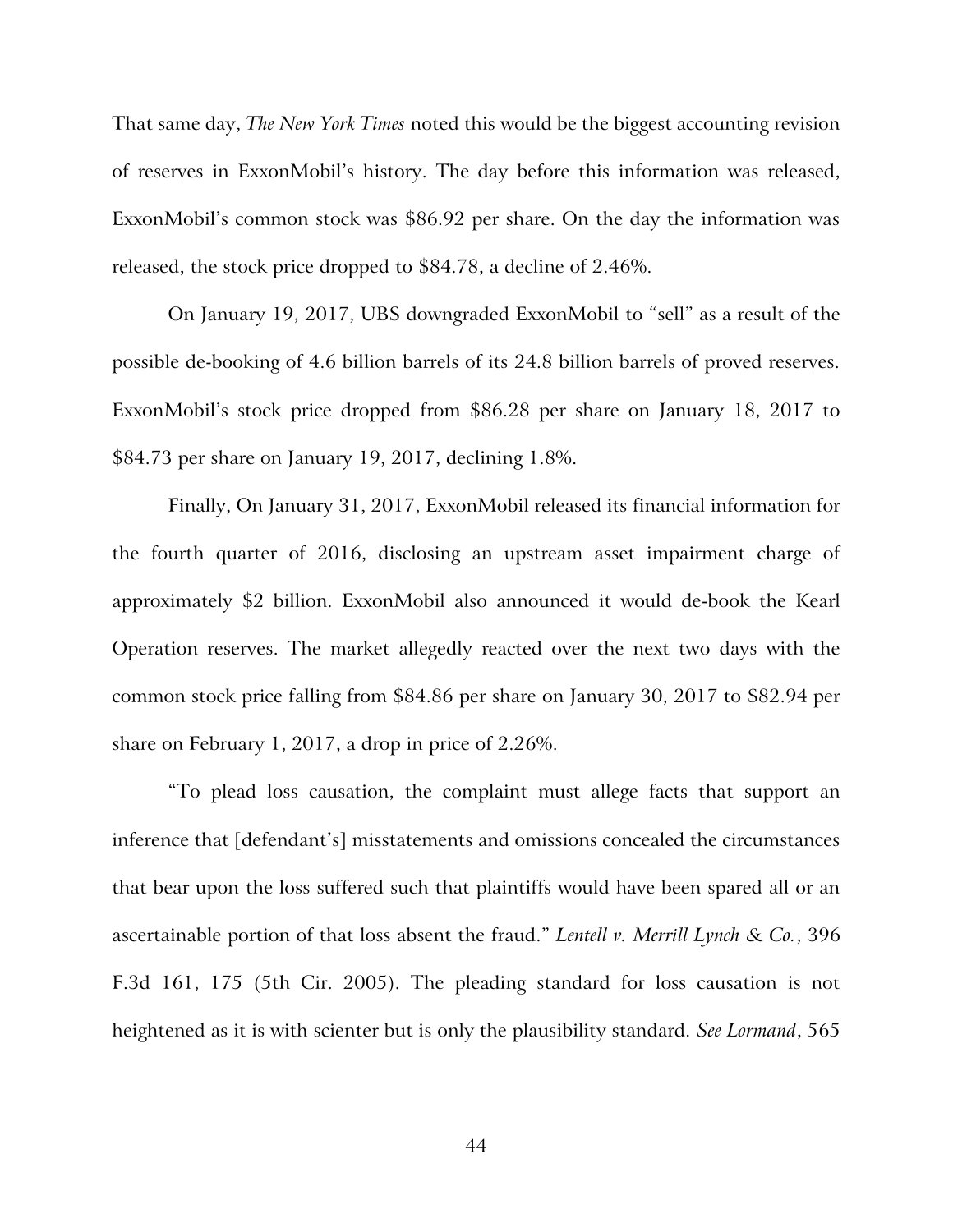F.3d at 260. Furthermore, "it is often inappropriate to use a Rule  $12(b)(6)$  motion as a vehicle to resolve disputes over 'loss causation.'" *Id*. at 267 n.35.

Courts must properly considers facts alleging loss causation collectively and in the light most favorable to the plaintiff. *See Public Emps. Ret. Sys. of Miss. v. Amedisys, Inc.*, 769 F.3d 313, 324 (5th Cir. 2014); *see also Oliver*, 276 F.3d at 744. The Fifth Circuit has held "'there is no requirement that a corrective disclosure take a particular form or be of a particular quality…. It is the exposure of the fraudulent representation that is the critical component of loss causation.'" *Amedisys, Inc.*, 769 F.3d at 323–24 (quoting *In re Bristol Myers Squibb Co. Sec. Litig.*, 586 F. Supp. 2d 148, 165 (S.D.N.Y. 2008)). Furthermore, the Fifth Circuit has considered both news articles that reveal information to the marketplace and government investigations of suspected fraud in the total mix of information to determine whether the alleged partial disclosures cumulatively plead loss causation. *See id*. at 323–25. (considering a *Wall Street Journal*  article as a corrective disclosure and stating government investigations into suspected fraud "must be viewed together with the totality of the other alleged partial disclosures.").

The Court considers all of the alleged facts in their totality and finds Pension Fund sufficiently pleaded loss causation. It is plausible that over the course of the alleged partial corrective disclosures, the market became aware of ExxonMobil's alleged fraud and reacted each time with ExxonMobil's common stock falling. Pension Fund has properly pleaded loss causation.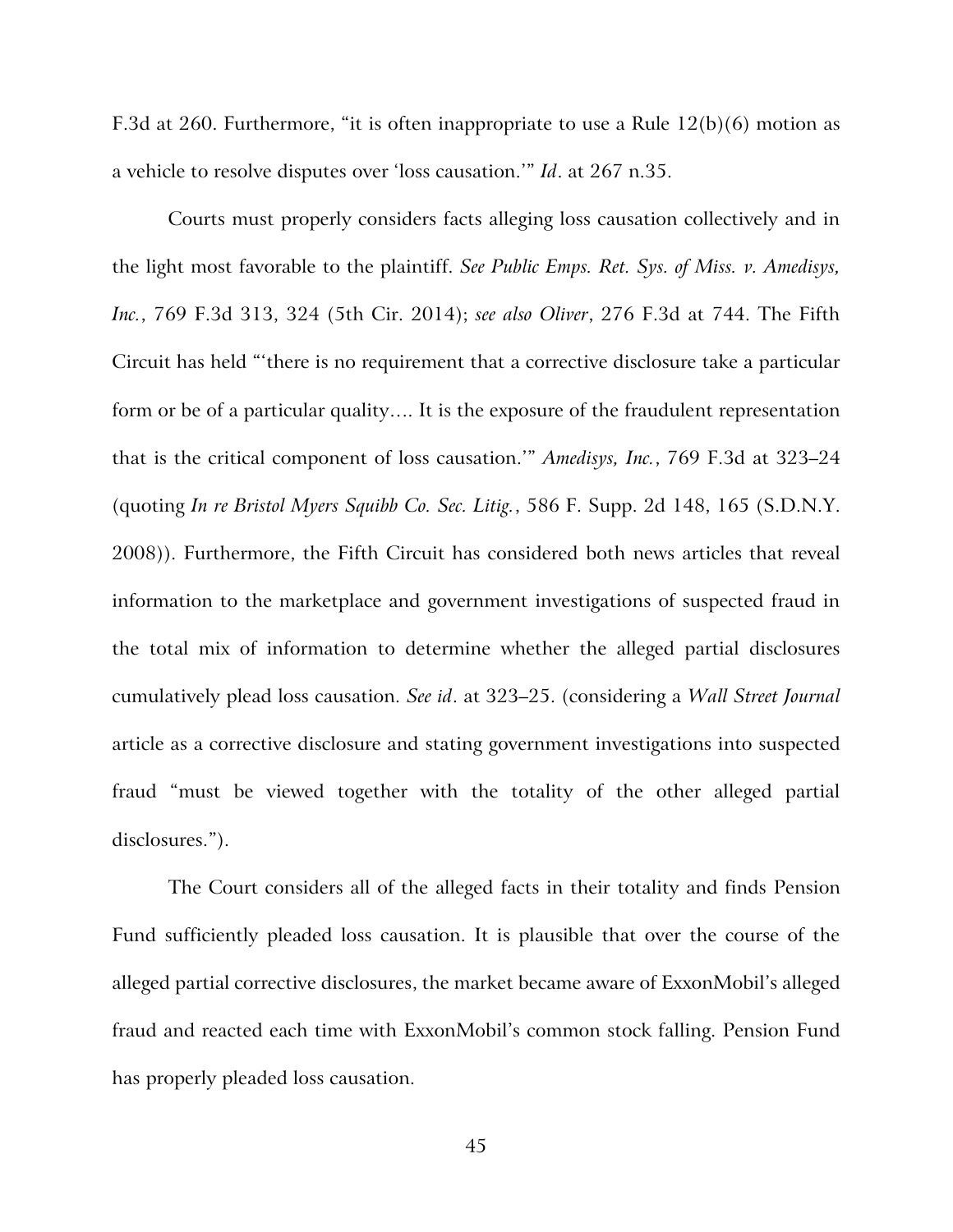## **4. Section 20(a) Claims**

ExxonMobil's sole argument for dismissing Pension Fund's Section 20(a) claim is that Pension Fund failed to sufficiently plead a primary violation. "For a violation of § 20(a), a plaintiff must show (1) an underlying, primary violation of § 10(b) of the Exchange Act and Rule 10b-5 and (2) direct or indirect control of the violator by the defendant." *In re Key Energy Servs., Inc. Secs. Litig.*, 166 F. Supp. 3d 822, 841 (S.D. Tex. 2016) (quoting *Southland*, 365 F.3d at 383-84). Thus, if a plaintiff fails to adequately plead the primary securities violation, the Section 20(a) claim for control person liability necessarily fails. *See Southland*, 365 F.3d at 383.

The Court has already concluded Pension Fund sufficiently alleged a primary violation of securities fraud under Section 10(b) and Rule 10b-5 against Defendant ExxonMobil. Pension Fund pleaded Defendants Tillerson, Swiger, Rosenthal, and Woodbury act as control persons of ExxonMobil. While Pension Fund failed to sufficiently allege a primary securities violation against Defendant Woodbury, Pension Fund has alleged he is a control person of ExxonMobil and has adequately pleaded a primary violation of securities fraud against ExxonMobil. Thus, Pension Fund has adequately pleaded control person liability under Section 20(a) as to Defendant Woodbury. *See id.* Because Pension Fund sufficiently pleaded primary violations of the Securities Exchange Act, Pension Fund adequately pleaded Section 20(a) claims against all Defendants. *See id.*